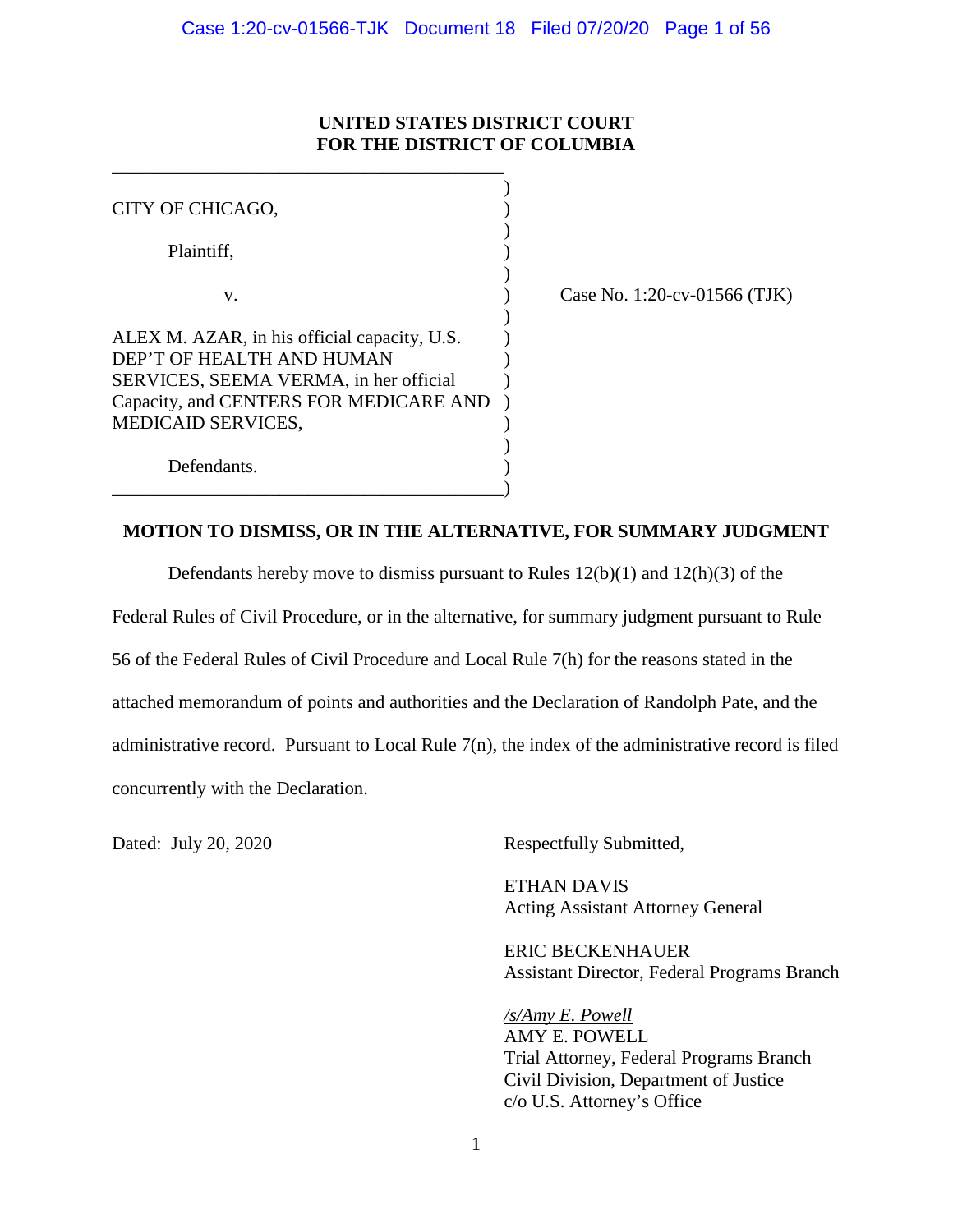Case 1:20-cv-01566-TJK Document 18 Filed 07/20/20 Page 2 of 56

150 Fayetteville St., Suite 2100 Raleigh, NC 2760 Phone: 919-856-4013 Email: amy.powell@usdoj.gov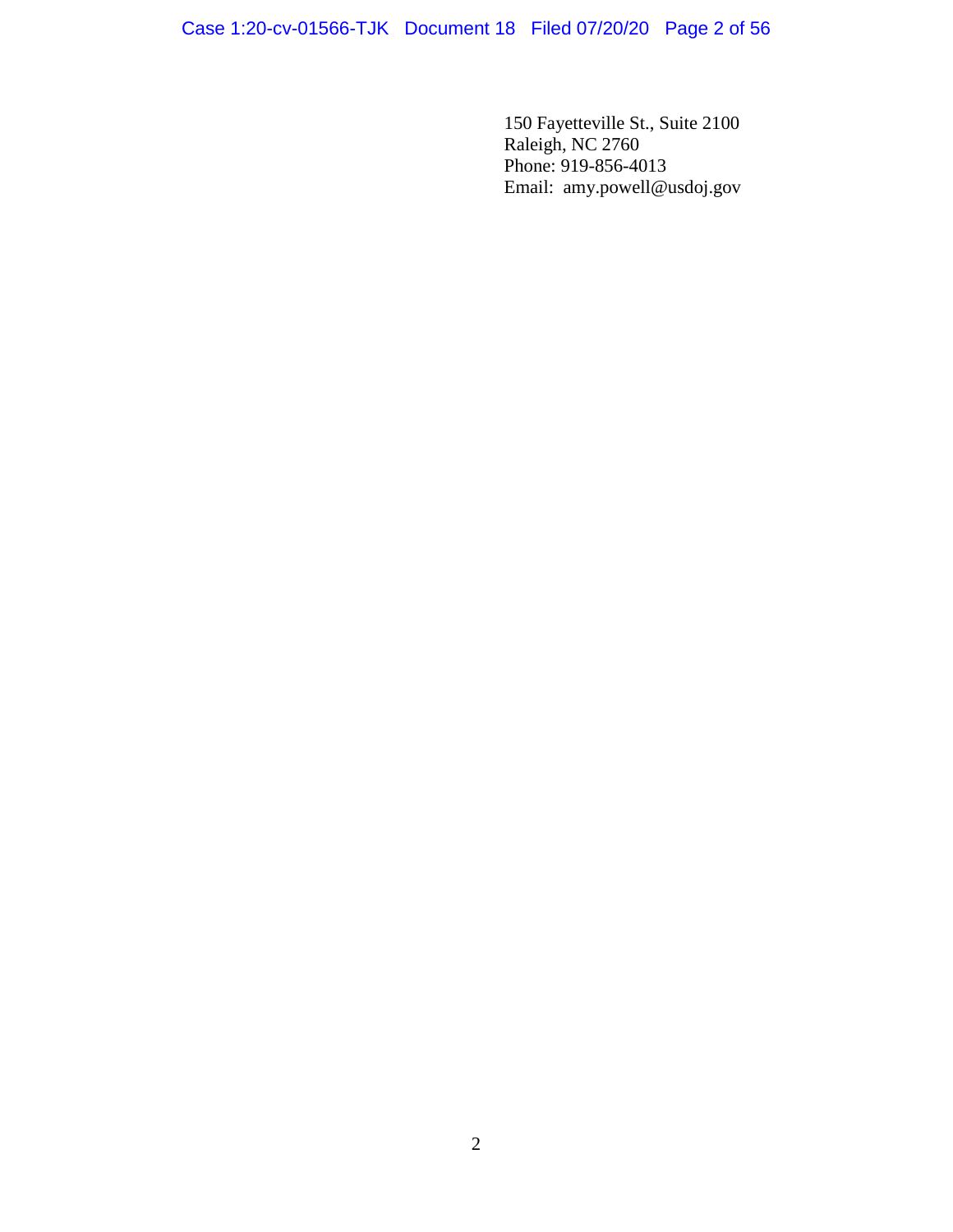# **UNITED STATES DISTRICT COURT FOR THE DISTRICT OF COLUMBIA**

| CITY OF CHICAGO,                             |  |
|----------------------------------------------|--|
|                                              |  |
| Plaintiff,                                   |  |
|                                              |  |
| V.                                           |  |
| ALEX M. AZAR, in his official capacity, U.S. |  |
| DEP'T OF HEALTH AND HUMAN                    |  |
| SERVICES, SEEMA VERMA, in her official       |  |
| Capacity, and CENTERS FOR MEDICARE AND       |  |
| <b>MEDICAID SERVICES,</b>                    |  |
|                                              |  |
| Defendants.                                  |  |
|                                              |  |

\_\_\_\_\_\_\_\_\_\_\_\_\_\_\_\_\_\_\_\_\_\_\_\_\_\_\_\_\_\_\_\_\_\_\_\_\_\_\_\_\_\_

Case No. 1:20-cv-01566 (TJK)

# **COMBINED MEMORANDUM IN OPPOSITION TO PLAINTIFF'S MOTION FOR SUMMARY JUDGMENT AND IN SUPPORT OF DEFENDANTS' MOTION TO DISMISS OR, IN THE ALTERNATIVE, FOR SUMMARY JUDGMENT**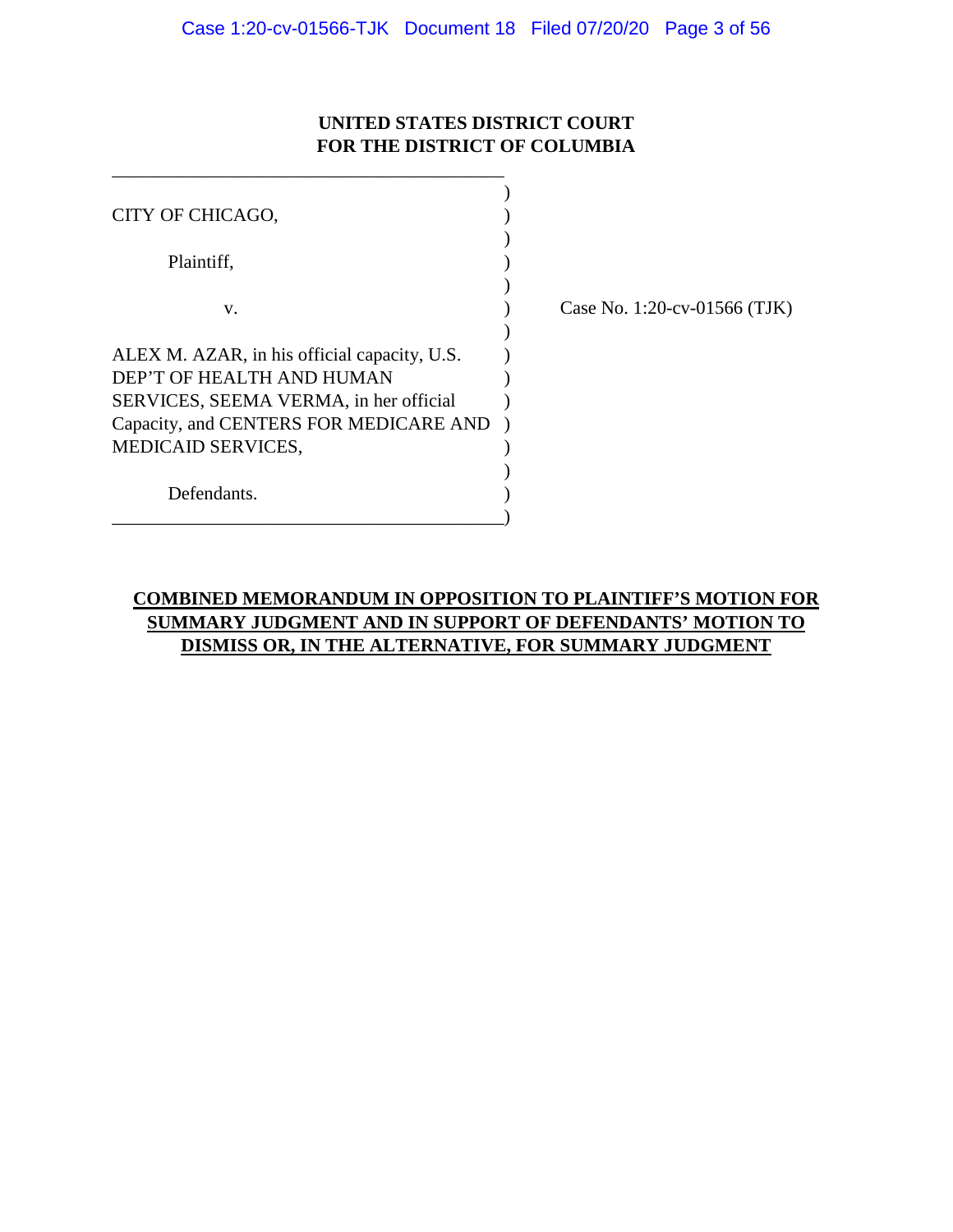# **TABLE OF CONTENTS**

| I.   |                 |    |                                                                                                                                   |  |
|------|-----------------|----|-----------------------------------------------------------------------------------------------------------------------------------|--|
| Π.   |                 |    | THE PANDEMIC AND CONSIDERATION OF ADDITIONAL SEP GUIDANCE 10                                                                      |  |
| III. |                 |    |                                                                                                                                   |  |
|      |                 |    |                                                                                                                                   |  |
| I.   |                 |    | THE COURT LACKS JURISDICTION BECAUSE PLAINTIFF CANNOT                                                                             |  |
|      | A.              |    |                                                                                                                                   |  |
|      | <b>B.</b>       |    | The City of Chicago Cannot Assert the Interests of its Citizens as Parens Patriae.                                                |  |
|      | $\mathcal{C}$ . |    | Plaintiff Has Not Demonstrated a Concrete and Redressable Injury of its Own. 19                                                   |  |
|      | D.              |    | Plaintiff Also Lacks Statutory Standing Because the City is not an "Aggrieved"                                                    |  |
| II.  |                 |    | PLAINTIFF'S SECTION 706(2) CLAIMS FAIL BECAUSE IT IDENTIFIES NO<br>FINAL AGENCY ACTION BUT INSTEAD CHALLENGES AGENCY INACTION. 24 |  |
|      | A.              |    | Section 706(1) Is the Only Appropriate Means to Challenge Agency Inaction24                                                       |  |
|      | <b>B.</b>       |    | Plaintiff's Section 702(2) Claims Do Not Challenge "Final Agency Action."  26                                                     |  |
| III. |                 |    | PLAINTIFF's 706(1) CLAIM FAILS BECAUSE IT HAS NOT ESTABLISHED THAT<br>AGENCY ACTION WAS UNLAWFULLY WITHHELD OR UNREASONABLY       |  |
|      | A.              |    | Plaintiff Has Not Established that An SEP Was Unlawfully Withheld Because It                                                      |  |
|      | <b>B.</b>       |    |                                                                                                                                   |  |
|      |                 | 1. | The Pandemic is Extraordinary, But That Observation Does Not Mandate                                                              |  |
|      |                 | 2. | The Purposes of the ACA Do Not Mandate a Broad COVID-19 SEP 33                                                                    |  |
|      |                 | 3. | Recent Actions by States or Defendants Do Not Require an SEP Here 34                                                              |  |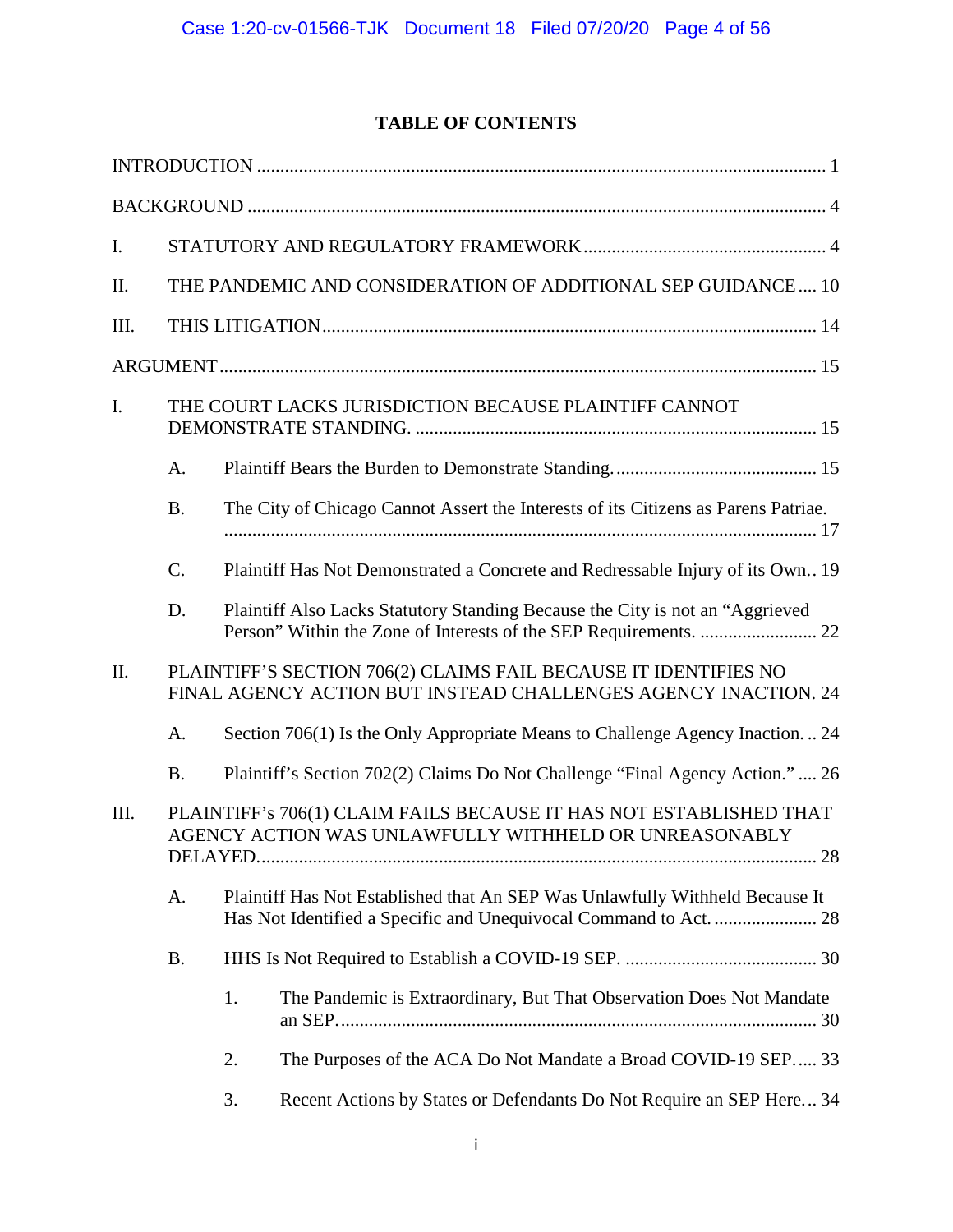|                   | Prior, Unrelated Action Does Not Require a Broad COVID-19 SEP 35                                                                 |  |  |
|-------------------|----------------------------------------------------------------------------------------------------------------------------------|--|--|
| $\mathbf{IV}_{-}$ | DEFENDANTS ARE ENTITLED TO JUDGMENT ON COUNTS I AND II BECAUSE<br>HHS HAS ACTED REASONABLY IN NOT OFFERING A SEP AT THIS TIME 37 |  |  |
|                   |                                                                                                                                  |  |  |
|                   |                                                                                                                                  |  |  |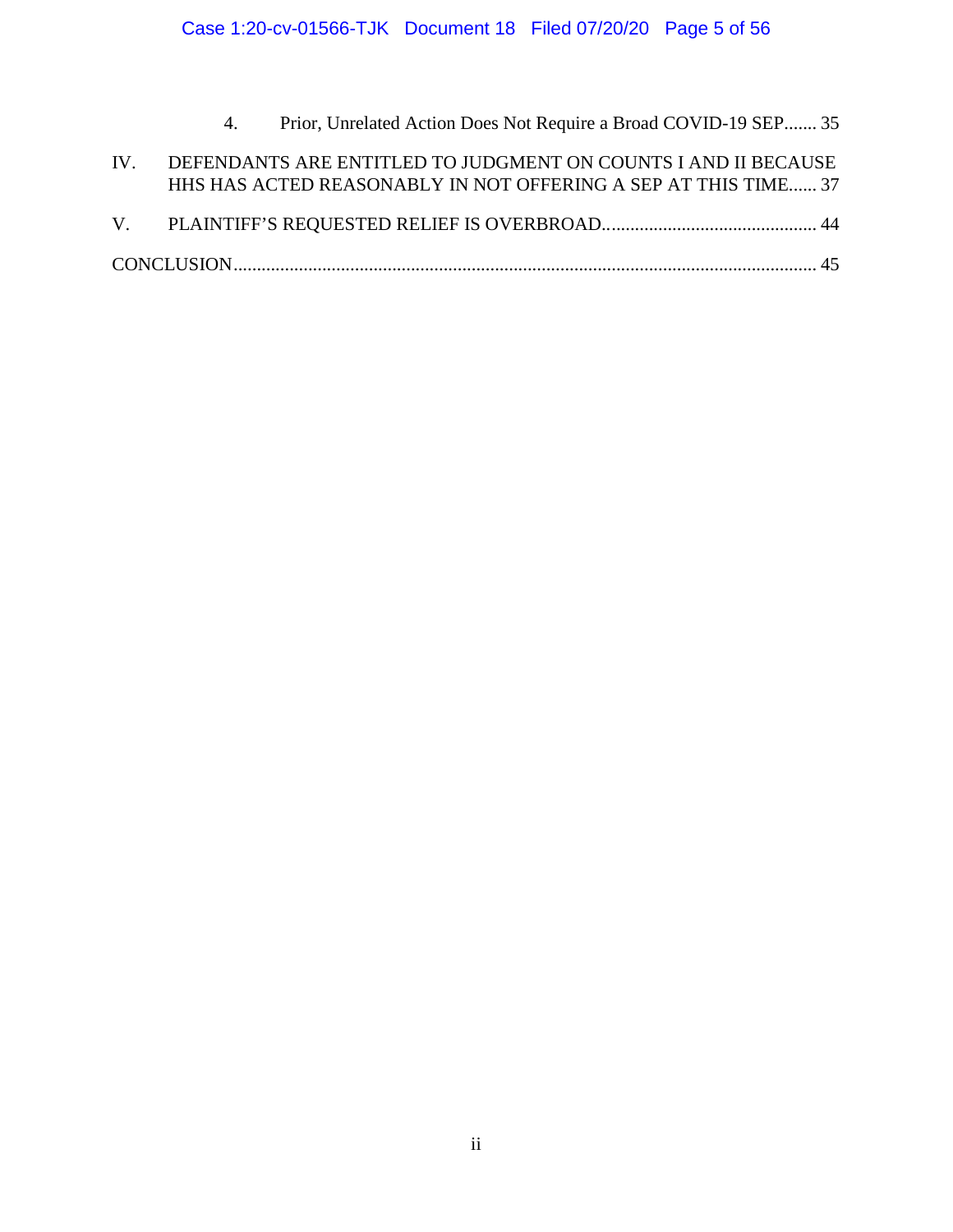# **TABLE OF AUTHORITIES**

# **Cases**

| Aera Energy LLC v. Salazar,                               |
|-----------------------------------------------------------|
| Alfred L. Snapp & Son, Inc. v. Puerto Rico,               |
| Am. Freedom Law Ctr. v. Obama,                            |
| American Anti-Vivisection Society v. USDA,                |
| *Anglers Conservation Network v. Pritzker,                |
| Ass'n of Data Processing Serv. Orgs., Inc. v. Camp,       |
| *Bennett v. Spear,                                        |
| Biodiversity Legal Found. v. Norton,                      |
| Cal. By & Through Brown v. EPA,                           |
| Califano v. Sanders,                                      |
| California v. Texas,                                      |
| Citizens to Preserve Overton Park v. Volpe,               |
| City of Bos. Delegation v. Fed. Energy Regulatory Comm'n, |
| City of Olmsted Falls, OH v. FAA,                         |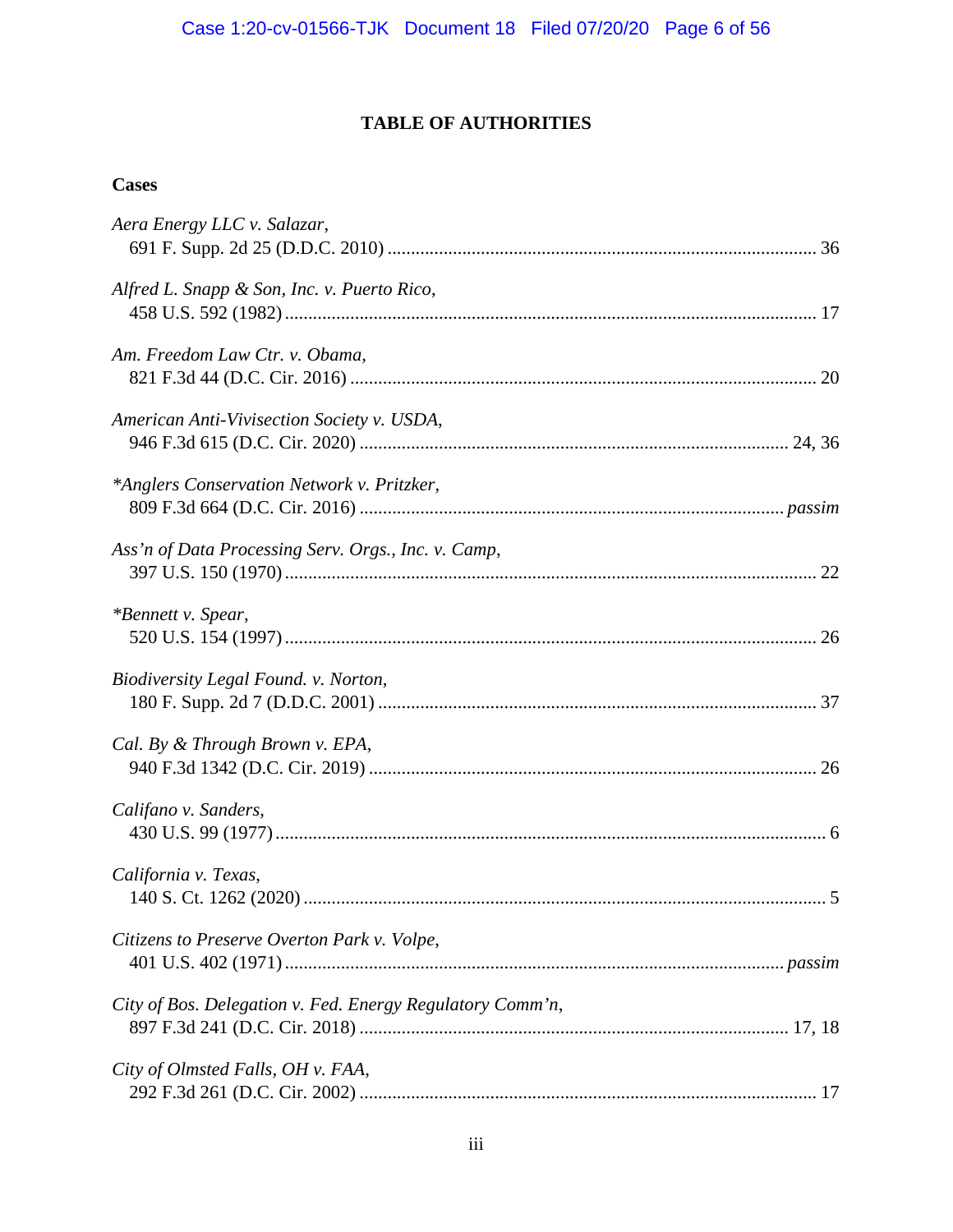# Case 1:20-cv-01566-TJK Document 18 Filed 07/20/20 Page 7 of 56

| City of Sausalito v. O'Neill,                       |  |
|-----------------------------------------------------|--|
| Clapper v. Amnesty Int'l USA,                       |  |
| Clarke v. Sec. Industry Ass'n,                      |  |
| Clifford v. Pena,                                   |  |
| Colo. River Indian Tribes v. Town of Parker,        |  |
| Ctr. for Biological Diversity v. EPA,               |  |
| Ctr. for Law & Educ. v. Dep't of Educ.,             |  |
| DaimlerChrysler Corp. v. Cuno,                      |  |
| Davis v. FEC,                                       |  |
| *Dep't of Commerce v. New York,                     |  |
| Doe v. Va. Dep't of State Police,                   |  |
| Double R Ranch Tr. v. Nedd,                         |  |
| Fla. Audubon Soc'y v. Bentsen,                      |  |
| Fla. Power & Light Co. v. Lorion,                   |  |
| Frank Krasner Enters., Ltd. v. Montgomery Cty. Md., |  |
| Friends of the Clearwater v. Dombeck,               |  |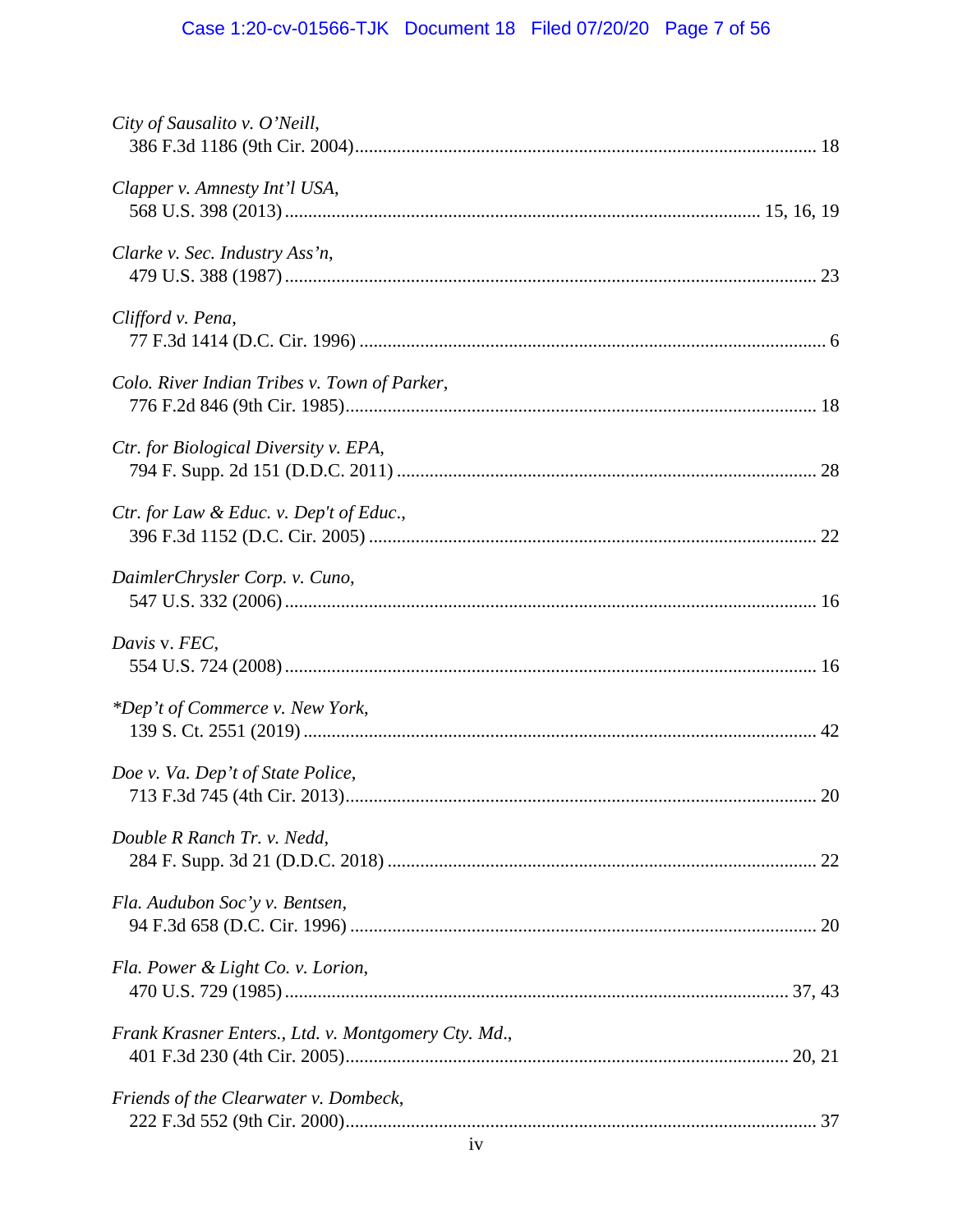# Case 1:20-cv-01566-TJK Document 18 Filed 07/20/20 Page 8 of 56

| Gresham v. Azar,                                        |  |
|---------------------------------------------------------|--|
| Gill v. Whitford,                                       |  |
| Gov't of Manitoba v. Bernhardt,                         |  |
| Hill Dermaceuticals, Inc. v. FDA,                       |  |
| Hi-Tech Pharmacal Co. v. FDA,                           |  |
| Ill. Dep't Transp. v. Hinson,                           |  |
| In re Abbott,                                           |  |
| Independence Min. Co. v. Babbitt,                       |  |
| Kansas v. United States,                                |  |
| King v. Burwell,                                        |  |
| Lewis v. Casey,                                         |  |
| Lexmark Int'l, Inc. v. Static Control Components, Inc., |  |
| Louisiana v. United States,                             |  |
| Lujan v. Defs. of Wildlife,                             |  |
| Mashpee Wampanoag Tribal Council, Inc. v. Norton,       |  |
| Massachusetts v. Mellon,                                |  |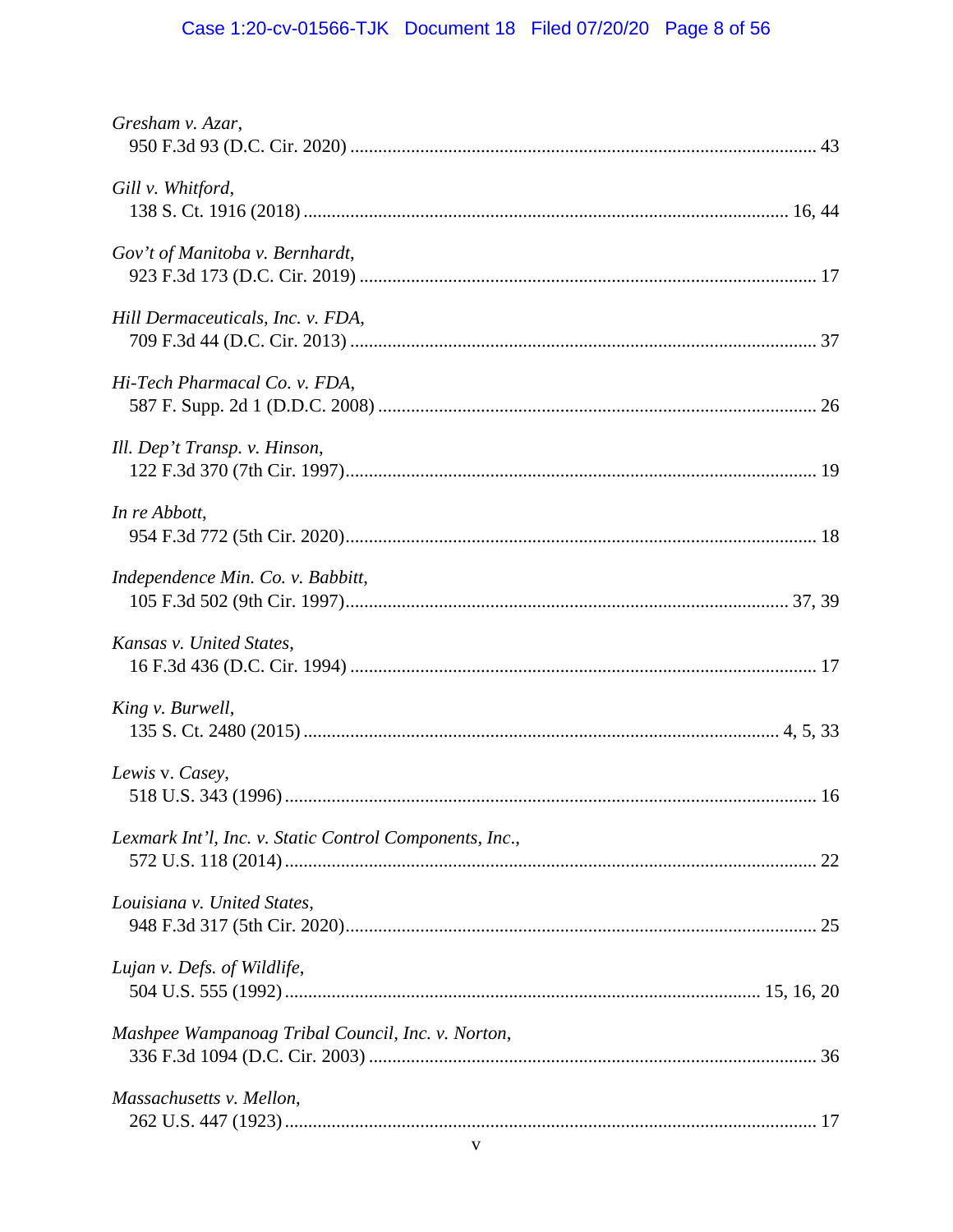# Case 1:20-cv-01566-TJK Document 18 Filed 07/20/20 Page 9 of 56

| Motor Vehicle Mfrs. Ass'n of U.S., Inc. v. State Farm Mut. Auto. Ins. Co.,  |  |
|-----------------------------------------------------------------------------|--|
| NAACP v. Bureau of the Census,                                              |  |
| Nat'l Fed'n of Indep. Bus. v. Sebelius,                                     |  |
| Nat'l Law Ctr. on Homelessness & Poverty v. U.S. Dep't of Veterans Affairs, |  |
| Nat'l Mining Ass'n v. McCarthy,                                             |  |
| Nat'l Shooting Sports Found., Inc. v. Jones,                                |  |
| Nicopure Labs, LLC v. FDA,                                                  |  |
| *Norton v. Southern Utah Wilderness Alliance,                               |  |
| Olivares v. TSA,                                                            |  |
| Palisades Gen'l Hosp. v. Leavitt,                                           |  |
| Pennsylvania v. Kleppe,                                                     |  |
| Raines v. Byrd,                                                             |  |
| Soundboard Ass'n v. Fed. Trade Comm'n,                                      |  |
| Summers v. Earth Island Inst.,                                              |  |
| Swanson Grp. Mfg. LLC v. Jewell,                                            |  |
| Telecomms. Research & Action Ctr. v. FCC,                                   |  |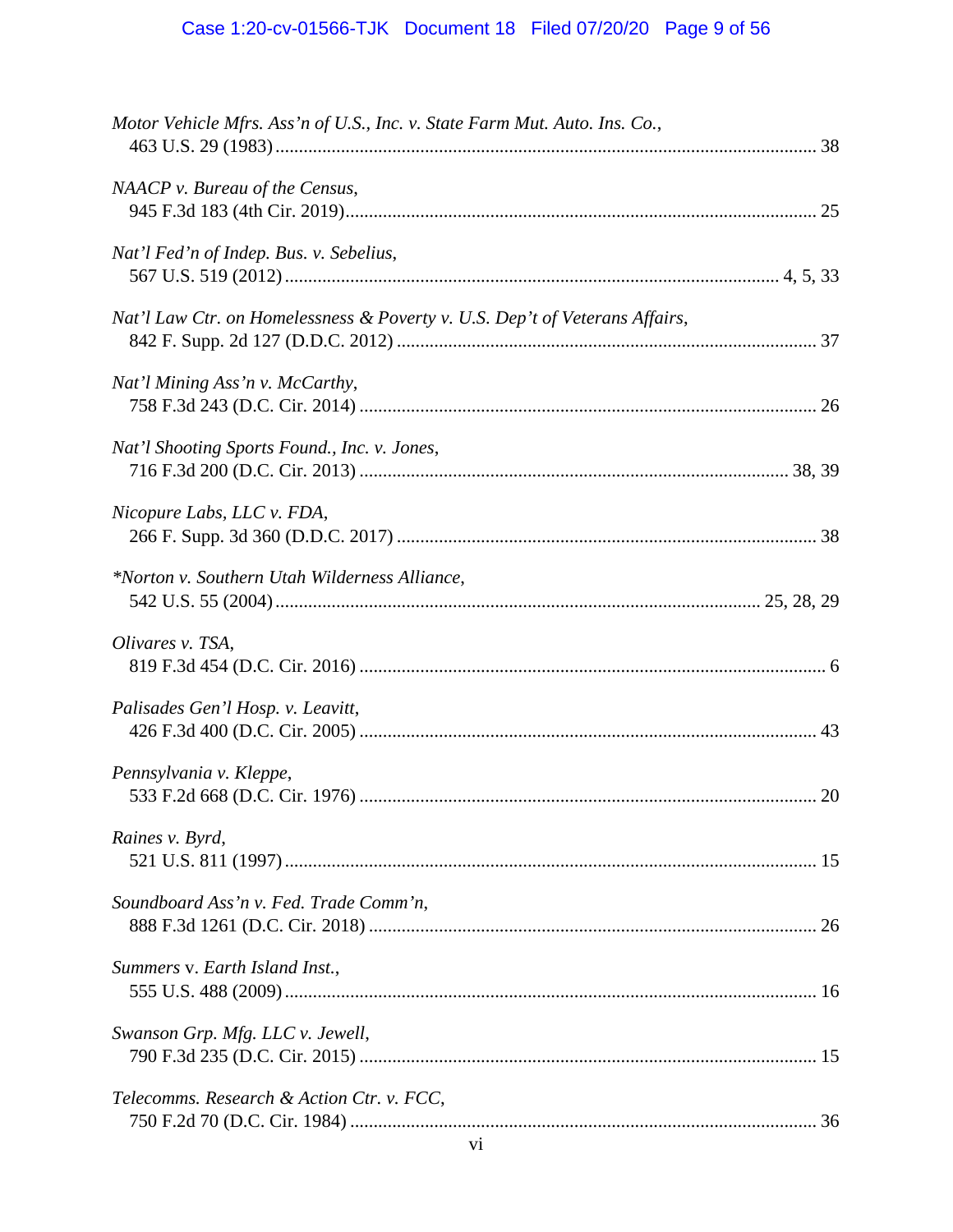# Case 1:20-cv-01566-TJK Document 18 Filed 07/20/20 Page 10 of 56

| Texas v. California,                        |
|---------------------------------------------|
| Texas v. United States,                     |
| Town of Chester v. Laroe Estates, Inc.,     |
| Tozzi v. HHS,                               |
| Univ. Med. Ctr. of S. Nev. v. Shalala,      |
| U.S. Army Corps of Engineers v. Hawkes Co., |
| W. Org. of Resource Councils v. Zinke,      |
| Webster v. Doe,                             |
| Whitmore v. Arkansas,                       |
| Wyoming ex rel. Sullivan v. Lujan,          |
| Wyoming v. Oklahoma,                        |
| <b>Statutes</b>                             |
|                                             |
|                                             |
|                                             |
|                                             |
|                                             |
|                                             |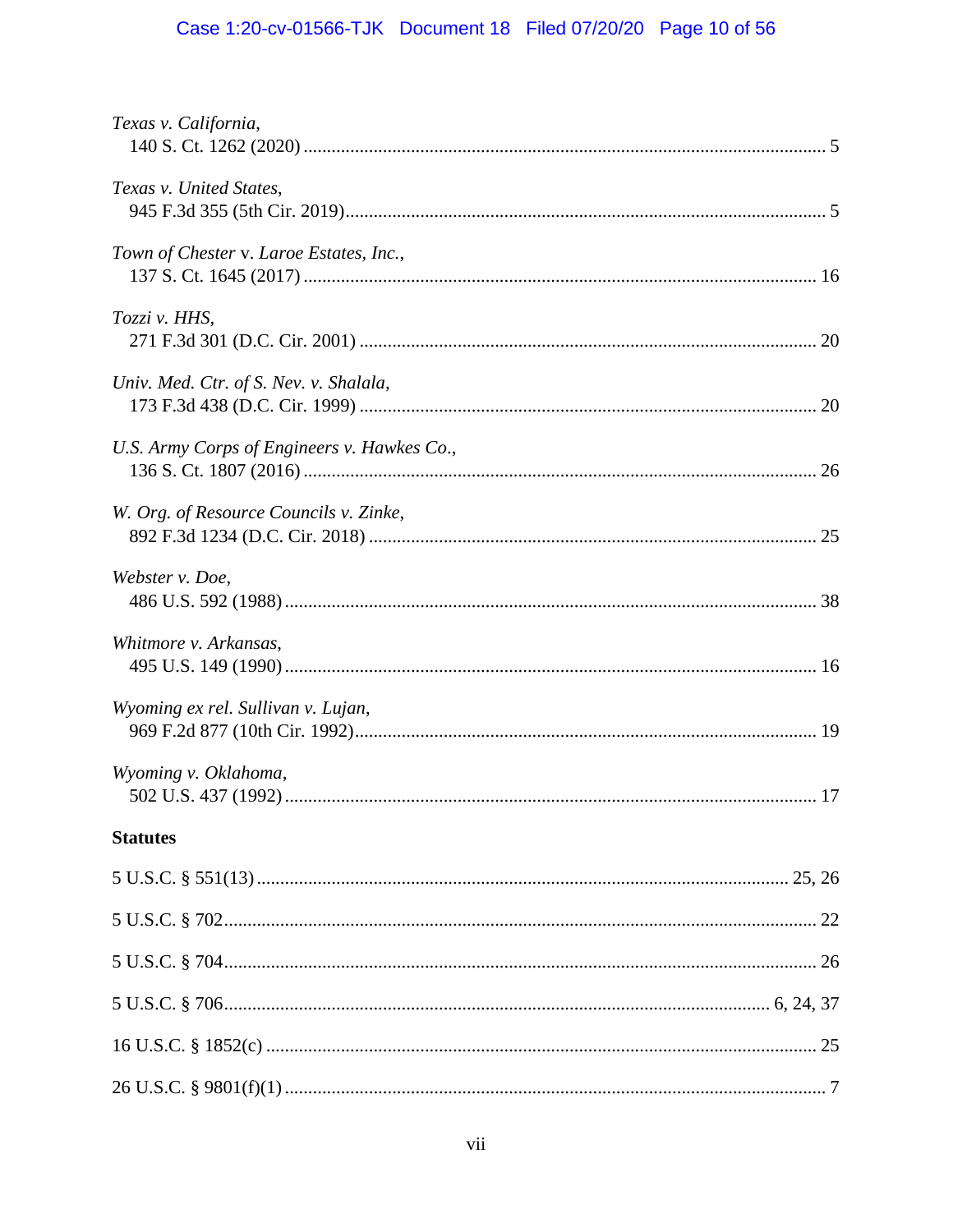# Case 1:20-cv-01566-TJK Document 18 Filed 07/20/20 Page 11 of 56

| <b>Regulations</b> |
|--------------------|
|                    |
|                    |
|                    |
|                    |
|                    |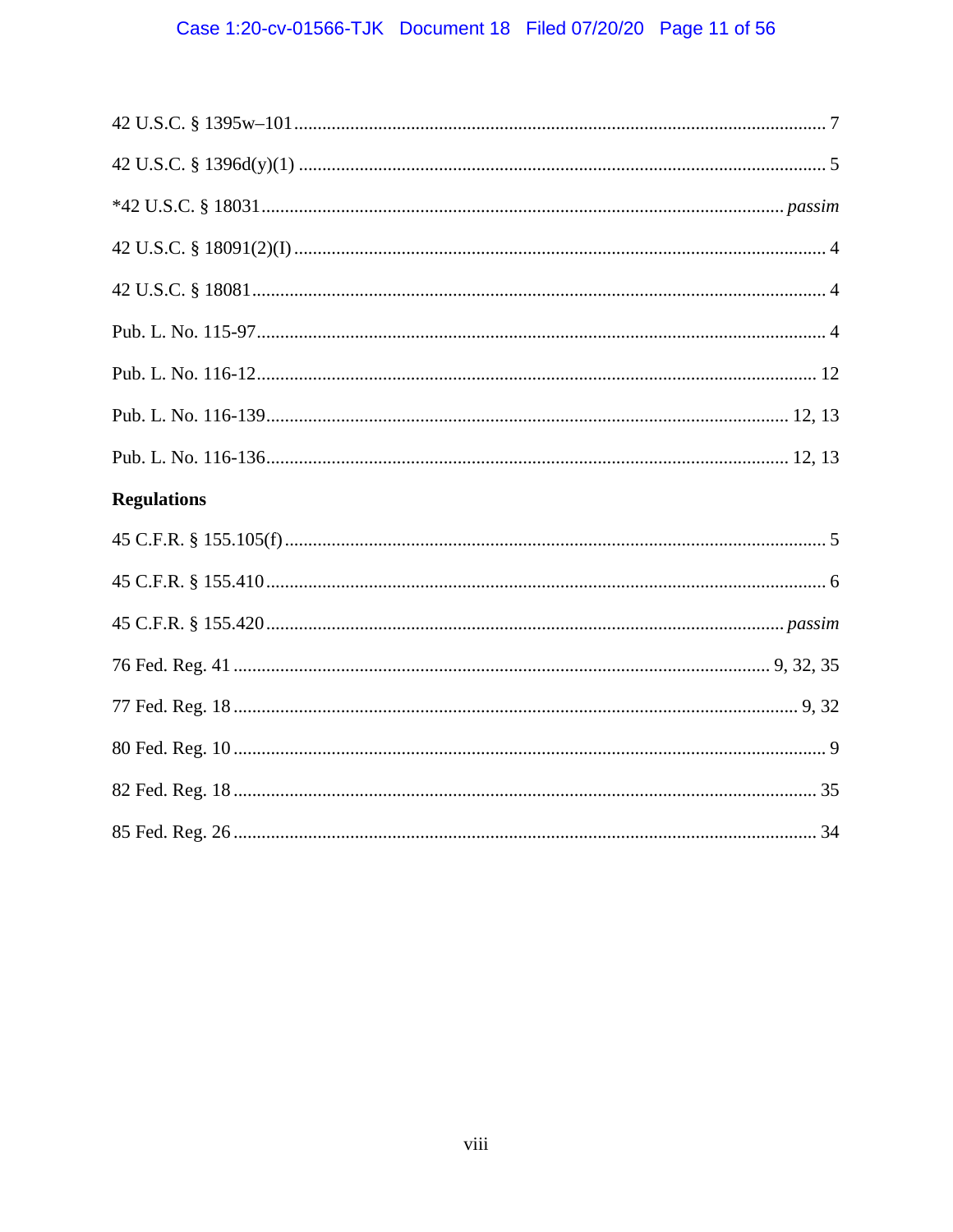#### **INTRODUCTION**

In the Patient Protection and Affordable Care Act ("ACA"), Congress provided for the establishment of an Exchange in each State – either established by individual States or operated by the federal Government – through which eligible Americans can purchase health insurance during limited timeframes if they do not have, for example, employer-provided coverage. Congress recognized that the separate requirement in the ACA that insurers provide coverage to all consumers regardless of pre-existing conditions, age, or other factors that might predict the use of health services could lead individuals to avoid purchasing insurance until they became ill. This well-documented phenomenon, known as adverse selection, drives up the cost of health insurance, to everyone's detriment. To avoid adverse selection, Congress provided that eligible individuals can purchase insurance on the Exchanges only during a limited "open enrollment period" each year or during a "special enrollment period" ("SEP") – an opportunity for consumers who have experienced certain life events, such as loss of health coverage, or birth or adoption of a child, to sign up for health insurance outside the annual open enrollment period. Special enrollment periods are intended, in part, to promote continuous coverage by allowing those who were previously enrolled in an insurance plan to obtain new coverage without a lapse or gap in coverage. Congress also gave the agency broad discretion to provide for an SEP under "exceptional circumstances," and the agency has explained in a rulemaking that this provision is intended to address circumstances that impede an individual's ability to enroll in coverage on a timely basis.

Facing a global health crisis in the COVID-19 pandemic, the Executive Branch is constantly evaluating its policy options for responding to the crisis. Among many other policy initiatives, the Department of Health and Human Services ("HHS") has been considering whether to offer an exceptional circumstances SEP due to the COVID-19 public health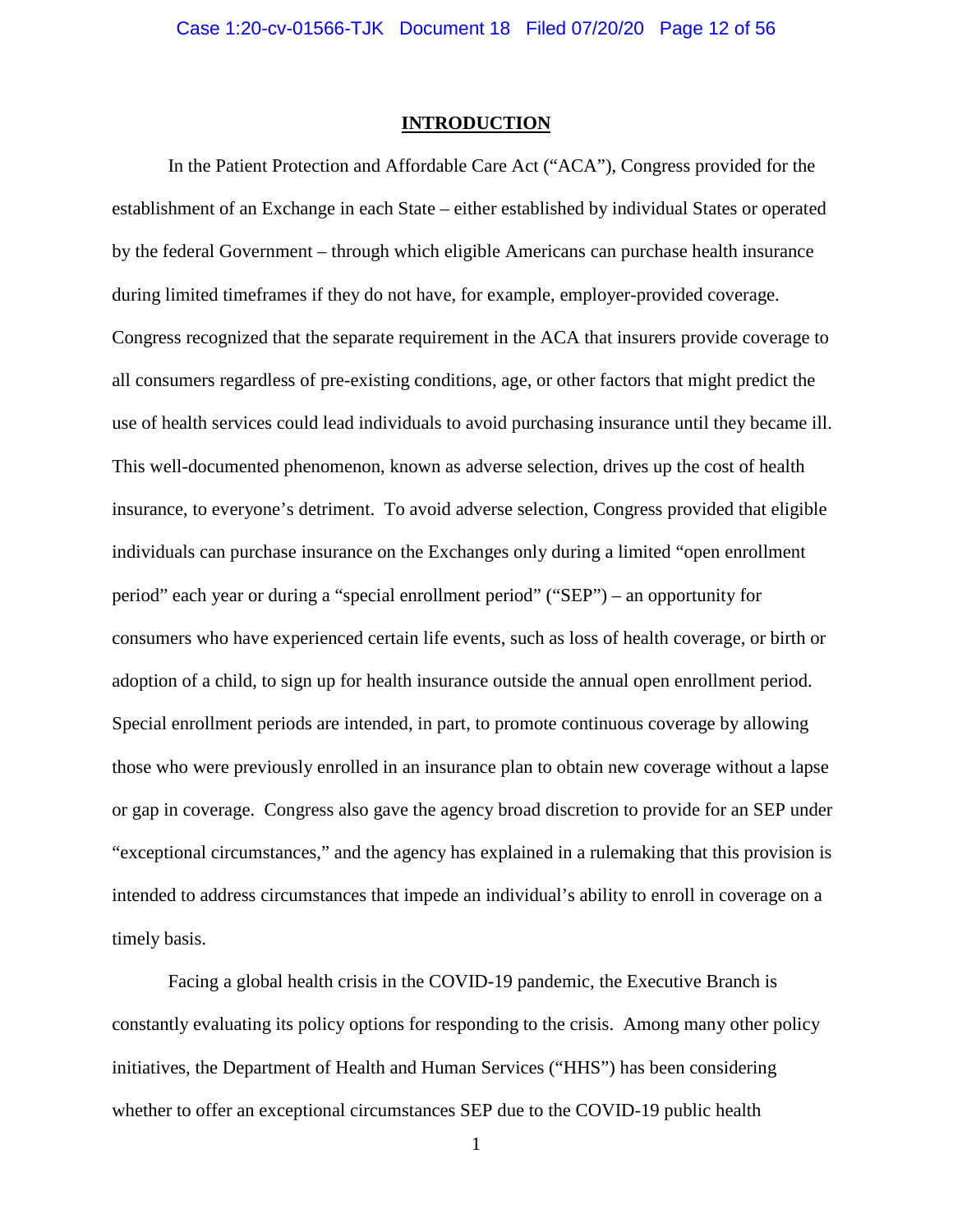emergency ("COVID-19 SEP") to allow uninsured individuals who do not qualify for an already existing SEP to enroll in insurance plans offered through Exchanges operated by the federal Government. HHS has not done so at this time. Allowing for a broad COVID-19 SEP permits enrollment of those who failed to enroll during the open enrollment period (or during an existing SEP for which they were eligible) and creates the very adverse selection problem the ACA was designed to avoid. Other SEPs remain available – for example, to permit those who lost their employer-provided coverage as a result of job loss to enroll in insurance on an Exchange. For those who were unable to take advantage of an otherwise available SEP because of the pandemic, HHS allows for an exceptional circumstances SEP to permit those individuals to enroll. Separately, HHS is facilitating the distribution of billions of dollars in direct reimbursements for COVID-19 testing and treatment of uninsured individuals. Offering a broad COVID-19 SEP, however, would have significant downstream consequences: Among other things, it would allow large numbers of uninsured individuals to enroll in coverage that includes all benefits offered by the insurance plan – not just those related to COVID-19 testing and treatment – and risk creating the very adverse selection problem the ACA was designed to avoid.

Plaintiff City of Chicago is located in a State that chose not to establish an Exchange and instead relies on an Exchange operated by the federal Government. Plaintiff brings this action to force the federal Government to provide a COVID-19 SEP that would consider the pandemic itself as an individual's "exceptional circumstance" justifying enrollment outside the open enrollment period. As an initial matter, Plaintiff lacks standing to bring these claims. It cannot assert the interests of its residents and has not established that the City itself is suffering a concrete and non-speculative injury that is fairly traceable to the lack of a special enrollment period and which is redressable by this Court. Rather, Plaintiff's assertion of injury is based on a long and speculative causal chain of events that does not suffice to establish Article III standing.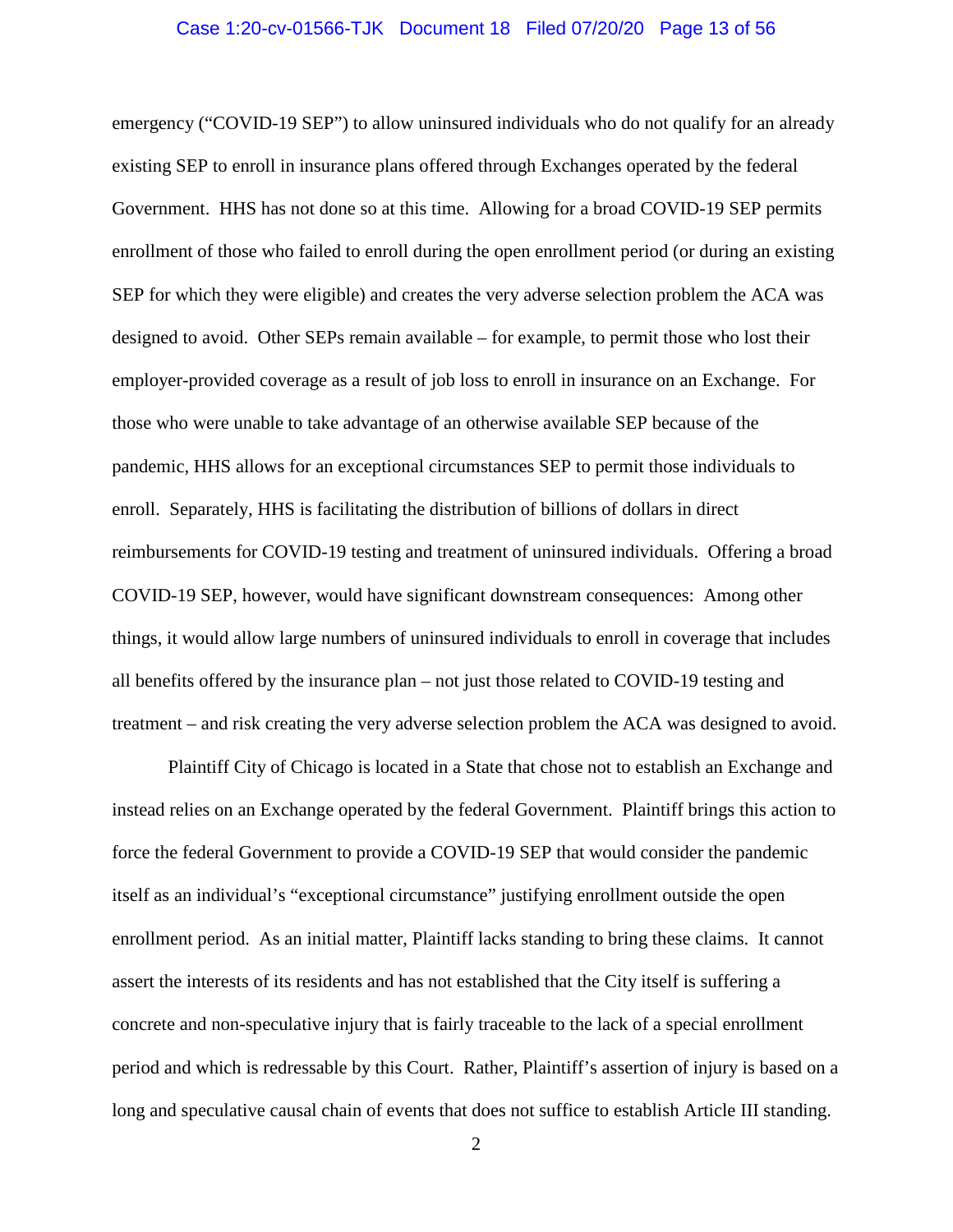#### Case 1:20-cv-01566-TJK Document 18 Filed 07/20/20 Page 14 of 56

Nor can the City show statutory standing because the pecuniary interests of a municipality are not within the zone of interests of the relevant provisions of the ACA.

Second, Plaintiff's challenges to "final agency action" fail for lack of an agency action that is, in fact, final on this issue. The APA divides the scope of judicial review into two categories: agency inaction and agency action. Fundamentally, Plaintiff is challenging inaction, which is not subject to review under the portions of the APA authorizing review of final agency action. Because Plaintiff has not identified a "final agency action" at issue, Defendants are entitled to judgment on those claims.

Third, Plaintiff's challenge to agency inaction fails because they have not identified a specific, non-discretionary duty to open a broad COVID-19 SEP. The statute does not create such a duty, much less provide a specific and unequivocal command to do so. Indeed, the plain text of the statute grants the agency broad discretion to determine what conditions an individual must meet to invoke an "exceptional circumstances" SEP, referring only to such conditions as the Secretary "may" provide. A broad SEP available to all uninsured would be a significant departure from the usual uses of SEPs because it is untethered to the circumstances that led a specific individual not to enroll. Plaintiff elevates its own policy goals to the status of a statutory mandate, but the ACA contains no such mandate.

Finally, Plaintiff's claims fail because the agency has acted reasonably. The structure and plain language of the statute disfavor the use of such a broad special enrollment period, and there is insufficient information that such a SEP is necessary or justified at this time. Rather, many of the newly uninsured are covered by other, preexisting SEPs, and many of the costs of testing for and treatment of COVID-19 for the uninsured will be paid directly by the Government. The statute gives HHS broad latitude to determine when to provide for a exceptional circumstances SEP, and Plaintiff fails to show that the agency's current course is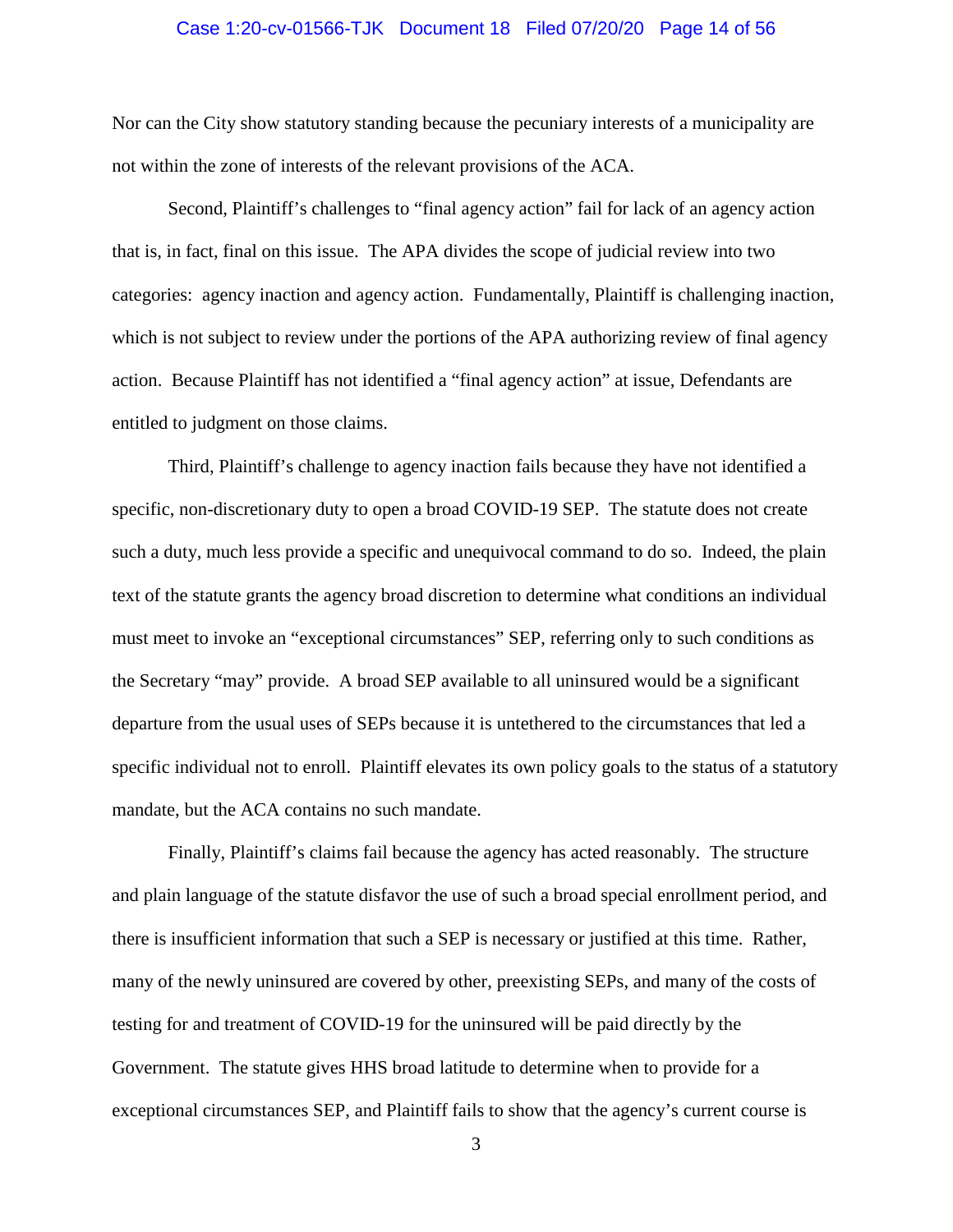#### Case 1:20-cv-01566-TJK Document 18 Filed 07/20/20 Page 15 of 56

unreasonable given these alternatives and legitimate concerns about adverse selection. At bottom, both Plaintiff and the amici disagree with the current policy choices of the Executive Branch. But it is not the role of the Court to choose between viable and reasonable policy options, particularly in the midst of a crisis. Plaintiff's demand that the Court create the terms and scope of an SEP that applies on all federal Exchanges misunderstands the role of the Court.

#### **BACKGROUND**

### **I. STATUTORY AND REGULATORY FRAMEWORK**

In 2010, Congress enacted the ACA with the aim of "increas[ing] the number of Americans covered by health insurance and decreas[ing] the cost of health care." *Nat'l Fed'n of Indep. Bus. v. Sebelius*, 567 U.S. 519, 538 (2012) ("*NFIB*"). As the Supreme Court has explained, some states had previously experimented with reforms, such as prohibiting insurers from denying insurance or charging higher premiums to people who were ill. *King v. Burwell*, 135 S. Ct. 2480, 2485-87 (2015). These reforms "had an unintended consequence: They encouraged people to wait until they got sick to buy insurance," which dramatically drove up the cost of insurance. *Id*. As a result, when Congress adopted similar provisions as part of the ACA, "Congress recognized that, without an incentive, 'many individuals would wait to purchase health insurance until they needed care.'" *Id*. (quoting 42 U.S.C. § 18091(2)(I)). As the Court acknowledged, "Congress adopted a coverage requirement to 'minimize this adverse selection and broaden the health insurance risk pool to include healthy individuals, which will lower health insurance premiums." *Id*.<sup>1</sup> And to make coverage more affordable, Congress provided tax credits to offset the cost of premiums for those with lower incomes. *Id*. (citing 42 U.S.C. §§ 18081, 18082). The ACA also gave States the option to expand their Medicaid programs,

 $1$ . The tax penalty originally associated with this coverage requirement was eliminated in the Tax Cuts and Jobs Act of 2017, Pub. L. No. 115-97, § 11081 (Dec. 22, 2017).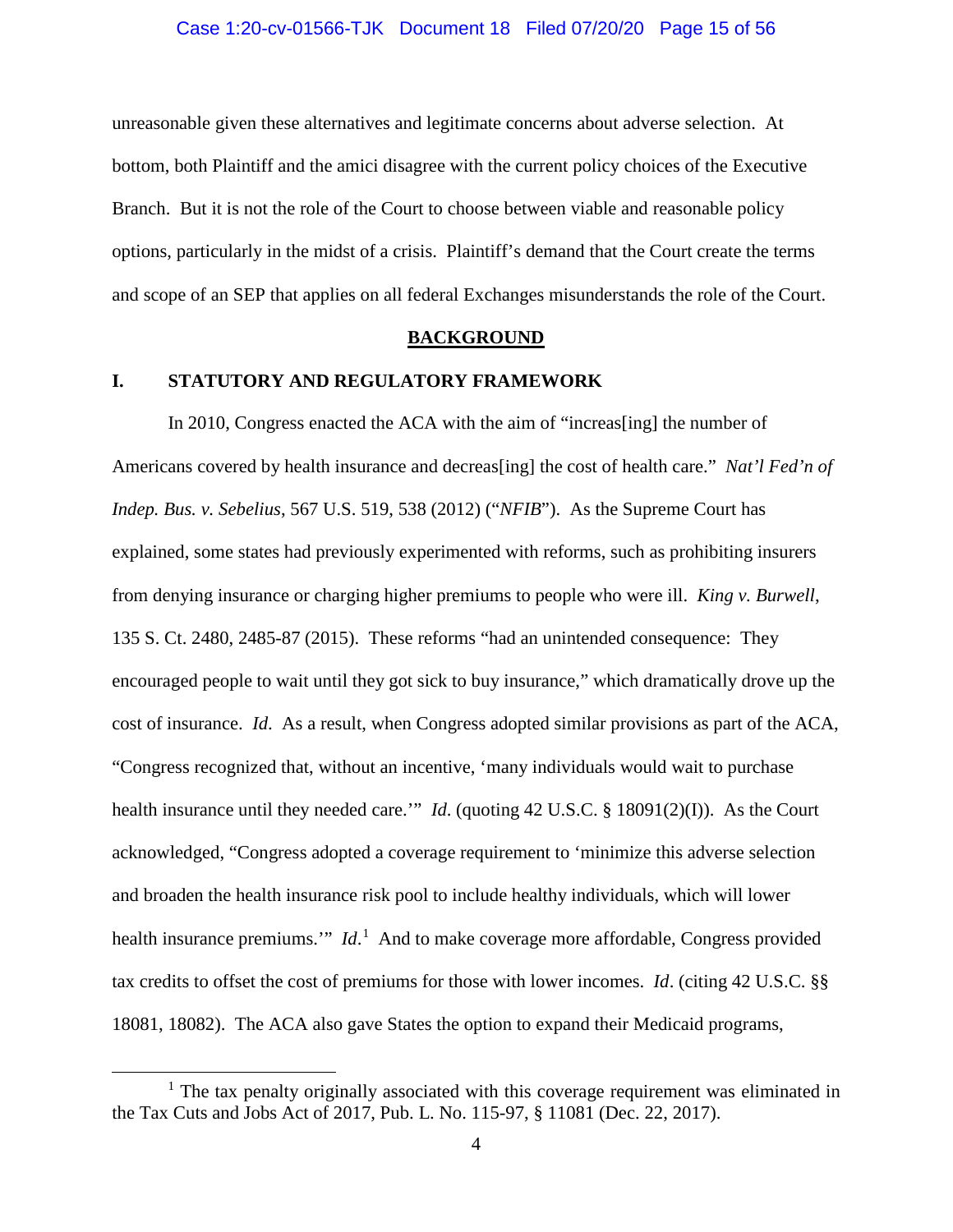#### Case 1:20-cv-01566-TJK Document 18 Filed 07/20/20 Page 16 of 56

providing enhanced matching funds to the States that elect to provide specified healthcare to all citizens whose income falls below a certain threshold. *See generally NFIB*, 567 U.S. 519. 2

In addition to these reforms, the ACA "requires the creation of an 'Exchange' in each State—basically, a marketplace that allows people to compare and purchase insurance plans. The Act gives each State the opportunity to establish its own Exchange, but provides that the Federal Government will establish such Exchange if the State does not." *King*, 135 S. Ct. at 2485; *see generally* 42 U.S.C. § 18031(b) (providing for State-established Exchanges), § 18041(c) (providing for federal Exchanges where the State elects not to establish an Exchange); 45 C.F.R. § 155.105(f) (same). Exchanges in States that establish and operate their own Exchanges are called State-based Exchanges (SBEs); Exchanges in States where the federal Government establishes and operates the Exchanges are called Federally-facilitated Exchanges (FFEs); Exchanges in States that established the Exchange but use the federal eligibility and enrollment platform and information technology infrastructure are called State-based Exchanges – Federal Platform (SBE-FP). *See generally State-based Exchanges*, available at https://www.cms.gov/CCIIO/Resources/Fact-Sheets-and-FAQs/state-marketplaces (last visited July 20, 2020). Exchanges, whether established by the federal Government or the States, are subject to a number of statutory and regulatory requirements. *See, e.g*., 45 C.F.R. Pt. 155 (requirements for SBEs); 45 C.F.R. § 155.105(f)(1) (identifying which of those requirements also apply to federal Exchanges). The SEP provisions apply to all such Exchanges. *Id*. States administer special enrollment periods in the SBEs, but the Centers for Medicare & Medicaid

 $2$  In other litigation, the Government has taken the position that the individual mandate in the ACA as amended is unconstitutional, and that other provisions of the ACA are not severable. *See generally Texas v. United States*, 945 F.3d 355 (5th Cir. 2019), *as revised* (Dec. 20, 2019), *as revised* (Jan. 9, 2020), *cert. granted sub nom*. *California v. Texas*, 140 S. Ct. 1262 (2020), and *cert. granted sub nom. Texas v. California*, 140 S. Ct. 1262 (2020). The Government intends to continue to enforce and apply the ACA until there is a final judgment on this issue. *Id*. at 375.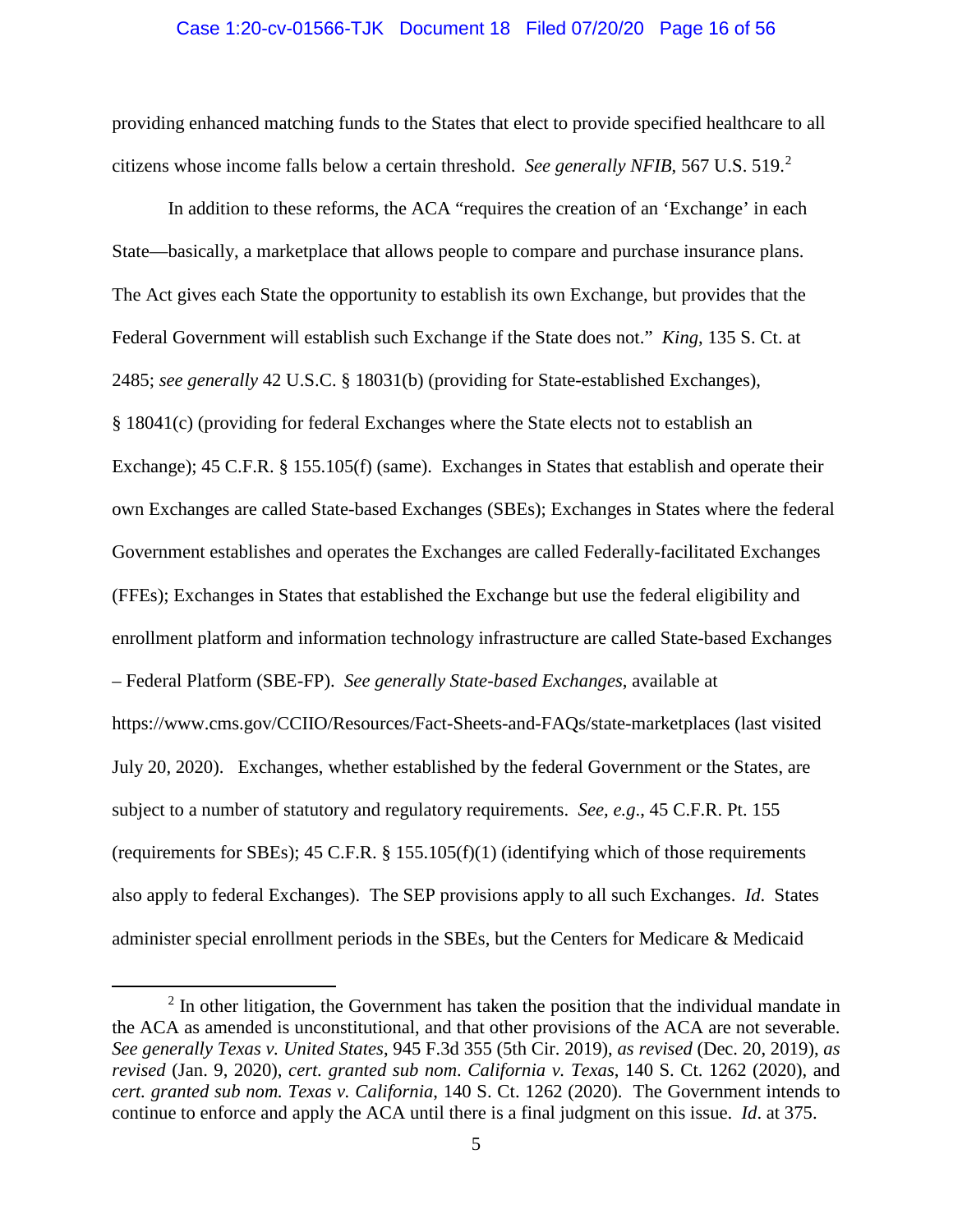#### Case 1:20-cv-01566-TJK Document 18 Filed 07/20/20 Page 17 of 56

Services (CMS) administers special enrollment periods in the FFEs and SBE-FPs. There are currently 13 SBEs, six SBE-FPs, and 32 FFEs. Illinois has an FFE. Declaration of Randolph W. Pate, dated July 20, 2020,  $\P$  8.<sup>3</sup>

Among other standards, the Exchanges must have "annual open enrollment periods [('OEPs')]," during which individuals may purchase health insurance meeting certain minimum standards. *See* 42 U.S.C. § 18031(c)(6)(B); 45 C.F.R. § 155.410. The Exchanges must also provide for "special enrollment periods [('SEPs')]." *See* 42 U.S.C. § 18031(c)(6)(C); 45 C.F.R. § 155.420. SEPs provide an opportunity for consumers who have experienced certain life events to sign up for health insurance outside the annual OEP. Qualifying life events include losing health coverage that qualifies as minimum essential coverage, certain moves, getting married, having a baby, or adopting a child. Consumers typically have a limited time following the event to select a plan. "While the annual open enrollment period allows previously uninsured individuals to enroll in new coverage, special enrollment periods are intended, in part, to promote continuous enrollment in health coverage during the plan year by allowing those who were previously enrolled in a health plan to obtain new coverage without a lapse or gap in coverage." Pate Decl. ¶ 6.

<sup>&</sup>lt;sup>3</sup> The Declaration of Randolph Pate, Deputy Director of CMS, is attached hereto. Because there has not been a final agency action here, this Declaration provides background information about SEPs on the Exchanges and explains why a COVID-19 SEP is unwarranted at this time. *See Olivares v. TSA*, 819 F.3d 454, 464 (D.C. Cir. 2016) (explaining that agency declaration can provide further explanation of the administrative record to facilitate review); *Clifford v. Pena*, 77 F.3d 1414, 1418 (D.C. Cir. 1996) (similar). It also authenticates the documents listed in the attached index as the materials HHS considered when evaluating whether or not to establish a COVID-19 SEP. *See* Pate Decl. ¶ 16. Those materials constitute the administrative record ("AR") in this case. Claims under the APA typically require the Court to review "the full administrative record that was before the Secretary at the time he made his decision." *See Citizens to Preserve Overton Park v. Volpe*, 401 U.S. 402, 420 (1971), *abrogated on other grounds by Califano v. Sanders*, 430 U.S. 99 (1977); 5 U.S.C. § 706 (requiring review on an administrative record).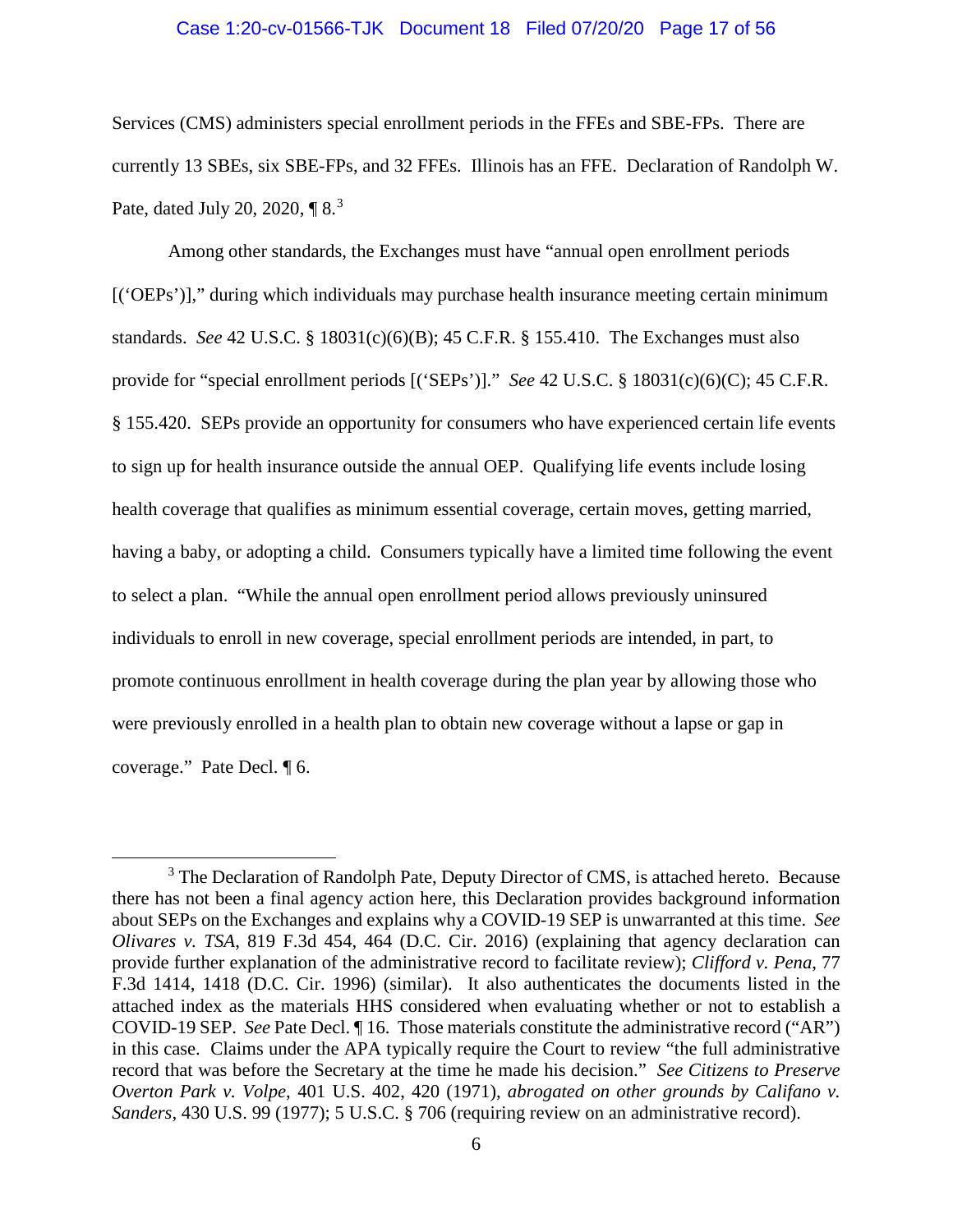#### Case 1:20-cv-01566-TJK Document 18 Filed 07/20/20 Page 18 of 56

Like other cost-control mechanisms built into the ACA, the purpose of limited enrollment periods is to mitigate adverse selection. *See id.*¶¶ 3-6. Limited enrollment periods are intended to accommodate two essential market reforms under the ACA. First, the ACA's guaranteed issue provision requires issuers of qualified health plans to provide coverage to all consumers, regardless of health status, age, gender, or other factors that might predict the use of health services. *Id*. ¶ 3. Second, the ACA's community rating provision limits the factors issuers may use to set premium levels for individual members. *Id*. For example, health status is not included as an allowable rating factor. *Id*. Issuers instead must set prices based on the expected health of the overall risk pool. *Id*. Without limiting enrollment to annual and special enrollment periods, due to the ACA's guaranteed issue and community rating requirements, there would be nothing to prevent people from waiting to purchase insurance until they get sick (and potentially dropping coverage after utilizing care). *Id*. ¶ 4. This type of adverse selection would increase the expected risk of the insured pool and require issuers to raise premiums, which, in turn, results in additional adverse selection. *Id*. If this cycle continues unchecked, premiums would rise to unaffordable levels and the market would no longer be viable. *Id*. Accordingly, limiting enrollment periods is necessary to mitigate adverse selection. *Id*. ¶¶ 3-6.

The ACA states that the Secretary must require Exchanges to provide for an initial OEP; annual OEPs; and SEPs "specified in section 9801 of title 26 and other [SEPs] under circumstances similar to such periods under part D of title XVIII of the Social Security Act [42 U.S.C. § 1395w–101(b)(3).]." *See* 42 U.S.C. § 18031(c)(6)(A)-(C). The cited portion of Title 26 provides for a few SEPs for individuals with respect to employer-sponsored group health plans when those individuals are facing changed personal circumstances, such as the birth of a dependent or the loss of other coverage. *See, e.g*., 26 U.S.C. § 9801(f)(1), (f)(2). The cited portion of the Social Security Act, which concerns prescription drug coverage under Medicare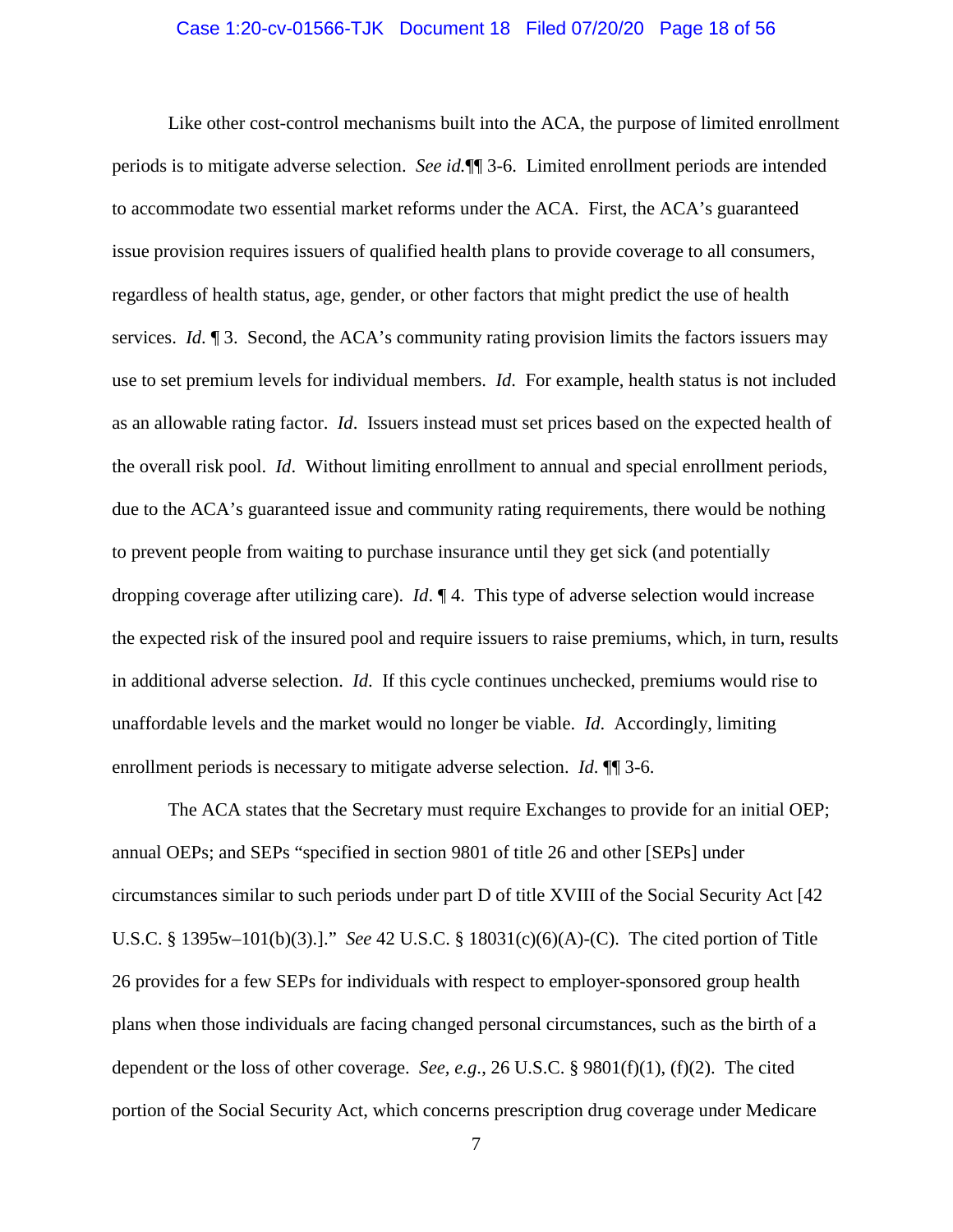#### Case 1:20-cv-01566-TJK Document 18 Filed 07/20/20 Page 19 of 56

Part D, similarly provides for SEPs for eligible individuals who meet specified criteria, such as a coverage loss or an enrollment error, and for eligible individuals "who meet such exceptional conditions . . . as the Secretary may provide."  $42 \text{ U.S.C.} \$   $1395 \text{w} \text{-} 101 \text{(b)} \text{(3)} \text{(C)}$ .

The regulations implementing the SEP requirement typically permit a limited amount of time for individuals who demonstrate a triggering event listed in 45 C.F.R. § 155.420(d). The regulation lists 14 different categories of triggering events relating to the individual's circumstances, including, for example, the following: loss of minimum essential coverage (such as might occur through job loss), gaining or becoming a dependent, new eligibility for enrollment, new eligibility of an enrollee for premium tax credits, error or misconduct by HHS, contract violations by a health plan, moving to a location where new qualified health plans (QHPs) become available, gaining status as an Indian, domestic abuse, and a material error in purchasing related to QHP benefits and availability that impacted an individual's enrollment. *Id*. In addition to these specifically described events, the regulations provide for a triggering event when "the qualified individual or enrollee, or his or her dependent, demonstrates to the Exchange, in accordance with guidelines issued by HHS, that the individual meets other exceptional circumstances as the Exchange may provide." *Id*. § 155.420(d)(9). This language provides an Exchange discretion to permit additional SEPs, and CMS has published an enrollment manual that provides guidance on SEPs and applicable standards. *See* AR 481-514 (Excerpts From *Federally-facilitated Exchanges (FFEs) and Federally-facilitated Small Business Health Options Program (FF-SHOP) Enrollment Manual*, at 62-86 (July 10, 2019), *available at* https://www.regtap.info/uploads/library/ENR\_EnrollmentManualForFFEandFF-SHOP\_v1\_5CR\_092519.pdf ("Enrollment Manual")); *id*. at AR 505 (specific information about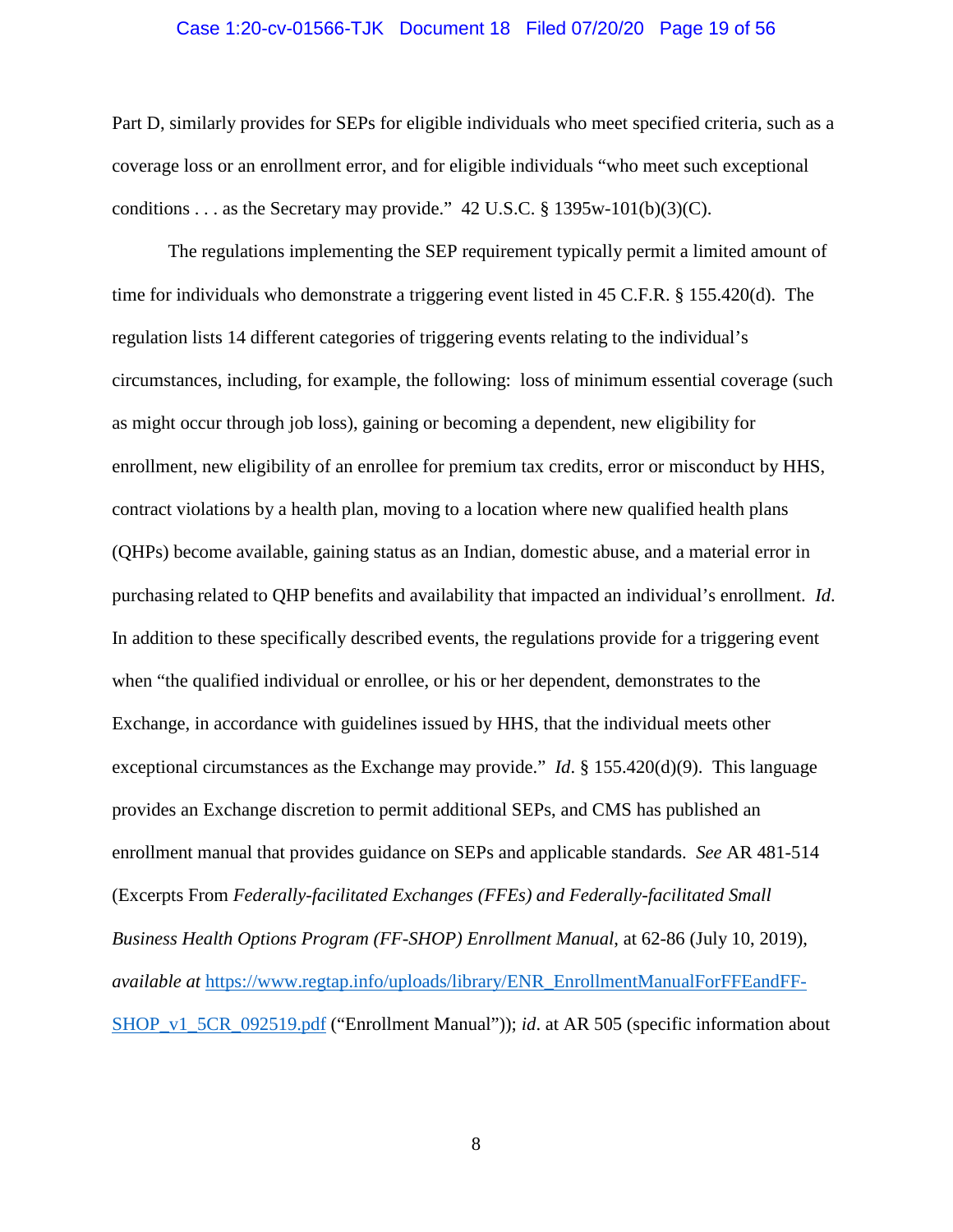#### Case 1:20-cv-01566-TJK Document 18 Filed 07/20/20 Page 20 of 56

the exceptional circumstances SEP).<sup>4</sup> The SEP was originally intended to provide relief to those who had experienced exceptional circumstances that specifically impeded their individual ability to enroll in coverage during the annual OEP or an SEP for which the consumer qualified. *See, e.g.*, *Establishment of Exchanges and Qualified Health Plans* (Proposed Rule), 76 Fed. Reg. 41,866, 41,884 (July 15, 2011) ("This special enrollment period could be used for a variety of situations, including natural disasters such as hurricanes or floods. Exceptional circumstances include circumstances that would impede an individual's ability to enroll on a timely basis, through no fault of his or her own."); Final Rule, 77 Fed. Reg. 18,310, 18,393 (Mar. 27, 2012); *see also* Pate Decl. ¶ 7.

In 2018, CMS, through guidance, provided that an Exceptional Circumstances SEP is available for individuals who were prevented from enrolling in Exchange coverage during another SEP or during an OEP by an event that the Federal Emergency Management Agency (FEMA) declared a national emergency or major disaster. Pate Decl. ¶ 11; AR 515-19 (also *available at* https://www.cms.gov/CCIIO/Resources/Regulations-and-Guidance/Downloads/8-9 natural-disaster-SEP.pdf) ("FEMA SEP"). The website for enrollment lists a variety of other complex, individual circumstances that may qualify one for an SEP; most involve circumstances in which someone was unable to enroll during an otherwise available OEP or SEP due to unforeseen circumstances. *See* AR 520-24, 558-62.

Nothing in the SEP statute or regulations requires that SEPs on the SBEs and FFEs be identical. HHS has previously explained that an SBE may establish additional SEPs so long as they are more consumer protective than those listed in Section 155.420. *See Notice of Benefit* 

 $\overline{a}$ 

<sup>4</sup> Plaintiff includes an older version of this Manual in its request for judicial notice. *See* RJN Ex. A-3 (dated July 19, 2016). The current version is more appropriately considered by the Court.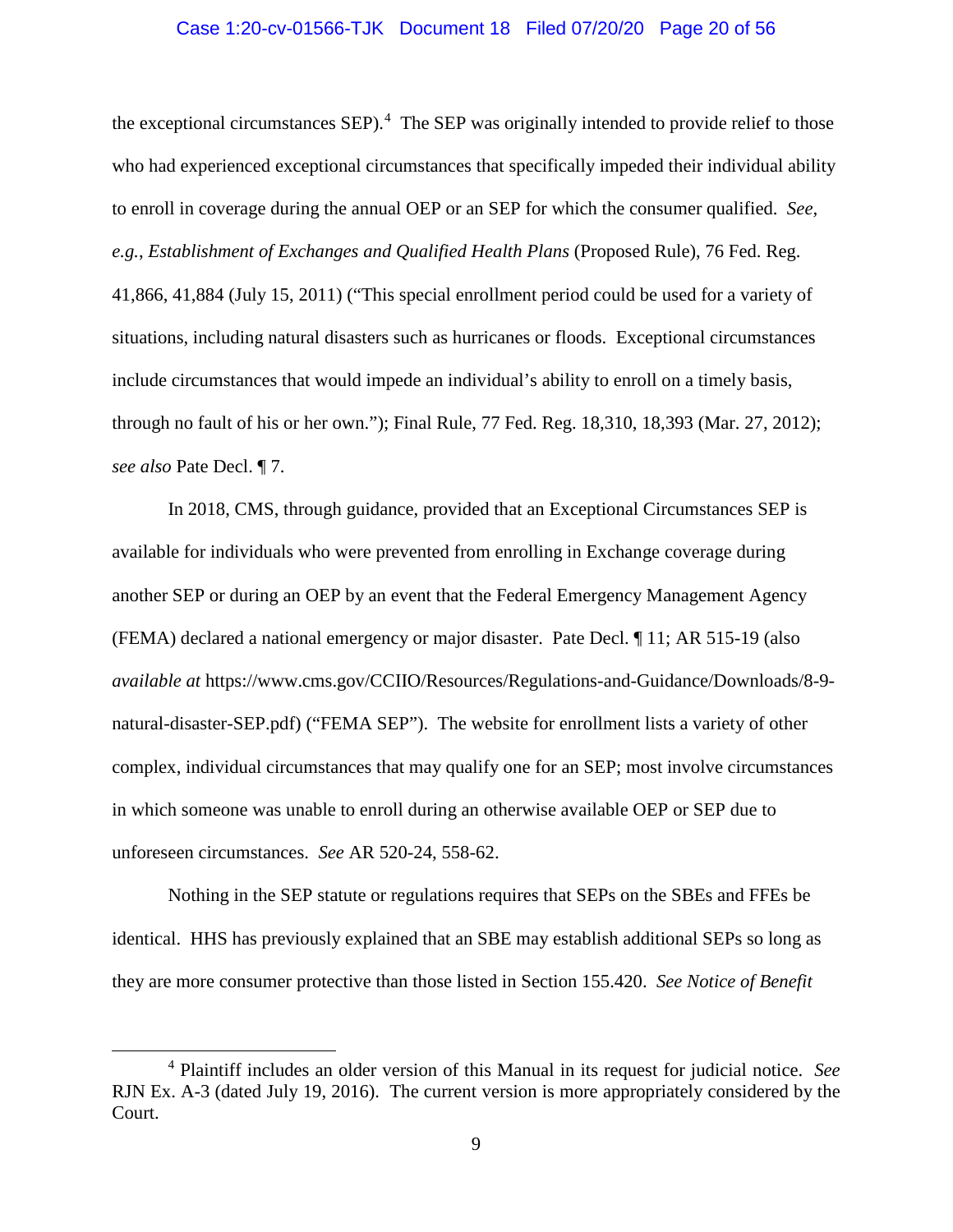*and Payment Parameters for 2016*, 80 Fed. Reg. 10,750, 10,798 (Feb. 27, 2015), *available at*  https:/www.govinfo.gov/content/pkg/FR-2015-02-27/pdf/2015-03751.pdf. And twelve of the thirteen SBEs have created COVID-specific SEPs. While the general requirements of Section 155.420 apply to FFEs/SBE-FPs and SBEs, the "exceptional circumstances" SEP is subject to the Exchange's discretion, so it is possible that FFEs could offer an exceptional circumstances SEP under Section 155.420(d)(9) even if an SBE is not required to do so.

#### **II. THE PANDEMIC AND CONSIDERATION OF ADDITIONAL SEP GUIDANCE**

 The world is facing a deadly pandemic – an outbreak of the Coronavirus Disease 2019 (COVID-19), caused by a novel coronavirus known as severe acute respiratory syndrome coronavirus 2, or SARS-CoV-2. The communicable disease spreads easily and quickly and has killed over 100,000 Americans, and there is currently no approved vaccine or cure. In the United States, the President has declared a national emergency, and all fifty states and the District of Columbia have also declared a state of emergency. Federal, state, and local governmental bodies across the country are taking steps to address the public health emergency, including by improving access to healthcare.

In March 2020, HHS began considering whether to offer an exceptional circumstances SEP in accordance with 45 C.F.R. § 155.420(d)(9) due to the COVID-19 public health emergency to allow enrollment in QHPs through the thirty-eight FFEs and SBE-FPs. Pate Decl. ¶ 8. From that time through the present, HHS received input from multiple stakeholders about this issue, including the Governor of Illinois. *Id*.; *see, e.g*., AR 994-95 (letter signed by, among others, the Governor of Illinois); AR 1006-1010 (letter signed by, among others, the Attorney General of Illinois).

Although HHS has had internal deliberations and external consultations about whether the pandemic is an appropriate basis for a making available such an SEP, HHS has not made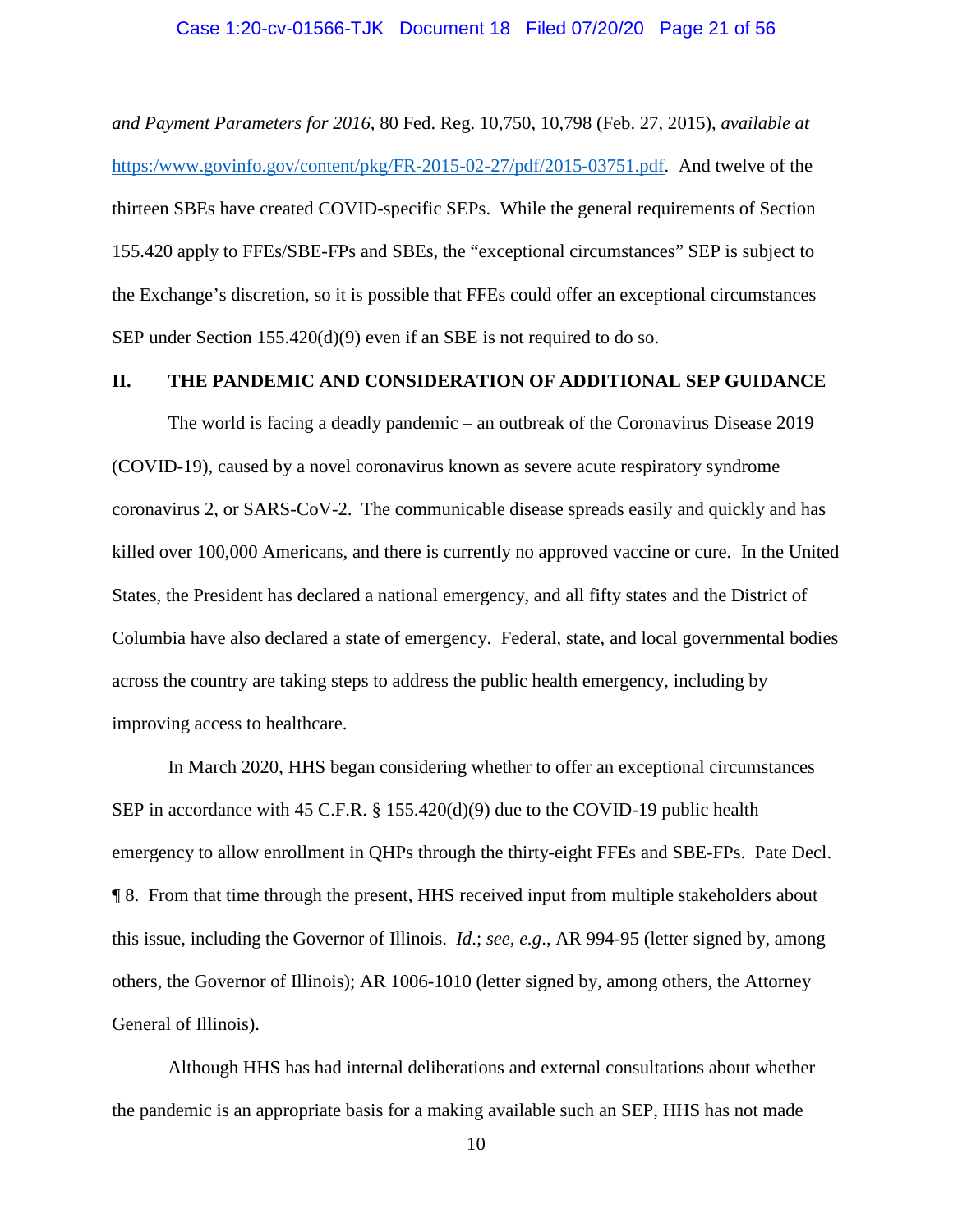#### Case 1:20-cv-01566-TJK Document 18 Filed 07/20/20 Page 22 of 56

available such an SEP on the SBE-FPs or FFEs. HHS is not offering a COVID-19 exceptional circumstances SEP at this time for uninsured individuals who did not timely enroll during the previous annual Open Enrollment Period, as it has communicated to state officials who have inquired. Pate Decl. ¶ 10; *see, e.g.*, AR 917-29 (communications with state officials, communicating, for example, that CMS "is not currently offering a Special Enrollment Period specifically designated for COVID-19" in light of other SEPs, and indicating that CMS "will continue to work closely with states and health plans around the country to assess what additional actions are necessary"). Opening such an SEP would be in tension with ordinary insurance principles and could increase adverse selection, but HHS has not foreclosed exercising its discretion to open an SEP in response to COVID-19, and continues to consider whether to establish a COVID-19 SEP in the future. Pate Decl. ¶¶ 9-10, 15.

A number of considerations are relevant to this issue, and show that a COVID-19 SEP is unwarranted at this time. First, previously existing SEPs continue to be available, and current SEPs will apply to many of the currently uninsured who wish to purchase insurance through an Exchange as a result of the pandemic. Pate Decl. ¶ 11. For example, there is an SEP applicable to anyone who lost minimum essential coverage during the pandemic; typically, this would apply to individuals who have lost access to employer-provided coverage as a result of job loss. *See* 45 C.F.R. § 155.420(d)(1). There is also an SEP available to already enrolled individuals who are newly eligible for certain tax credits or cost-sharing as a result of decreased income. *Id*. § 155.420(d)(6). And if any uninsured individual has been unable to take advantage of these or other SEPs as a result of the pandemic, they may be eligible for the FEMA SEP. *See* Pate Decl. ¶ 11; AR 515-19 (FEMA SEP). HHS has specifically clarified that "If you qualified for [an SEP] but missed the deadline due to COVID-19 (like if you were sick with COVID-19 or were caring for someone who was sick with COVID-19), you may be eligible for another SEP." *Id*.;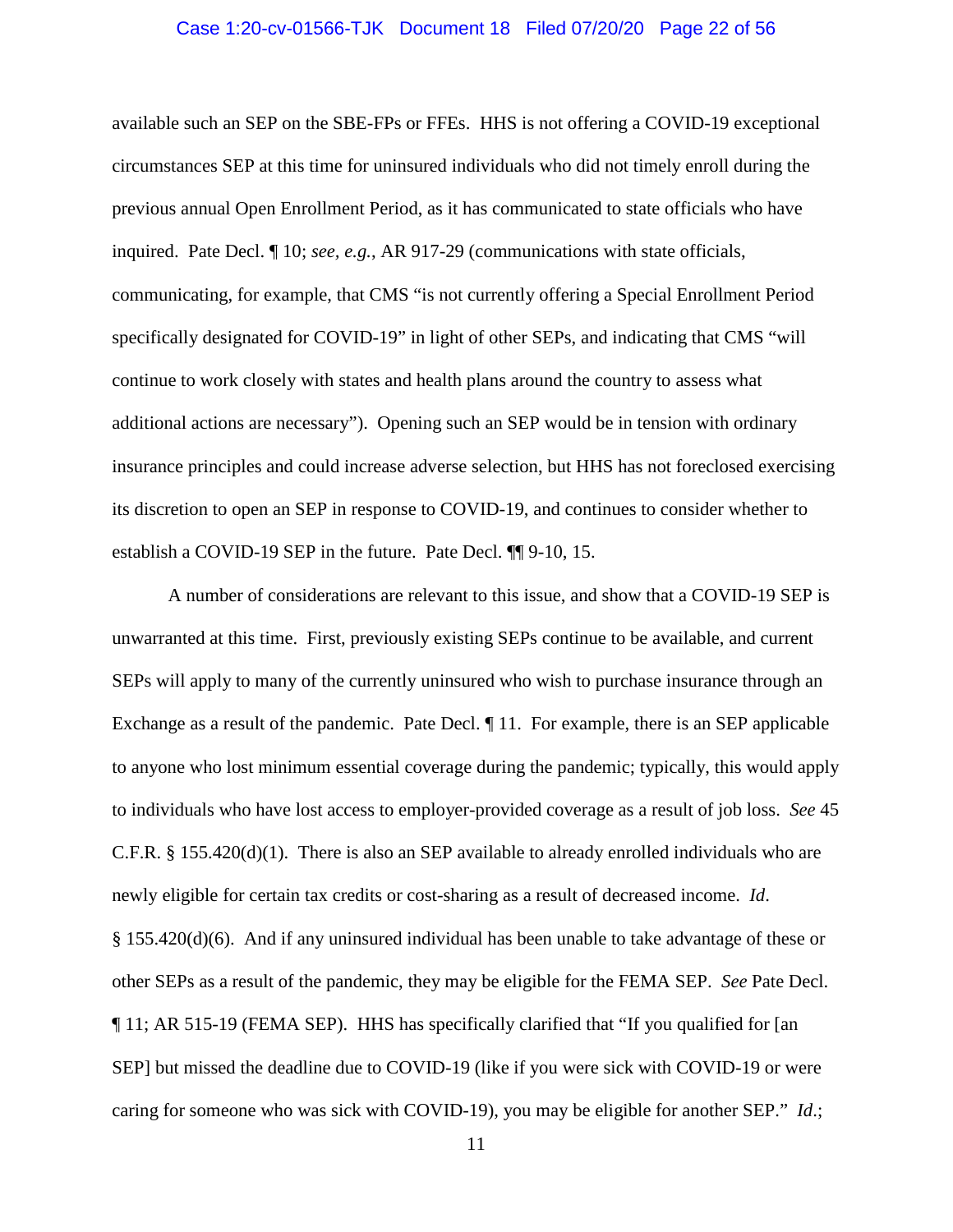#### Case 1:20-cv-01566-TJK Document 18 Filed 07/20/20 Page 23 of 56

*see* AR 558-62. Furthermore, HHS has updated the HealthCare.Gov website – the enrollment platform for both FFEs and SBE-FPs – with this guidance to make it easier for certain individuals to access the FEMA SEP and to help consumers find important information on how best to access available SEP opportunities. Pate Decl. ¶ 11. HHS also temporarily suspended its verification program under which SEP applicants may be required to provide documentation supporting their eligibility for a special enrollment period prior to enrollment. *Id*. Although the suspension was lifted on July 16, 2020, applicants for the FEMA SEP are only required to attest that they meet the eligibility requirements for the FEMA SEP, which a caseworker will evaluate. *See id*; AR 0515, 0518.

Many people are taking advantage of these existing SEPs. Pate Decl. ¶ 11; AR 575-85 (SEP report). At the time of the June 2020 SEP Report, there had been a 46% increase over the previous year in the number of consumers seeking an SEP for reasons of loss of coverage. AR 577. And overall, there has been a 27% increase in the number of people seeking SEPs. *Id*. From January to May 2020, 892,141 people gained coverage through an SEP. AR 579.

Moreover, HHS has actively leveraged coronavirus-related congressional appropriations to mitigate the impact of COVID-19-related expenses for the uninsured during the pandemic. *See* Pate Decl. *[12. For example, HHS is offering direct reimbursements through a new* COVID-19 Uninsured Program Portal to healthcare providers who have conducted COVID-19 testing or provided treatment to uninsured individuals with COVID-19. *See id.*; AR 533-34.<sup>5</sup> Congress appropriated \$1 billion in the Families First Coronavirus Response Act (FFCRA), and another \$1 billion in The Paycheck Protection Program and Health Care Enhancement Act (PPP

 $\overline{a}$ 

<sup>5</sup> *See also COVID-19 Claims Reimbursement to Health Care Providers & Facilities for Testing and Treatment of the Uninsured*, available at https://www.hrsa.gov/CovidUninsuredClaim (last visited July 20, 2020).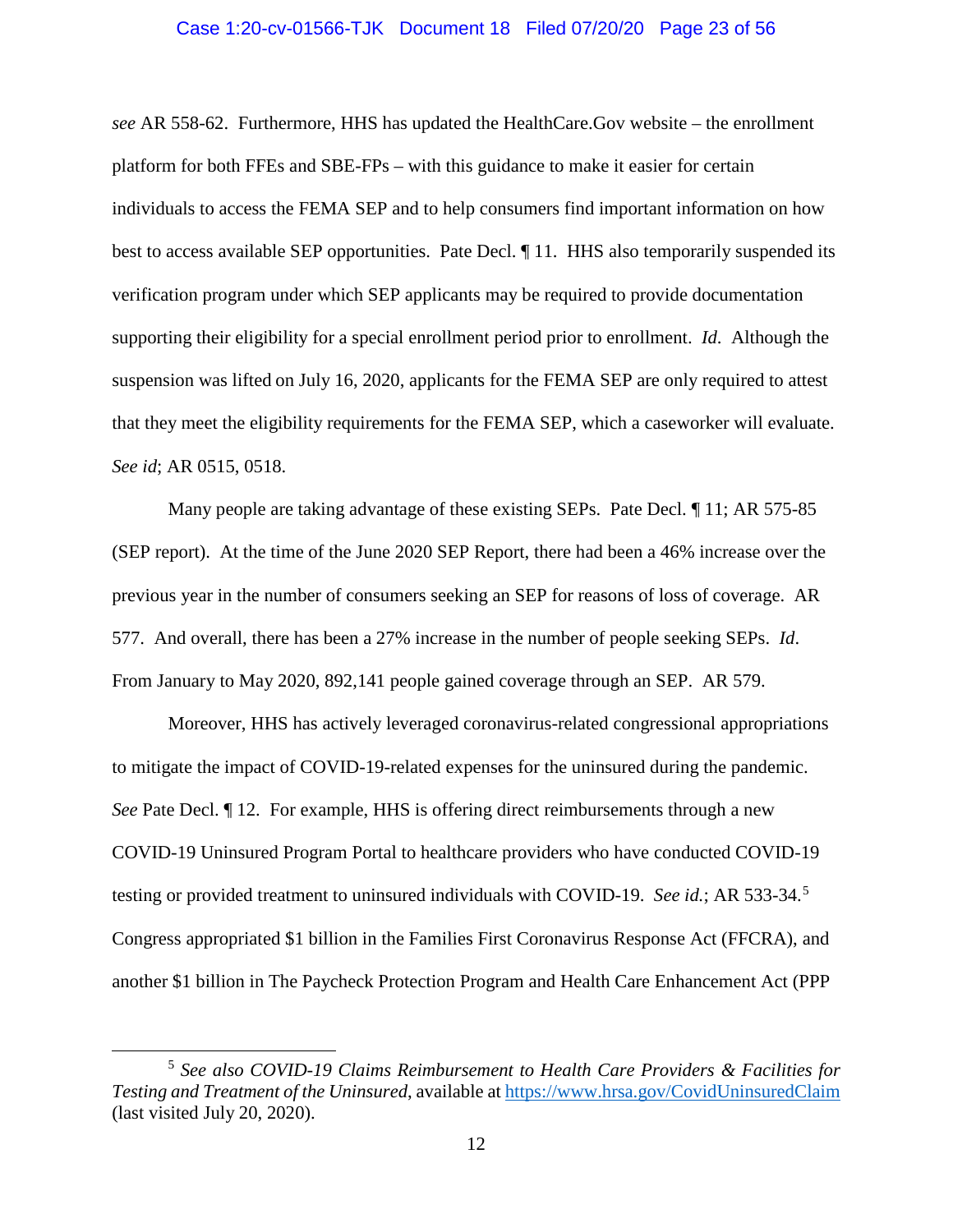Act), to cover the costs of COVID-19 testing for uninsured individuals. *See* FFCRA, Pub. L. No. 116-127, 134 Stat. 177, 182 (Mar. 18, 2020); PPP Act, Pub. L. No. 116-139, 134 Stat. 620, 622- 26 (Apr. 24, 2020). Although Congress has not specifically appropriated money to cover the costs of treating uninsured COVID-19 patients, HHS has taken steps to ensure that these patients can receive COVID-19 treatment with no cost sharing obligations imposed on them. The Coronavirus Aid, Relief, and Economic Security Act ("CARES Act") provided \$100 billion for COVID-19-related healthcare expenses and provider lost revenue that are not eligible for reimbursement from other sources; the PPP Act added an additional \$75 billion. *See* Pub. L. No. 116-136, 134 Stat. 281, 563 (Mar. 27, 2020); *see* PPP Act, 134 Stat. at 622-23. The CARES Act gave the Secretary significant discretion to disburse this money to eligible healthcare providers, and HHS chose to allocate a portion of this funding to cover the claims of healthcare providers who administered COVID-19 treatment to uninsured individuals. *See* CARES Act, 134 Stat. at 563.<sup>6</sup> *See* Pate Decl. ¶ 12. Through these programs, HHS is offering significant financial assistance targeted specifically to addressing the cost of uncompensated COVID-19-related care provided to uninsured individuals, and HHS is working to ensure not only that providers have the means to offer needed COVID-19 care to uninsured patients. Pate Decl. ¶ 14.<sup>7</sup>

<sup>&</sup>lt;sup>6</sup> Under the Terms and Conditions HHS has attached to its reimbursement, providers must commit to accept HHS's reimbursement as payment in full and forego balance billing those uninsured patients for their COVID-19 testing or treatment costs. *See* AR 533; *see also Uninsured Relief Fund Payment Terms and Conditions, available at* https://www.hhs.gov/sites/default/files/terms-and-conditions-uninsured-relief-fund.pdf (last visited July 20, 2020); *FFCRA Relief Fund Payment Terms and Conditions, available at* https://www.hhs.gov/sites/default/files/terms-and-conditions-ffcra-relief-fund.pdf (last visited July 20, 2020).

<sup>7</sup> *See Claims Reimbursement to Health Care Providers and Facilities for Testing and Treatment of the Uninsured, available at* https://data.cdc.gov/Administrative/Claims-Reimbursement-to-Health-Care-Providers-and-/rksx-33p3 (last visited July 20, 2020) (containing detailed information about the claims HHS has paid out under this program).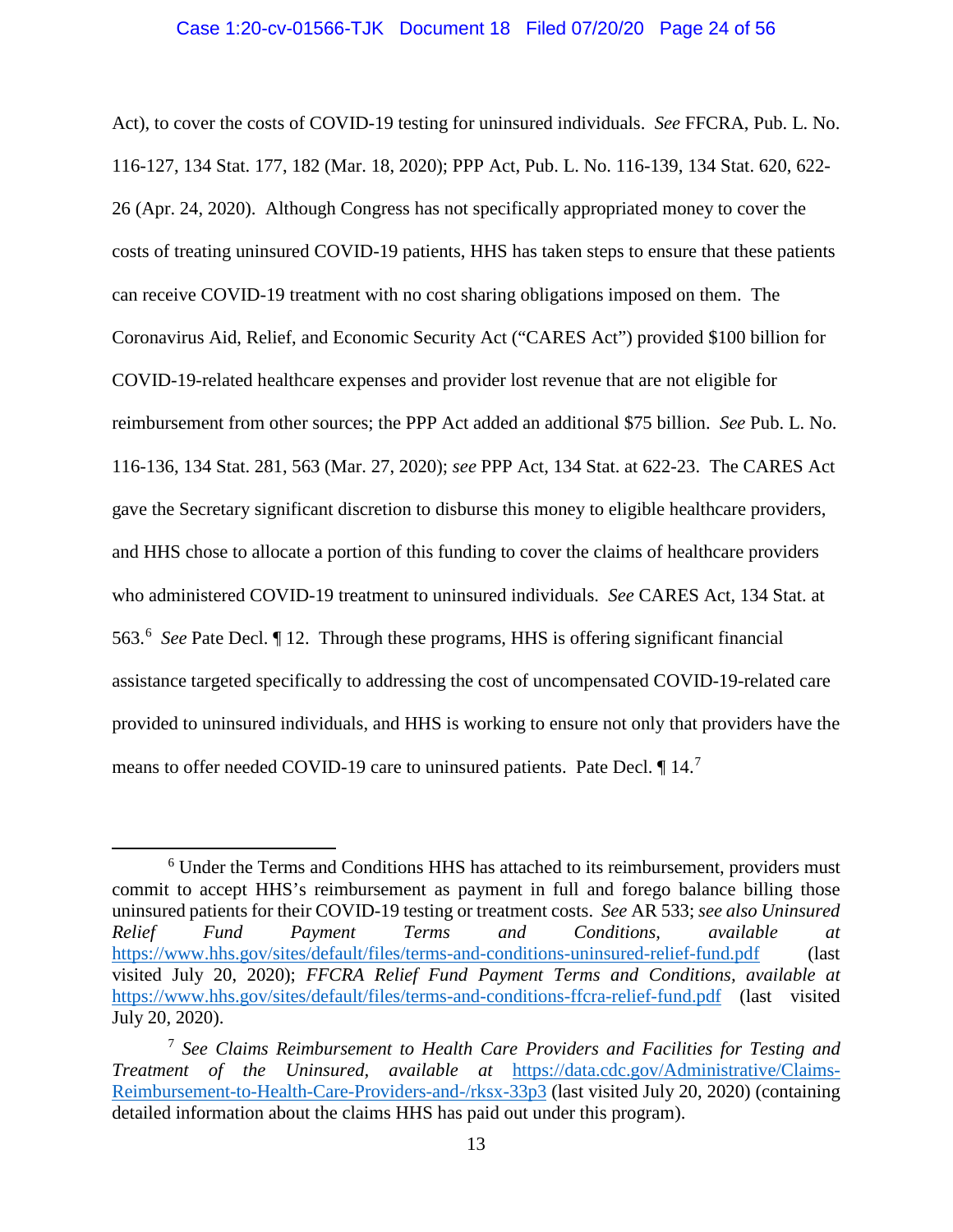#### Case 1:20-cv-01566-TJK Document 18 Filed 07/20/20 Page 25 of 56

In light of all of these factors, "granting a broad [SEP] to all uninsured individuals is not an appropriate remedy for the problem of uncompensated COVID-19-related healthcare costs for the uninsured. Such a broad special enrollment period would significantly increase the risk of adverse selection . . . ." Pate Decl. ¶ 13. "Given the availability of other SEPs and reimbursement options, the significant adverse selection risk presented by a COVID-19 SEP, and the related negative impacts on the individual market risk pool, current information does not establish that a COVID-19 SEP is warranted at this time." *Id*. ¶ 15. This could, however, change in the future, depending, for example, on the availability of reimbursement funds, overall costs, and whether there is data suggesting that the COVID-19 public health emergency has impeded consumers' ability to enroll in individual market coverage. *Id*.

#### **III. THIS LITIGATION**

Plaintiff the City of Chicago filed suit and sought a preliminary injunction on June 15, 2020, alleging that HHS has unlawfully refused to provide an SEP for all individuals for enrollment during the pandemic. Count I argues that HHS's alleged refusal to provide an SEP is "contrary to law" under the APA because the statute requires a finding that the pandemic itself is an exceptional circumstance. *See* Compl., ECF No. 1, ¶¶ 177-80. Count II argues that HHS's alleged refusal to open an SEP is "arbitrary and capricious" under the APA. *Id*. ¶¶ 181-83. Count III argues that HHS's alleged refusal to provide an SEP is "unlawfully withheld or unreasonably delayed agency action." *Id*. ¶¶ 184-87. Plaintiff seeks declaratory and injunctive relief that would direct Defendants to provide for an SEP. *See* Pl.'s Mot. for a Prelim. Inj. or Expedited Summ. J., ECF No. 4 ("Pl.'s Mot."). Pursuant to a Joint Status Report submitted by the parties, the Court set a schedule whereby the motion for a preliminary injunction was converted to a motion for summary judgment on an expedited schedule. *See* ECF No. 14.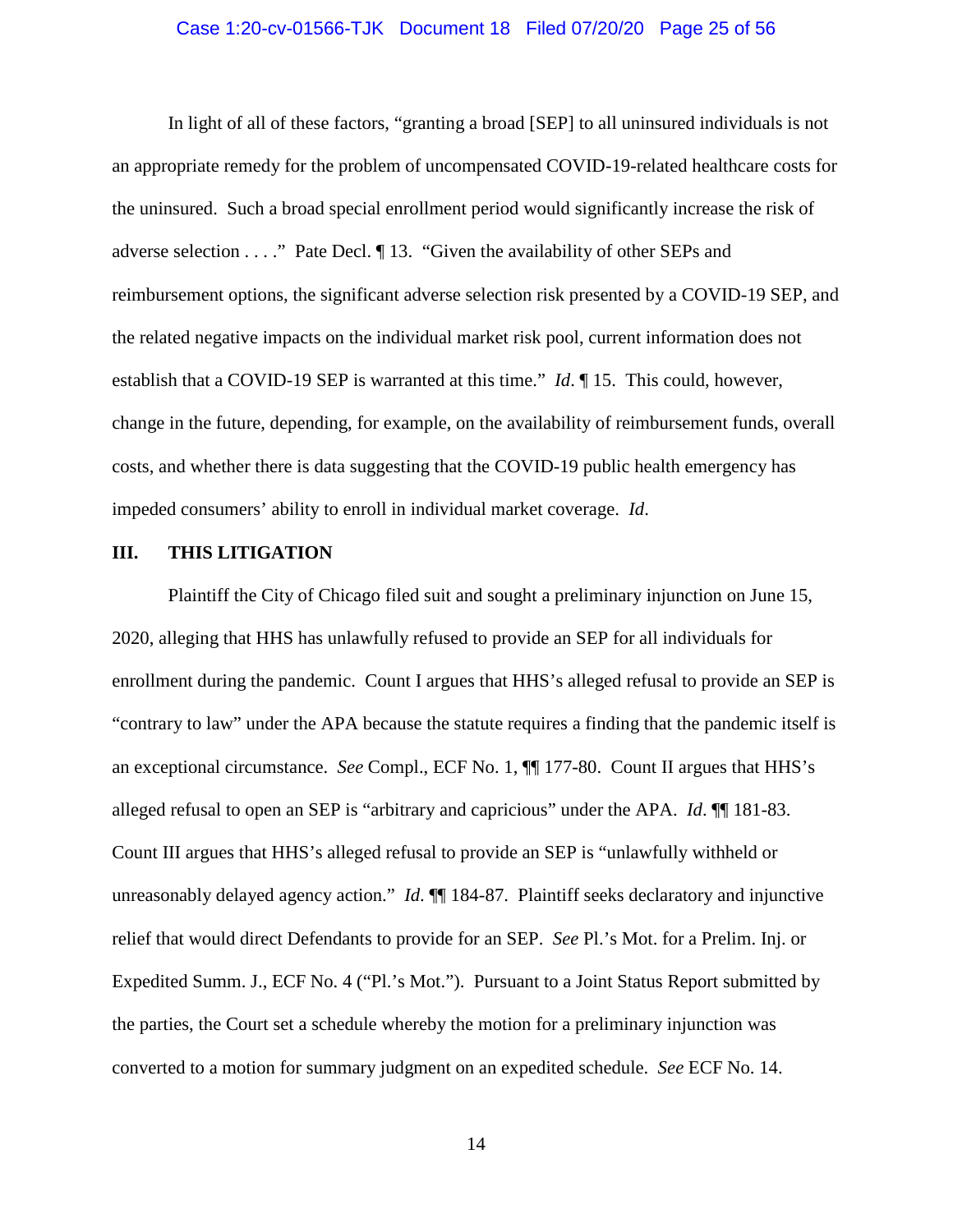#### **ARGUMENT**

Plaintiff's claims fail because HHS's consideration of policy options does not constitute final agency action, because the City identifies no nondiscretionary duty that could support the crux of its case, which is fundamentally a challenge to inaction, and because HHS has in any event acted reasonably under the circumstances. But the Court need not even reach these issues, because Plaintiff's claim fail for a more fundamental reason: lack of standing.

# **I. THE COURT LACKS JURISDICTION BECAUSE PLAINTIFF CANNOT DEMONSTRATE STANDING.**

Plaintiff cannot demonstrate standing because it has not shown the existence of a concrete, specific injury of its own that is both caused by the Defendants and redressable by this Court.

#### **A. Plaintiff Bears the Burden to Demonstrate Standing.**

"No principle is more fundamental to the judiciary's proper role in our system of government than the constitutional limitation of federal-court jurisdiction to actual cases or controversies." *Clapper v. Amnesty Int'l USA*, 568 U.S. 398, 408 (2013) (citation omitted). One element of this constitutional limitation is that a plaintiff must establish that he has standing to sue. *Raines v. Byrd*, 521 U.S. 811, 818 (1997). The requirement is "built on separation-ofpowers principles" and "serves to prevent the judicial process from being used to usurp the powers of the political branches." *Clapper*, 568 U.S. at 408.

"[T]he irreducible constitutional minimum of standing requires [1] an injury in fact . . . which is (a) concrete and particularized, and (b) actual or imminent, not conjectural or hypothetical, . . . [2] a causal connection between the injury and the conduct complained of . . . , [and] [3] it must be likely, as opposed to merely speculative, that the injury will be redressed by a favorable decision." *See Lujan v. Defs. of Wildlife*, 504 U.S. 555, 560-61 (1992); *Swanson*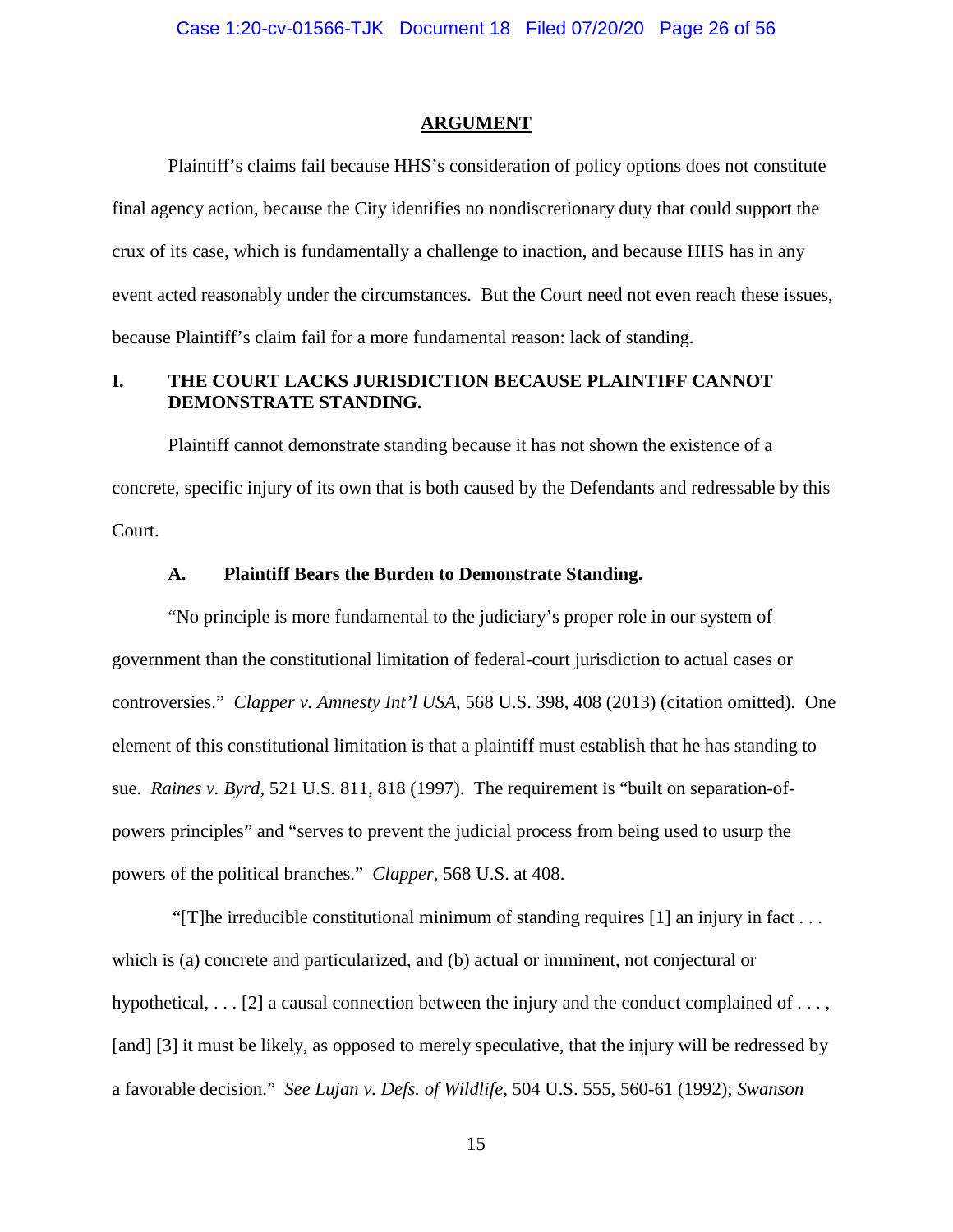*Grp. Mfg. LLC v. Jewell*, 790 F.3d 235, 239-40 (D.C. Cir. 2015). At summary judgment, a plaintiff "can no longer rest on . . . 'mere allegations,' but must 'set forth' by affidavit or other evidence 'specific facts,' which for purposes of the summary judgment motion will be taken to be true." *Id.* Moreover, where a plaintiff's standing is based on alleged future injuries, the Supreme Court has "repeatedly reiterated that 'threatened injury must be *certainly impending* to constitute injury in fact,' and that 'allegations of *possible* future injury' are not sufficient." *Clapper*, 568 U.S. at 409 (quoting *Whitmore v. Arkansas*, 495 U.S. 149, 158 (1990)); *see also Lujan*, 504 U.S. at 564 n.2 (plaintiff who "alleges only an injury at some indefinite future time" has not shown an injury in fact; "the injury [must] proceed with a high degree of immediacy, so as to reduce the possibility of deciding a case in which no injury would have occurred at all"). The future injury may not be based on a "speculative chain of possibilities." *Clapper*, 568 U.S. at 410.

Moreover, the injury must be tied to the specific relief sought. This is because "standing is not dispensed in gross." *Town of Chester* v. *Laroe Estates, Inc.*, 137 S. Ct. 1645, 1650 (2017) (quoting *Davis* v. *FEC*, 554 U.S. 724, 734 (2008), in turn quoting *Lewis* v. *Casey*, 518 U.S. 343, 358 n.6 (1996)). "[A] plaintiff must demonstrate standing for each claim he seeks to press and for each form of relief that is sought." *Id.* (citation omitted). So, too, any judicial "remedy must" of course be limited to the inadequacy that produced the injury in fact that the plaintiff has established," *DaimlerChrysler Corp. v. Cuno*, 547 U.S. 332, 353 (2006) (quoting *Lewis*, 518 U.S. at 357), and cannot go beyond redressing the plaintiff's own specified injury, *see Gill v. Whitford*, 138 S. Ct. 1916, 1929-1931 (2018); *Summers* v. *Earth Island Inst.*, 555 U.S. 488, 494- 97 (2009).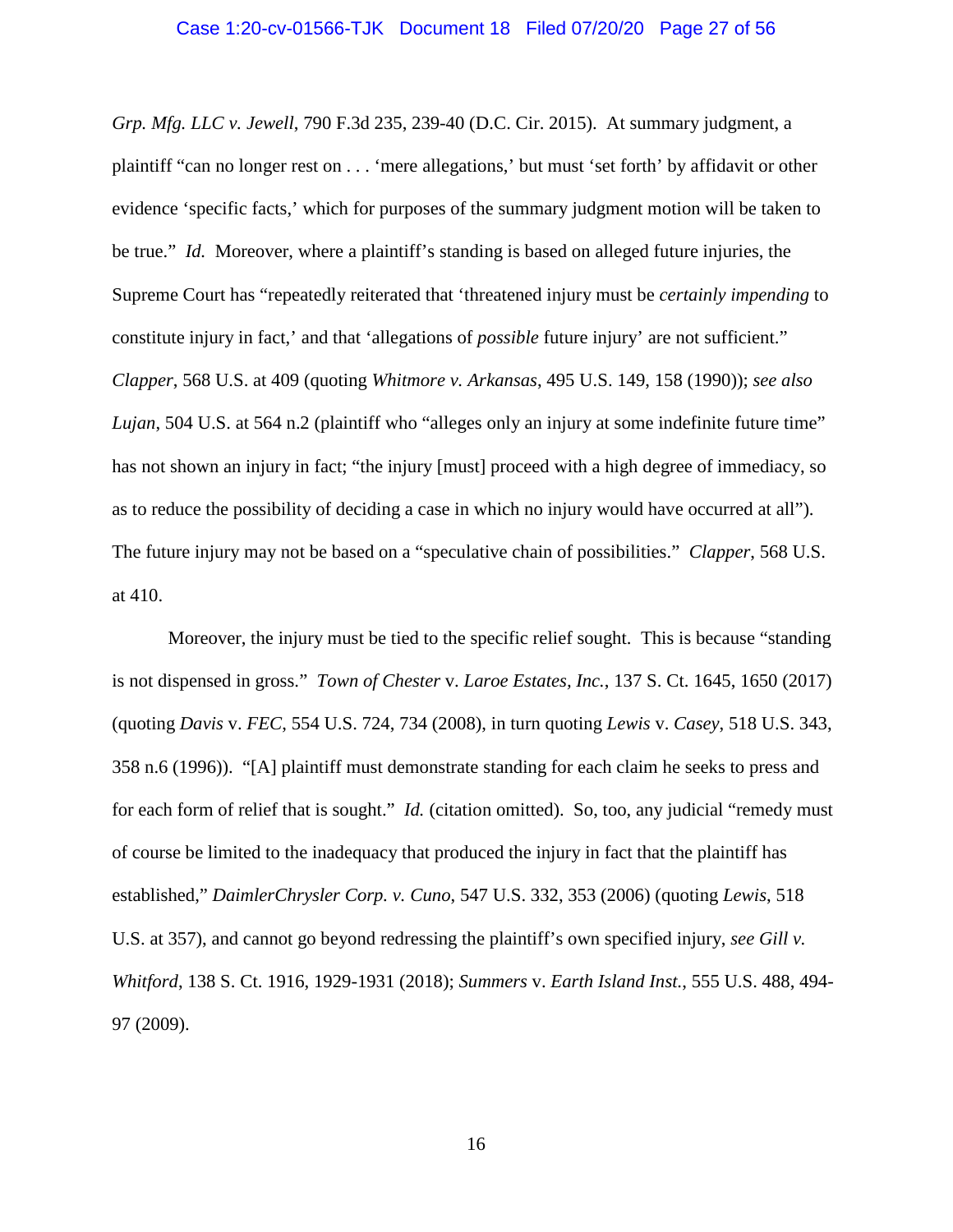## **B. The City of Chicago Cannot Establish Standing by Asserting the Interests of its Citizens as Parens Patriae.**

To the extent that Plaintiff is attempting to assert the interests of its residents as parens patriae, it cannot do so. The City's memorandum relies in part on the pandemic itself and ongoing public health emergency as part of the injury at issue. *See* Pl.'s Mot. at 16, 36-40 & n.4. It explicitly invokes "the spread of COVID-19 and the government's critical interest in protecting the public health," and argues that uninsured individuals are more likely to "further spread" the virus. *Id*. at 36-38. The City of Chicago, however, cannot file suit against the federal Government on behalf of its residents' interests; rather, Plaintiff must assert the interests of the City itself as an entity. The City's standing depends on the capacity in which it initiates a lawsuit. *See Gov't of Manitoba v. Bernhardt*, 923 F.3d 173, 178 (D.C. Cir. 2019) (citing Erwin Chemerinsky, Federal Jurisdiction 121 (7th ed. 2016) ("[A] distinction must be drawn between a government entity suing to remedy injuries that it has suffered and suing in a representative capacity on behalf of its citizens.")); *see also Wyoming v. Oklahoma*, 502 U.S. 437, 448–49 (1992) (distinguishing between "parens patriae standing" and "allegations of direct injury to the State itself").

First, it is well-settled that a State may not sue the federal Government on behalf of its citizens as parens patriae. *See Kansas v. United States*, 16 F.3d 436, 439 (D.C. Cir. 1994); *see also Alfred L. Snapp & Son, Inc. v. Puerto Rico*, 458 U.S. 592, 610 n. 16 (1982). While a state may in some circumstances be able to sue as parens patriae, "it is no part of its duty or power to enforce their rights in respect of their relations with the federal government. In that field, it is the United States, and not the state, which represents them as parens patriae." *Massachusetts v. Mellon*, 262 U.S. 447, 485-86 (1923) (internal citation omitted). "As municipalities derive their existence from the state and function as political subdivisions of the state, presumably they too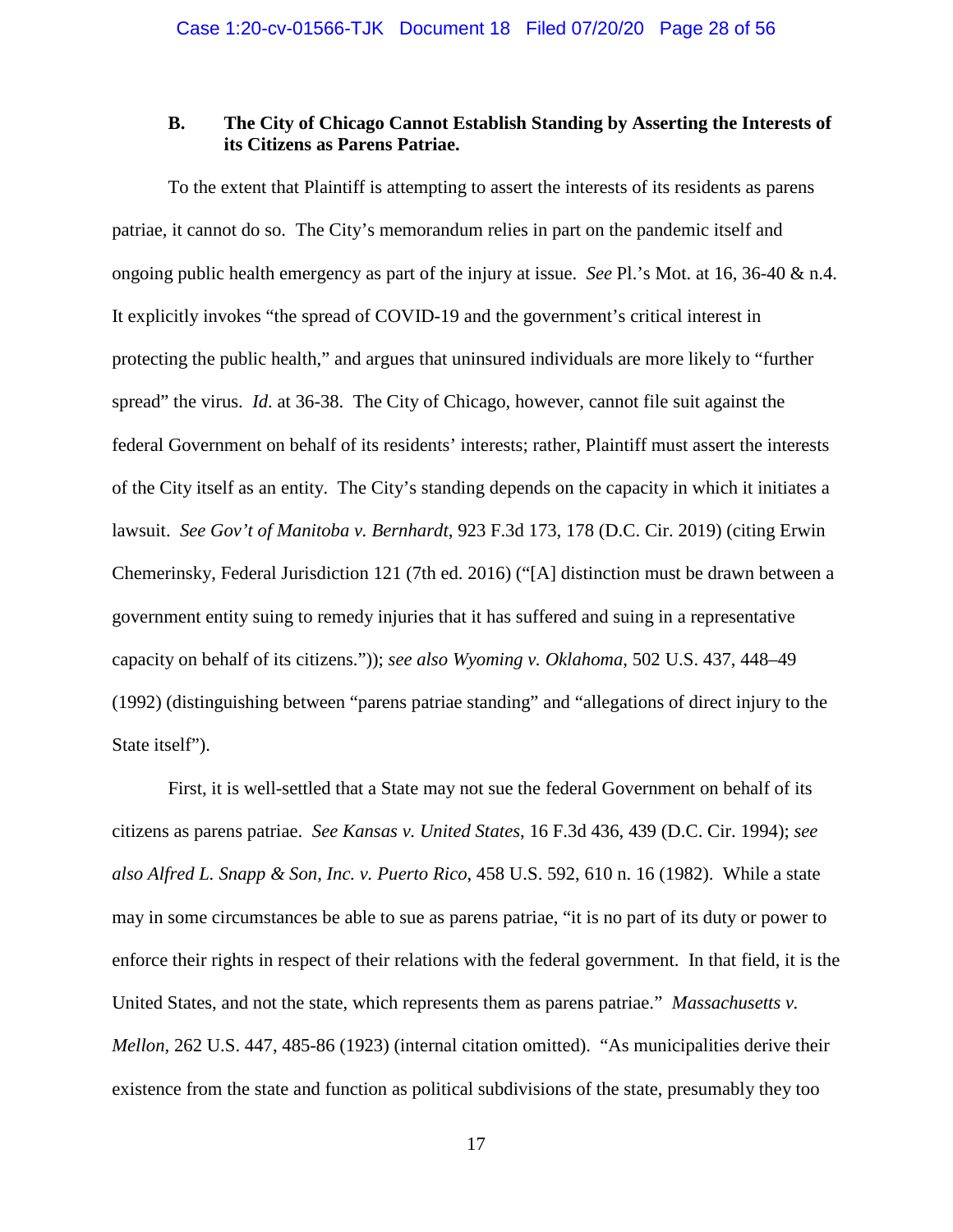#### Case 1:20-cv-01566-TJK Document 18 Filed 07/20/20 Page 29 of 56

cannot sue the federal Government under the doctrine of parens patriae." *See City of Olmsted Falls, OH v. FAA*, 292 F.3d 261, 268 (D.C. Cir. 2002) (explaining the applicability of parens patriae but not squarely deciding the issue); *cf. City of Bos. Delegation v. Fed. Energy Regulatory Comm'n*, 897 F.3d 241, 249 (D.C. Cir. 2018) ("[W]e have no occasion to consider whether the City, if it were a party, could establish standing based on a parens patriae theory."). Accordingly, like the State, a municipality cannot assert its residents' rights against the federal Government.

Moreover, even if a State could bring the instant lawsuit against the federal Government, because municipalities' "power is derivative and not sovereign," municipalities cannot claim the ability to sue as parens patriae on behalf of their residents; municipalities are not treated like the States in this regard. *See City of Sausalito v. O'Neill*, 386 F.3d 1186, 1197 (9th Cir. 2004) (quoting *Colo. River Indian Tribes v. Town of Parker*, 776 F.2d 846, 848 (9th Cir. 1985)). Rather, a municipality may only "sue to protect its own 'proprietary interests' that might be 'congruent' with those of its citizens." *City of Sausalito*, 386 F.3d at 1197. Accordingly, the City of Chicago cannot assert standing based on purported general interests of city residents; only the State has the power to assert that interest. Here, the State has not joined the City's lawsuit as a party, just as it has not chosen to establish its own Exchange. Plaintiff's assertions regarding the general welfare of Chicago residents do not establish its standing.<sup>8</sup>

 $\overline{a}$ 

<sup>8</sup> The cases cited by Plaintiff are not to the contrary. *See* Pl.'s Mot. at 36-37. In each instance, the State or other public entity was a defendant who argued that the public interest weighed against the relief sought. For example, in *In re Abbott*, 954 F.3d 772, 778 (5th Cir. 2020), the Fifth Circuit granted mandamus relief to the State as the defendant in a civil action. The court found that the State government's interest in controlling the epidemic, along with the clear error of the district court in second-guessing the Government's public health expertise, justified mandamus. *Id*. As in all of the cited cases, the case did not present any question of a municipality's standing to assert the interests of its citizens against the federal Government.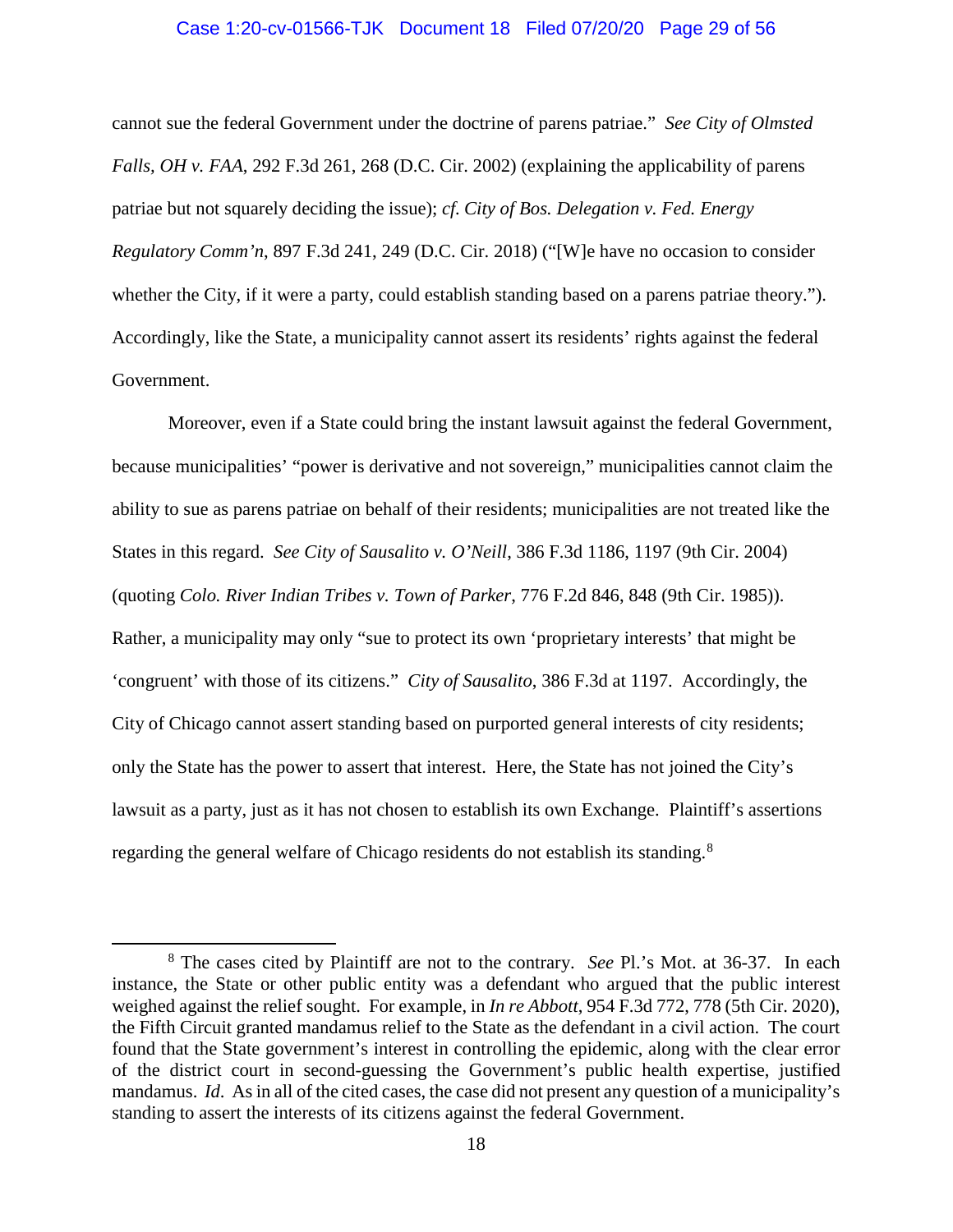# **C. Plaintiff Has Not Demonstrated a Concrete and Redressable Injury of Its Own.**

Plaintiff asserts that it will suffer harm caused by the existence of additional uninsured residents, but the harms that it alleges directly to the City itself are highly speculative and contingent; they are insufficient to establish a current or certainly impending injury that is fairly traceable to Defendants' conduct and redressable by this Court.

While Plaintiff relies on the general harms of the pandemic itself, Pl.'s Mot. at 36-37, these harms are not "fairly traceable" to the Defendant, or redressable by the order sought. The question instead is whether Plaintiff has established some specific injury caused by HHS having not yet opened an additional SEP specific to COVID-19, in addition to the already available SEPs, that this Court could redress by ordering HHS to do so. According to Plaintiff, about 11.9% of its residents were uninsured in 2018, and that the number has "likely" risen as result of the pandemic because of the increased numbers of unemployed. Pl.'s Mot. at 14-15. Plaintiff builds on that supposition by speculating that, in general, insurance expansions can reduce the costs of uncompensated care provided by the City and that uninsured people are generally less likely to seek testing and treatment and more likely to spread the virus. *Id*. at 16; 36-38.

Even assuming Plaintiff's claims were accurate, this is precisely the sort of "speculative chain of possibilities" that fails to establish standing. *Clapper*, 568 U.S. at 410. Plaintiff cannot show with any certainty that people are uninsured specifically as a result of the lack of a COVID-19 SEP, or that these particular uninsured will get sick and cause a drain on City resources, much less that these individuals are more likely to engage in risky behavior that spreads the virus. Indeed, the hundreds of thousands of newly uninsured people that Plaintiff describes in the Chicago area are presumably all covered by existing SEPs, because the loss of minimum essential coverage is already a basis for an SEP. And if they missed the timeframe for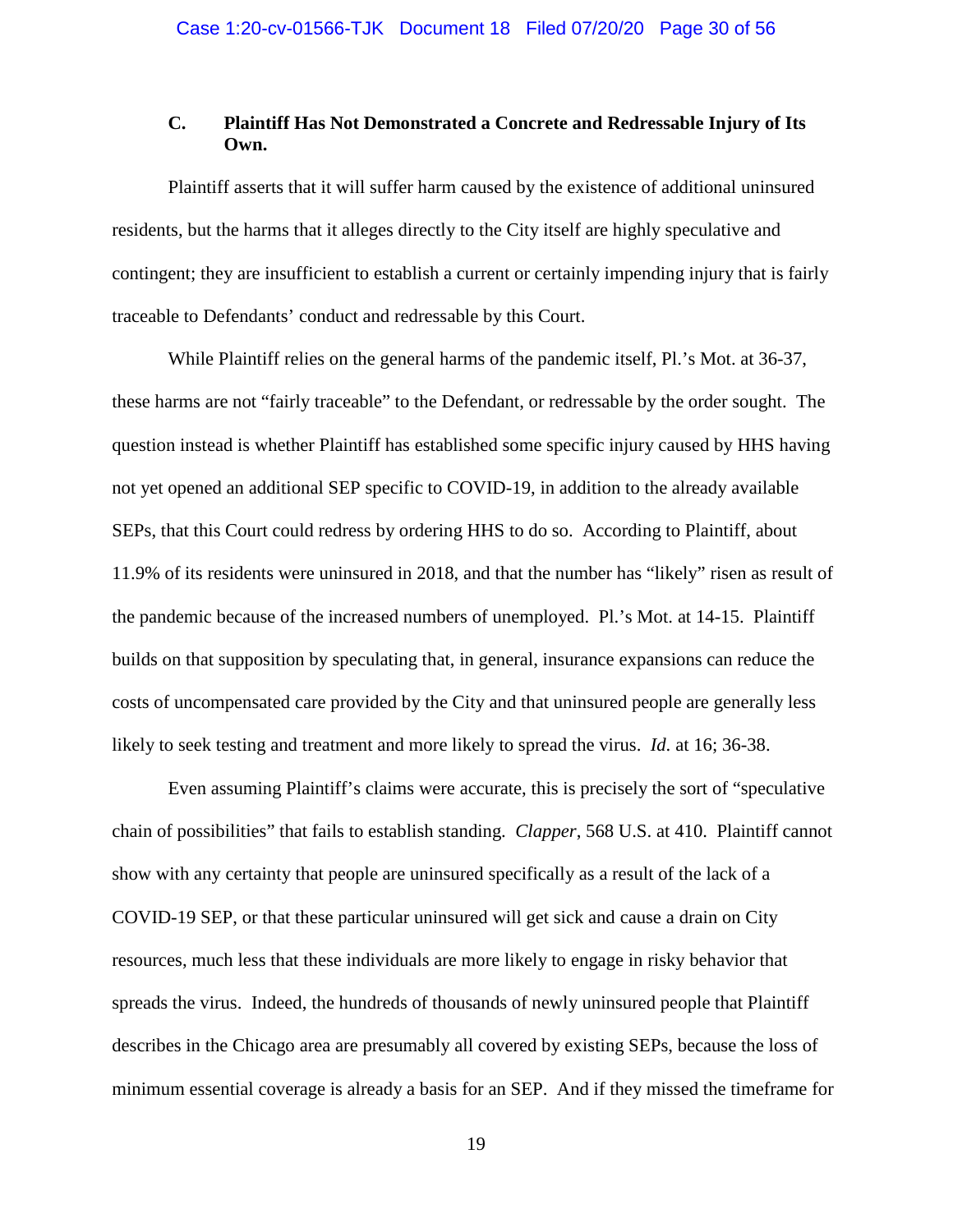#### Case 1:20-cv-01566-TJK Document 18 Filed 07/20/20 Page 31 of 56

enrollment because of the pandemic, the FEMA SEP provides an additional basis for them to purchase insurance. No injury related to those individuals could possibly be considered traceable to the lack of a COVID-19-specific SEP. Plaintiff also provides no concrete reason to think that the preexisting uninsured (allegedly around 123,000 in the Chicago metropolitan area) are causing a specific injury to Chicago, particularly in light of significant existing federal reimbursement for COVID-19 testing and treatment of the uninsured. The link between the challenged federal action and the alleged injury must be more than "a conjecture based on speculation that is bottomed on surmise." *See Wyoming ex rel. Sullivan v. Lujan*, 969 F.2d 877, 882 (10th Cir. 1992); *see Ill. Dep't Transp. v. Hinson*, 122 F.3d 370, 373 (7th Cir. 1997); *Pennsylvania v. Kleppe*, 533 F.2d 668, 672 (D.C. Cir. 1976). Plaintiff has not established that it is experiencing or will experience a specific injury caused by the lack of a COVID-19 SEP.

Moreover, the alleged injury, Defendants' role, and the redressability of that injury all depend on the actions of third parties; *i.e.*, the uninsured individuals and their providers. The Supreme Court has warned that the injury underlying standing cannot be "th[e] result [of] the independent action of some third party not before the court," and that it must be "likely," as opposed to merely "speculative," that the injury will be "redressed by a favorable decision." *Lujan*, 504 U.S. at 560–61. "The greater number of uncertain links in a causal chain, the less likely it is that the entire chain will hold true." *Am. Freedom Law Ctr. v. Obama*, 821 F.3d 44, 49 (D.C. Cir. 2016) (citing *Fla. Audubon Soc'y v. Bentsen,* 94 F.3d 658, 670 (D.C. Cir. 1996) (en banc)). Where an intermediary "st[ands] between the plaintiff and the challenged action[]," standing is generally lacking. *See Frank Krasner Enters., Ltd. v. Montgomery Cty. Md*., 401 F.3d 230, 235 (4th Cir. 2005). "This is so because[] 'the existence of one or more of the essential elements of standing 'depends on the unfettered choices made by independent actors not before the courts and whose exercise of broad and legitimate discretion the courts cannot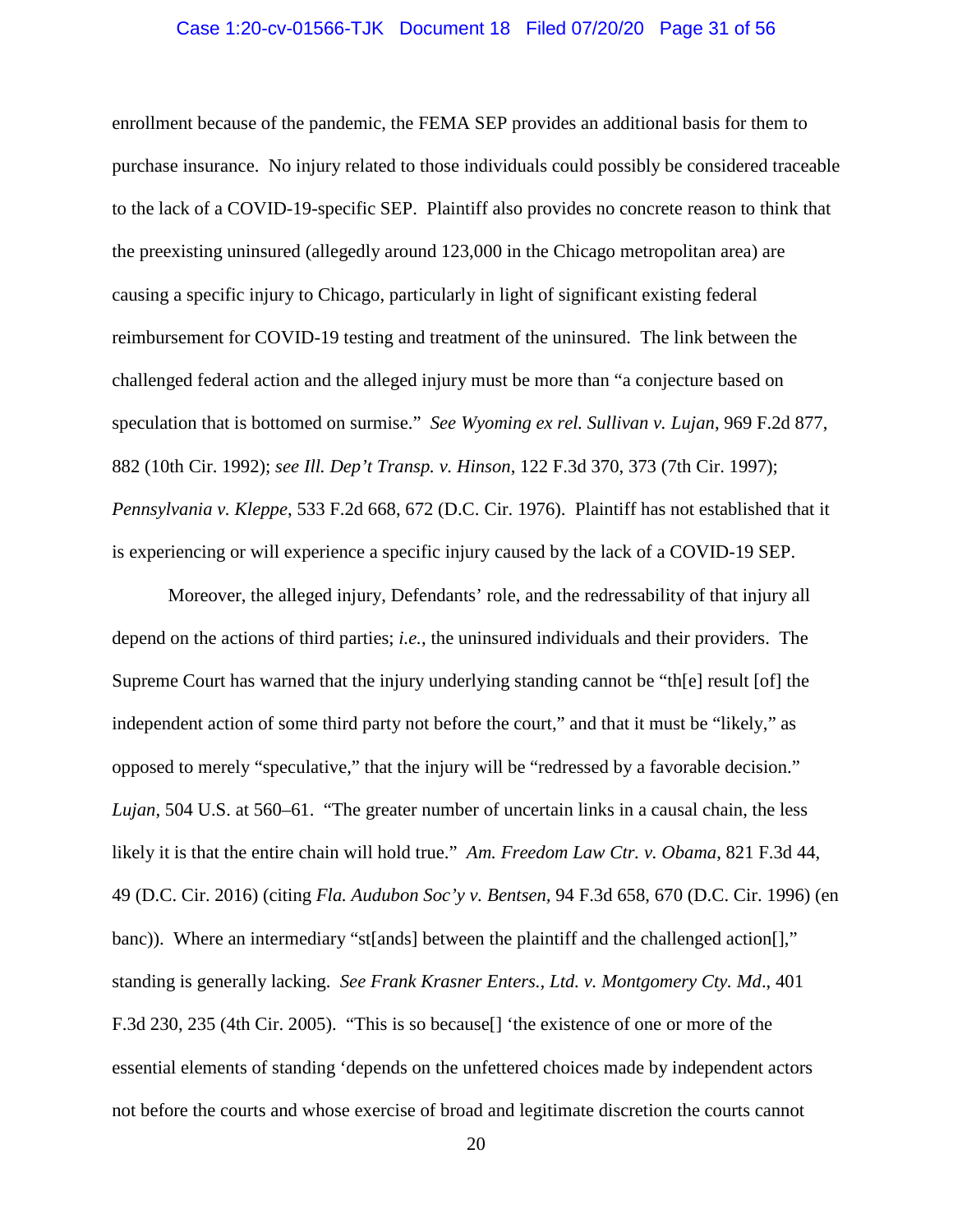#### Case 1:20-cv-01566-TJK Document 18 Filed 07/20/20 Page 32 of 56

presume either to control or to predict.'" *Id*. (quoting *Lujan*, 504 U.S. at 562). Accordingly, "where the alleged injury flows not directly from the challenged agency action, but rather from independent actions of third parties, we have required only a showing that the agency action is at least a substantial factor motivating the third parties' actions." *Am. Freedom Law Ctr*, 821 F.3d at 49 (citing *Tozzi v. HHS,* 271 F.3d 301, 308 (D.C. Cir. 2001); *see also Univ. Med. Ctr. of S. Nev. v. Shalala,* 173 F.3d 438, 442 (D.C. Cir. 1999).

Plaintiff cannot establish even the first link in their speculative chain of causation because they cannot show that HHS inaction was a "substantial factor" in Chicago's injuries, based on the purported ineligibility of some additional residents to purchase insurance. Anyone who lost minimum essential coverage as a result of the pandemic is already eligible for an SEP, *see* 45 C.F.R. § 155.420(d)(1), and thus their behavior or risk presumably is not affected by the lack of a COVID-19-specific SEP. And anyone who has been unable to take advantage of existing SEPs as a result of the pandemic is eligible for the FEMA SEP. *See* Pate Decl. ¶ 11; AR 515-19; 558-62. Plaintiff cannot establish with any certainty that some unidentified, additional number of Chicago residents who are currently uninsured (and who perhaps chose not to purchase insurance during the last OEP) both (1) will cause nonreimbursable harm to the city now or in the immediate future; and (2) would purchase insurance now if a COVID-specific SEP were available. These residents are independent actors, not before the Court, whose discretion to purchase insurance the Court cannot predict or control. *See Frank Krasner Enters*., Ltd., 401 F.3d at 235.

Even if Plaintiff could establish that more Chicago residents would purchase insurance if this Court ordered HHS to offer the requested SEP, the alleged injury to the City from lack of availability of such insurance depends on the specific future conduct, choices, and unpredictable circumstances of those particular third parties and speculation about the downstream effect on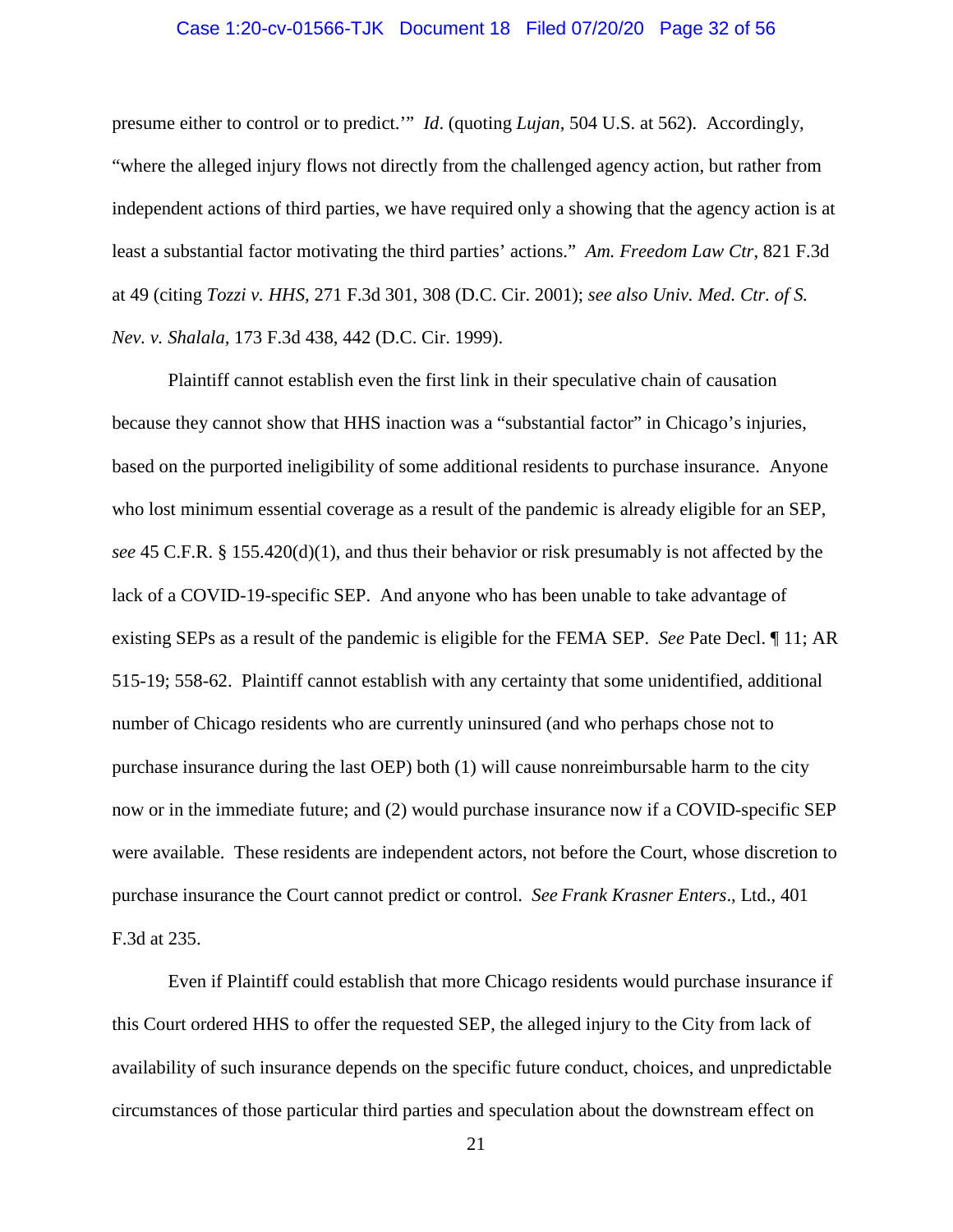#### Case 1:20-cv-01566-TJK Document 18 Filed 07/20/20 Page 33 of 56

the finances of the city. Under Plaintiff's theory, these specific uninsured individuals could cause harm if they delay care or engage in risky behavior that could spread the virus and have a downstream effect on City services or finances that cannot be recouped by other existing reimbursement measures. Here, Plaintiff has not identified any risk to the City from that specific cohort of individuals, only some risk from the existence of uninsured generally. For there to be an injury caused by the lack of a COVID-19 SEP and redressable by this Court, those individuals who allegedly cause the increased spread of the virus and the drain on the City's resources would have to be the same individuals who are not eligible for current SEPs, but would purchase insurance under a new SEP. *See, e.g.*, *Ctr. for Law & Educ. v. Dep't of Educ*., 396 F.3d 1152, 1161 (D.C. Cir. 2005) (finding that "increased risk" of harm from third parties was insufficient, even if agency decision may have played a role in the chain of causation); *Double R Ranch Tr. v. Nedd*, 284 F. Supp. 3d 21, 30-32 (D.D.C. 2018) (finding, inter alia, that alleged injuries were not sufficiently specifically tied to the challenged action). Plaintiff would also have to show that these are the specific individuals who, without insurance, get sick and behave in ways that contribute to the spread of the virus. Plaintiff's declarations simply do not establish, or even attempt to establish, these speculative causal links with any specificity, much less that an order from the Court will redress such harms. Plaintiff therefore lacks standing to bring these claims.

## **D. Plaintiff Also Lacks Statutory Standing Because the City is not an "Aggrieved Person" Within the Zone of Interests of the SEP Requirements.**

Even if Plaintiff could establish Article III standing, it has not established statutory (or "prudential") standing because it is not within the zone of interests of the SEP requirements in the ACA. The APA grants standing to persons "adversely affected or aggrieved by agency action within the meaning of a relevant statute." 5 U.S.C. § 702. This requirement is satisfied only if the plaintiff is "arguably within the zone of interests to be protected or regulated by the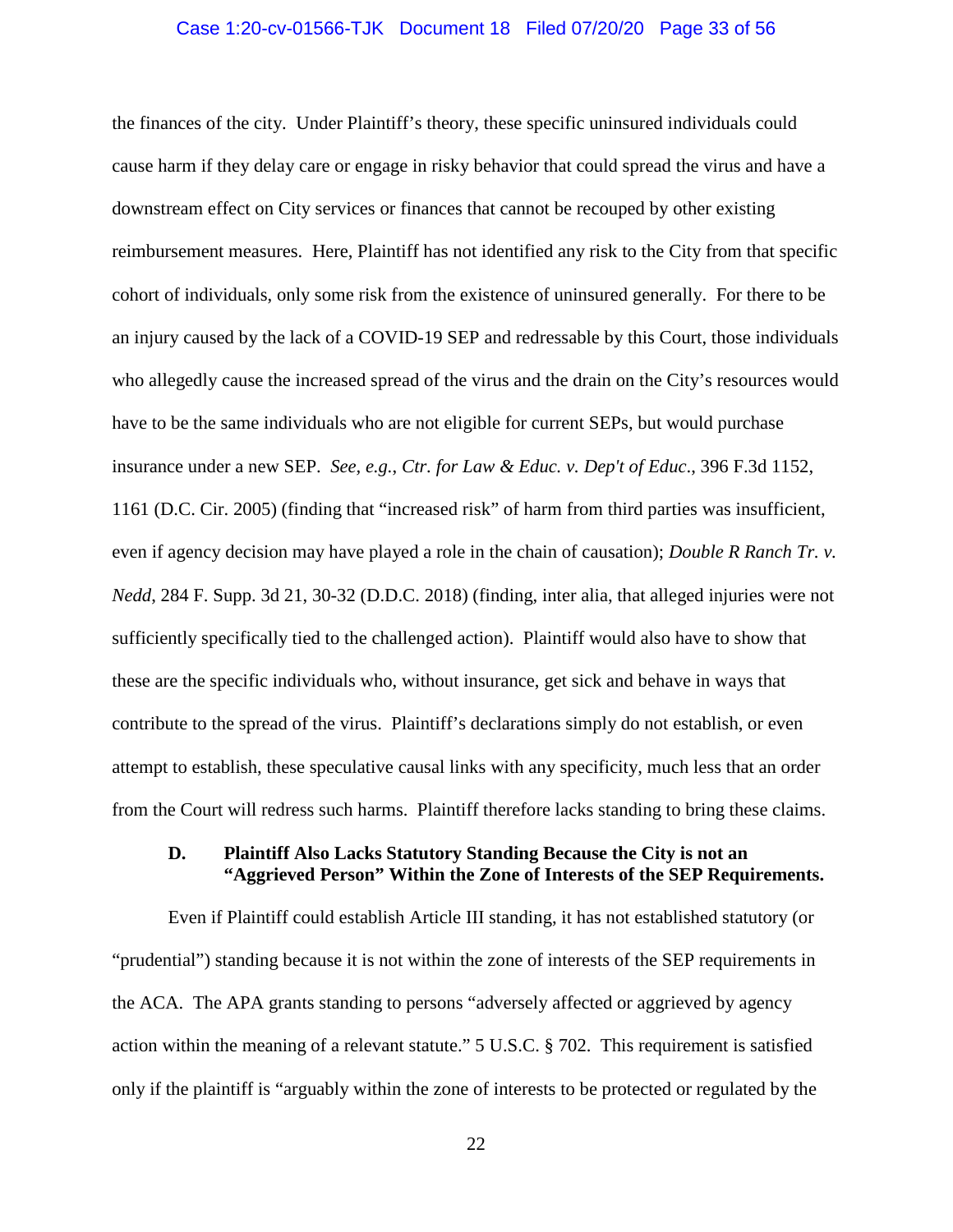#### Case 1:20-cv-01566-TJK Document 18 Filed 07/20/20 Page 34 of 56

statute" that the plaintiff says was violated*. See Ass'n of Data Processing Serv. Orgs., Inc. v. Camp*, 397 U.S. 150, 153 (1970). Whether a plaintiff comes within the "zone of interests" is an issue that requires the Court "to determine, using traditional tools of statutory interpretation, whether a legislatively conferred cause of action encompasses a particular plaintiff's claim." *Lexmark Int'l, Inc. v. Static Control Components, Inc*., 572 U.S. 118, 127 (2014). In cases where the plaintiff is not a subject of contested regulatory action, the zone of interests test does not permit review if the plaintiff's interests are so marginally related to or inconsistent with purposes implicit in statute that it cannot reasonably be assumed that Congress intended to permit suit. *See Clarke v. Sec. Industry Ass'n*, 479 U.S. 388, 399-400 (1987).

As a municipality, Plaintiff lacks statutory standing under the ACA to claim that individuals are entitled to an SEP for enrollment in an FFE. *See* 42 U.S.C. § 18031(c)(6)(C). The City of Chicago is not the subject of the contested action here, because it is not an individual who may be entitled to purchase health insurance during the SEP. Nor is the City an insurer who may provide qualifying health plans on the Exchange during the SEP. Nor is the City charged with establishing or running an Exchange. Nor, for that matter, did the City even make a request for an SEP. In short, they are in no way directly affected by the alleged agency action here. Plaintiff's downstream interest in protecting its own finances and resources is at best marginally related to the purpose of the SEP provisions, which are intended to provide some flexibility for individuals to enroll outside the open enrollment periods while maintaining limited enrollment periods. Pate Decl. ¶¶ 3-6. A new SEP is intended to balance the interests of the individual in obtaining health insurance outside an OEP with the risk of adverse selection. The City of Chicago's pecuniary interest is not a relevant statutory consideration, and the ACA includes no indication that Congress intended to permit litigation brought by any municipality who disagrees with the federal policy decisions at issue.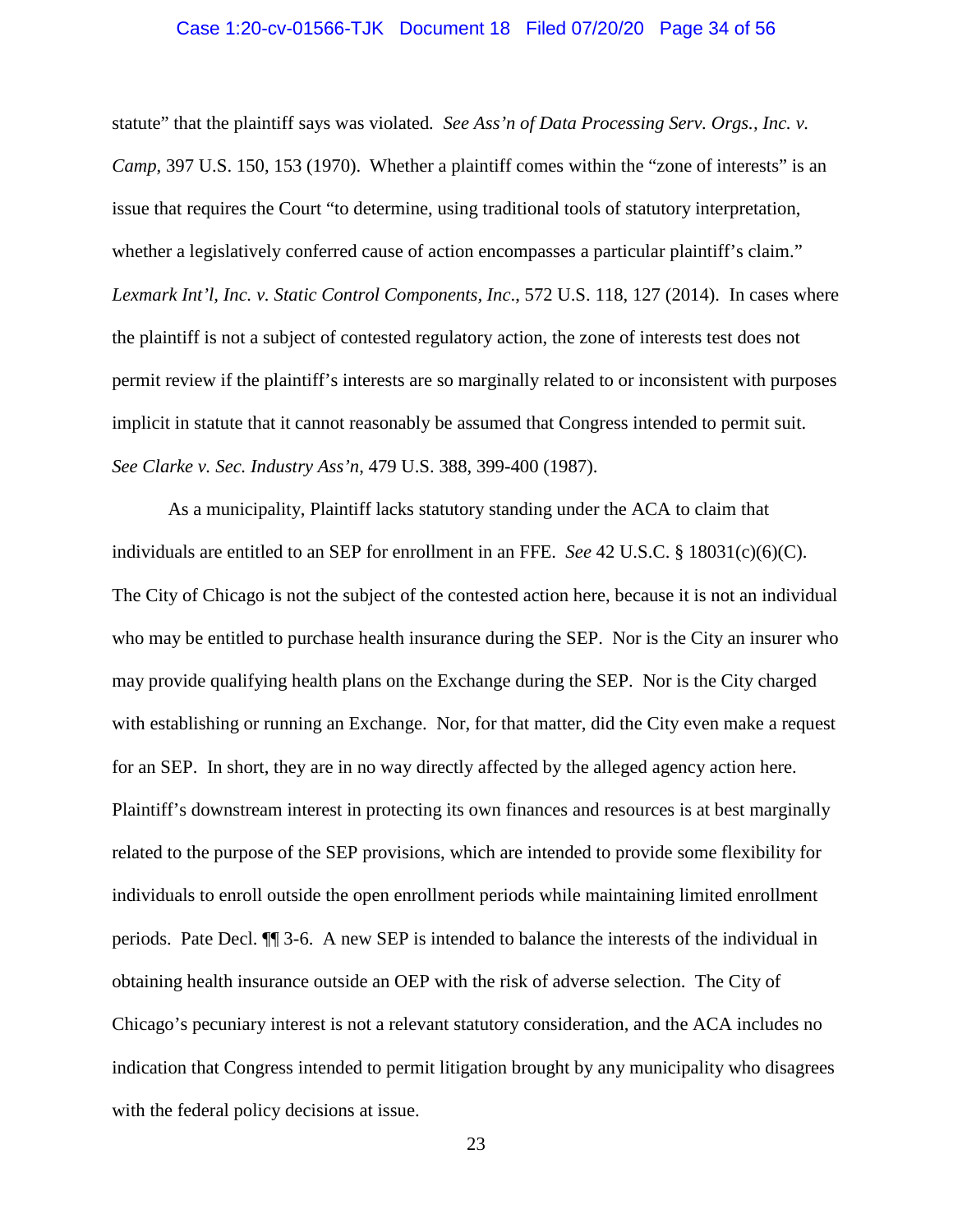#### Case 1:20-cv-01566-TJK Document 18 Filed 07/20/20 Page 35 of 56

The statutory and regulatory structure support this conclusion. Plaintiff, after all, is a political subdivision of the State of Illinois, which has elected not to establish an Exchange itself. The ACA permits the State to run its own Exchange, but if the State chooses not to do so, these enrollment decisions are not in the hands of the State and instead the Exchange is established and run by the federal Government. Here, a subdivision of a State that has elected not to run its own Exchange should not be permitted to attempt to control federal enrollment policy through litigation. To borrow Plaintiff's words, "Illinois has a federally-facilitated Exchange, which as is relevant here, means that Illinois must defer to the federal government's determinations regarding enrollment periods." Pl.'s Mot at 6. So too must a political subdivision of the State, which is bound by the State's decision not to establish an Exchange that would make these decisions on behalf of its residents.

Thus, even if Plaintiff had shown Article III standing, it lacks statutory standing and its claims should be dismissed.

# **II. PLAINTIFF'S SECTION 706(2) CLAIMS FAIL BECAUSE IT IDENTIFIES NO FINAL AGENCY ACTION BUT INSTEAD CHALLENGES AGENCY INACTION.**

Defendant is entitled to judgment on Counts I and II of the Complaint, which purport to challenge "final agency action." Plaintiff in fact is challenging only agency inaction, and these counts therefore fail.

#### **A. Section 706(1) Is the Only Appropriate Means to Challenge Agency Inaction.**

The APA divides the scope of judicial review into two categories: agency inaction and agency action. *Compare* 5 U.S.C. § 706(1) *with id.* § 706(2). Courts are empowered to compel action, if it has been unlawfully withheld or unreasonably delayed, or to set aside action for a variety of reasons. *Id.* § 706(1), (2). Because the gravamen of Plaintiff's complaint is that HHS has *not* acted, the only bases on which the Court can compel the action that Plaintiffs desire is if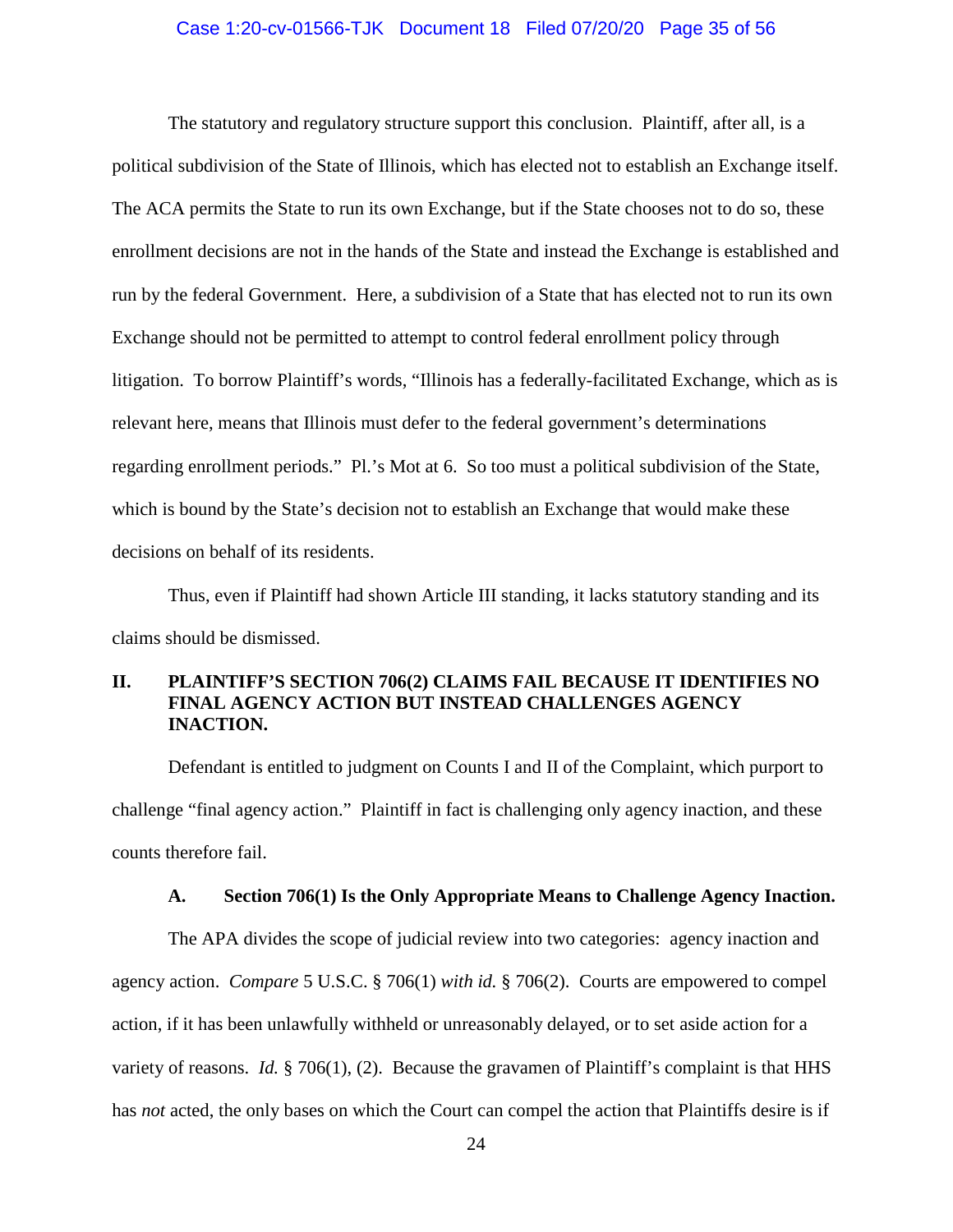#### Case 1:20-cv-01566-TJK Document 18 Filed 07/20/20 Page 36 of 56

that action has been "unlawfully withheld" or "unreasonably delayed." *Id.* § 706(1). By the same token, Counts I and II should be dismissed because 5 U.S.C. § 706(2) is the means of setting aside agency *action*. *See, e.g*., *American Anti-Vivisection Society v. USDA*, 946 F.3d 615, 620 (D.C. Cir. 2020) (affirming dismissal, in a case involving no final agency action, of the plaintiff's 706(2) claim while allowing the 706(1) claim to proceed).

The D.C. Circuit's decision in *Anglers Conservation Network v. Pritzker*, 809 F.3d 664 (D.C. Cir. 2016) ("*Anglers*"), is instructive. There, the statute at issue, the 1976 Fishery-Conservation Act, incorporated the judicial-review provisions in § 706(2) but not § 706(1). *Id.* at 668. When the plaintiffs in *Anglers* sought to compel a regional fishery council to propose amendments to a fishery management plan, which amendments by statute "shall" be proposed when "necessary from time to time," the district court dismissed the suit, and the D.C. Circuit affirmed. *Id.* at 667 (citing 16 U.S.C. § 1852(c)). The "nub of [plaintiffs'] grievance," the court explained, was "agency inaction." *Id.* at 670. But the "rather glaring problem" was that, because the relevant statute had incorporated only § 706(2), plaintiffs had no cause of action to compel agency action: "§ 706(1) is excluded, yet this is the APA subsection giving courts the authority to 'compel agency action unlawfully withheld.'" *Id*. (quoting *Norton v. Southern Utah Wilderness Alliance*, 542 U.S. 55, 62 (2004) ("*SUWA*")).<sup>9</sup>

l

<sup>9</sup> Courts have observed that 5 U.S.C. § 551(13) (defining "agency action" to include "failure to act") is "perplexing" when read in connection with § 706(2). *See W. Org. of Resource Councils v. Zinke*, 892 F.3d 1234, 1247-48 (D.C. Cir. 2018) (Edwards, J., concurring) (acknowledging that incorporating § 551(13) into § 700 *et seq.* raises "perplexing" questions). But rather than render § 706(1) superfluous, most courts have merely read *SUWA* and § 551(13) to require that the withheld action be "discrete" in nature and required by law. *Louisiana v. United States*, 948 F.3d 317, 323 (5th Cir. 2020); *NAACP v. Bureau of the Census*, 945 F.3d 183, 189 (4th Cir. 2019); *W. Org. of Res. Councils*, 892 F.3d at 1241 ("*SUWA* teaches that the only action a court may compel an agency to take under  $\S$  706(1) is discrete action that the agency has a duty to perform.").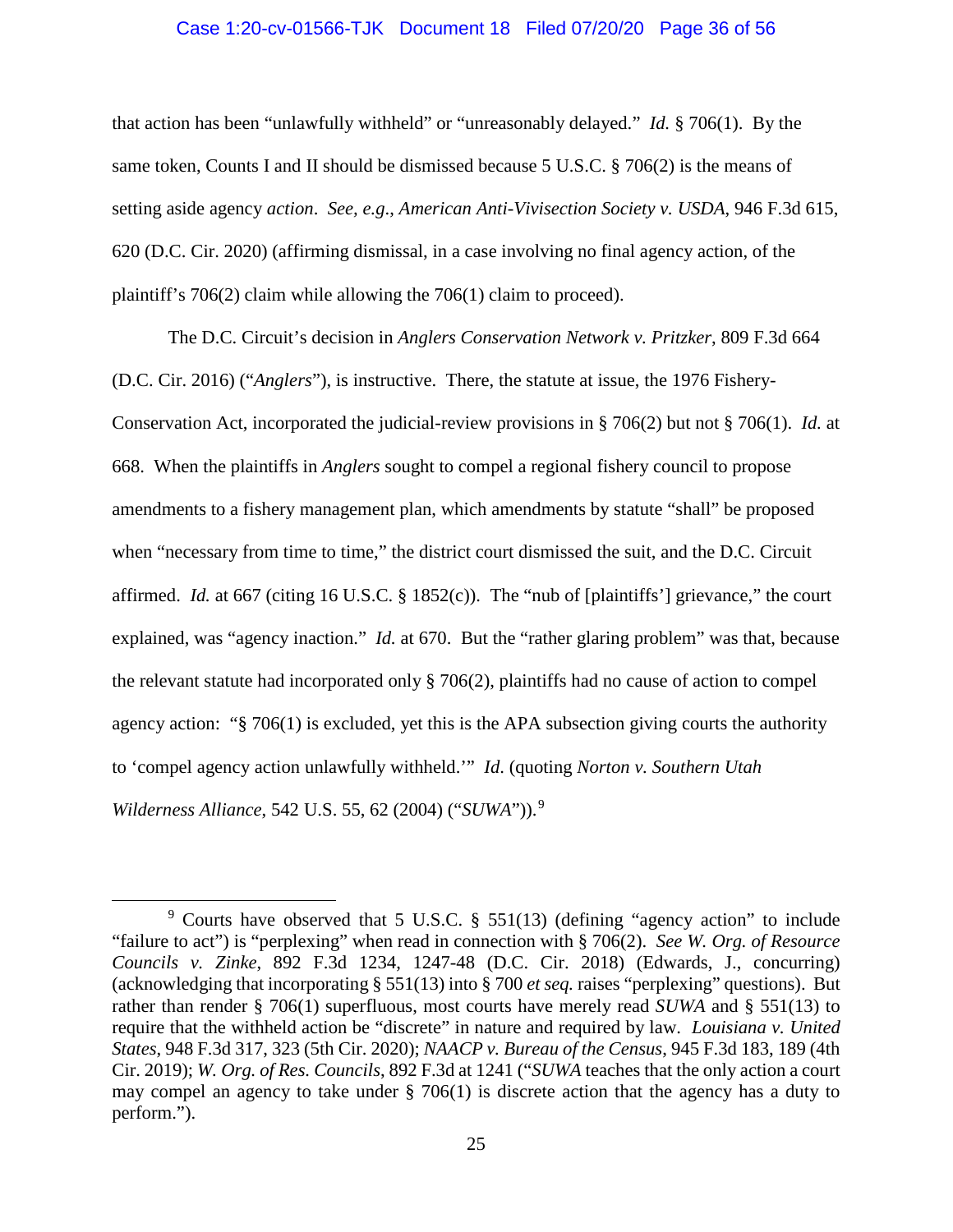#### Case 1:20-cv-01566-TJK Document 18 Filed 07/20/20 Page 37 of 56

Plaintiff faces the same glaring problem here. Because § 706(2) does not empower courts to compel agency action withheld, Plaintiffs cannot seek review under that subsection (as they do in Counts I and II), and Plaintiff must instead rest on Count III (alleging violations of  $§ 706(1)$ .

### **B. Plaintiff's Section 702(2) Claims Do Not Challenge "Final Agency Action."**

Plaintiff has not established the existence of a "final agency action" that can be challenged under the APA. Section 706(2) permits review only of "agency action," defined as "the whole or a part of an agency rule, order, license, sanction, relief, or the equivalent or denial thereof, or failure to act." 5 U.S.C.  $\S$  551(13). Two additional conditions must be met for an agency action to be considered "final," and thus reviewable, for purposes of the APA. 5 U.S.C. § 704; *Bennett v. Spear*, 520 U.S. 154, 175 (1997). The challenged action must be the "consummation of the agency's decisionmaking process" and it must be an action in which "rights or obligations have been determined" or "legal consequences will flow." *Bennett,* 520 U.S. at 175; *see also Soundboard Ass'n v. Fed. Trade Comm'n*, 888 F.3d 1261, 1267 (D.C. Cir. 2018). The Supreme Court has described this second inquiry as a "pragmatic" one. *U.S. Army Corps of Engineers v. Hawkes Co*., 136 S. Ct. 1807, 1815 (2016). "The court here primarily looks to 'the actual legal effect (or lack thereof) of the agency action in question on regulated entities.'" *Cal. By & Through Brown v. EPA*, 940 F.3d 1342, 1352 (D.C. Cir. 2019) (*quoting Nat'l Mining Ass'n v. McCarthy*, 758 F.3d 243, 252 (D.C. Cir. 2014)).

Here, Plaintiff has not established the existence of a reviewable "agency action," much less a "final" one. Plaintiff puts forward no evidence of "an agency rule, order, license, sanction" or the equivalent. *Cf*. 5 U.S.C. § 551(13). While it claims, in a footnote, that HHS has "presumably" issued "an agency rule that the pandemic is not an 'exceptional circumstance,'" Pl.'s Mot. at 17-18 n.3, the agency has done no such thing. In fact, while the agency has not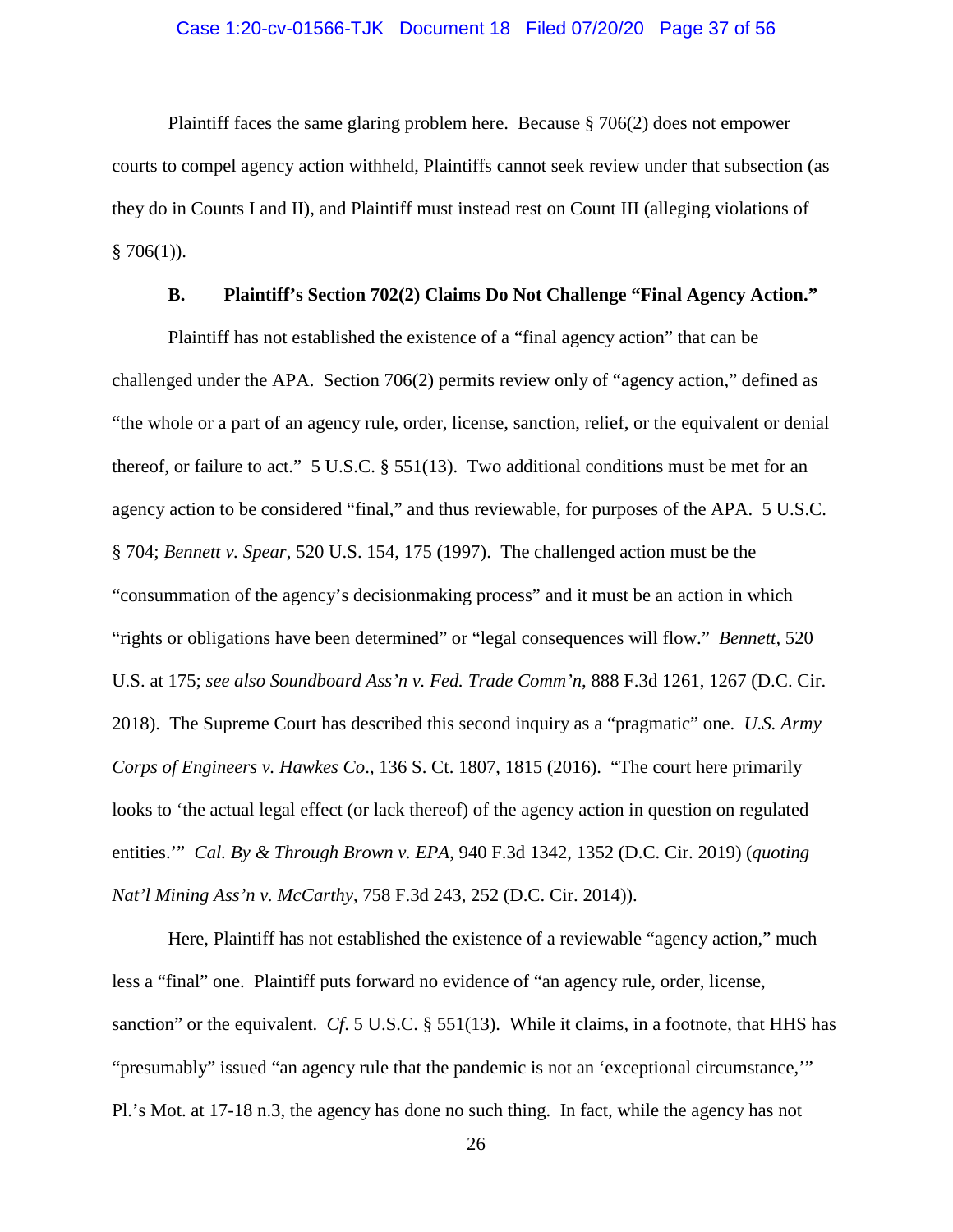#### Case 1:20-cv-01566-TJK Document 18 Filed 07/20/20 Page 38 of 56

opened a COVID-19 SEP, and believes it is not warranted at this time, HHS has not ruled it out in the future. Pate Decl. ¶¶ 10, 15. Accordingly, there is no identifiable action at issue that finally determines legal rights or benefits.<sup>10</sup>

Plaintiff's motion cites to several media reports alleging policy disagreements within the Executive Branch. *See* Orbea Decl. B-1, B-2, B-3, B-4. For example, one *Politico* article describes purported disagreements between those who believed that the lack of an SEP was "purely ideological" and those who believed that the "insurers calling loudly for re-opening the markets would return weeks later seeking a bailout, as their new enrollees racked up medical expenses." Orbea Decl. Ex. B-2. Plaintiff cites two specific articles for the proposition that HHS has "refused" to act, *see id*. Exs. B2, B5, which Plaintiff construes as a "denial" under the APA. *See* Pl.'s Mot. at 12-13. The mere fact that Plaintiff is relying on hearsay reported in the media lends support to the conclusion that this is not a "rule, order, license, sanction" or similar. And the hearsay, in any event, does not support Plaintiff's conclusion. A *Politico* article reports that an anticipated announcement about an SEP "never came" and that an unidentified White House source informed *Politico* that "the administration was exploring alternative options." Orbea Decl. Ex. B-2. This is consistent with the agency's position that "current information does not establish that a COVID-19 SEP is warranted at this time" and notes that this "conclusion could change in the future, depending, for example, on the availability of reimbursement funds, overall costs, and whether there is data suggesting that the COVID-19 public health emergency has impeded consumers' ability to enroll in individual market coverage." Pate Decl. 15. The

<sup>&</sup>lt;sup>10</sup> When a failure to act is the basis for an APA claim pursuant to Section 706(2), a plaintiff must show that it is the functional equivalent of final agency action. *See, e.g.*, *Hi-Tech Pharmacal Co. v. FDA*, 587 F. Supp. 2d 1, 10 (D.D.C. 2008). Here, neither the statements to the press, nor the communications with stakeholders are the "functional equivalent" of final agency action. They do not prohibit the use of a COVID-19 SEP, and the agency continues to explore options. Pate Decl. ¶ 15.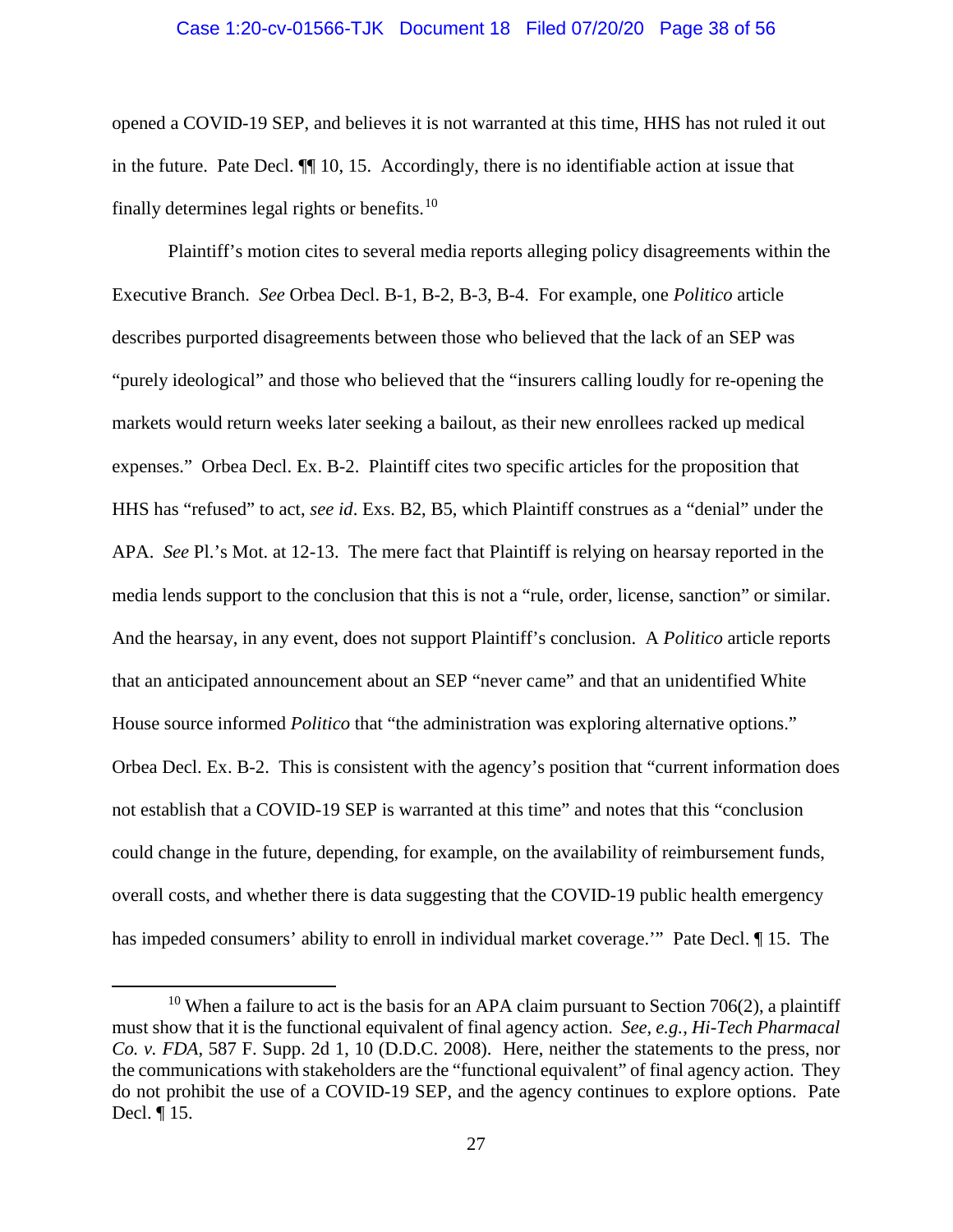## Case 1:20-cv-01566-TJK Document 18 Filed 07/20/20 Page 39 of 56

fact that HHS has not at this time provided for a COVID-19-specific SEP is not an agency action, and it is not final. The current absence of Plaintiff's demanded action does not create legal rights or obligations, and it does not bind Plaintiff or Defendant to any course of action. It has no legal effect on anyone, and HHS remains just as capable of opening an SEP now as it was before the purported "decision" to explore alternatives.<sup>11</sup>

In short, Plaintiff's policy preference for additional SEP guidance is not actionable under the APA because the agency has taken no action that would prohibit or establish such an SEP.

# **III. PLAINTIFF's 706(1) CLAIM FAILS BECAUSE IT HAS NOT ESTABLISHED THAT AGENCY ACTION WAS UNLAWFULLY WITHHELD OR UNREASONABLY DELAYED.**

Plaintiff has not established a claim under Section 706(1) because it cannot show that

Defendants failed to take discrete action that they are specifically required to take.

# **A. Plaintiff Has Not Established that An SEP Was Unlawfully Withheld Because It Has Not Identified a Specific and Unequivocal Command to Act.**

Section 706(1) permits judicial review of agency inaction, but only within strict limits.

*See Anglers*, 809 F.3d at 670 (citing 5 U.S.C. § 706(1)). Courts can only compel "discrete

agency action that it is *required to take*." *SUWA*, 542 U.S. at 64 (emphasis in original). This

standard reflects the common-law writ of mandamus, which the APA "carried forward" in

§ 706(1). *SUWA*, 542 U.S. at 63. Thus, Section 706(1) grants judicial review of withheld or

delayed agency action only if a federal agency has a "ministerial or non-discretionary" duty

 $\overline{\phantom{a}}$ 

amounting to "a specific, unequivocal command." *Id*. at 63-64. This standard applies whether a

<sup>11</sup> The cited *New York Times* article, by contrast, characterizes the lack of an SEP as a "decision," and reports that White House discussions were "over," apparently based on information provided by an unidentified White House official. Orbea Decl. Ex. B-3. But the official is not identified, no specific language is quoted, and in any event, the article confirms that "officials have the capacity to establish a special enrollment period at any time." B-3. This too is therefore consistent with the agency declaration that it continues to consider the issue. *See* Pate Decl. ¶ 10, 15.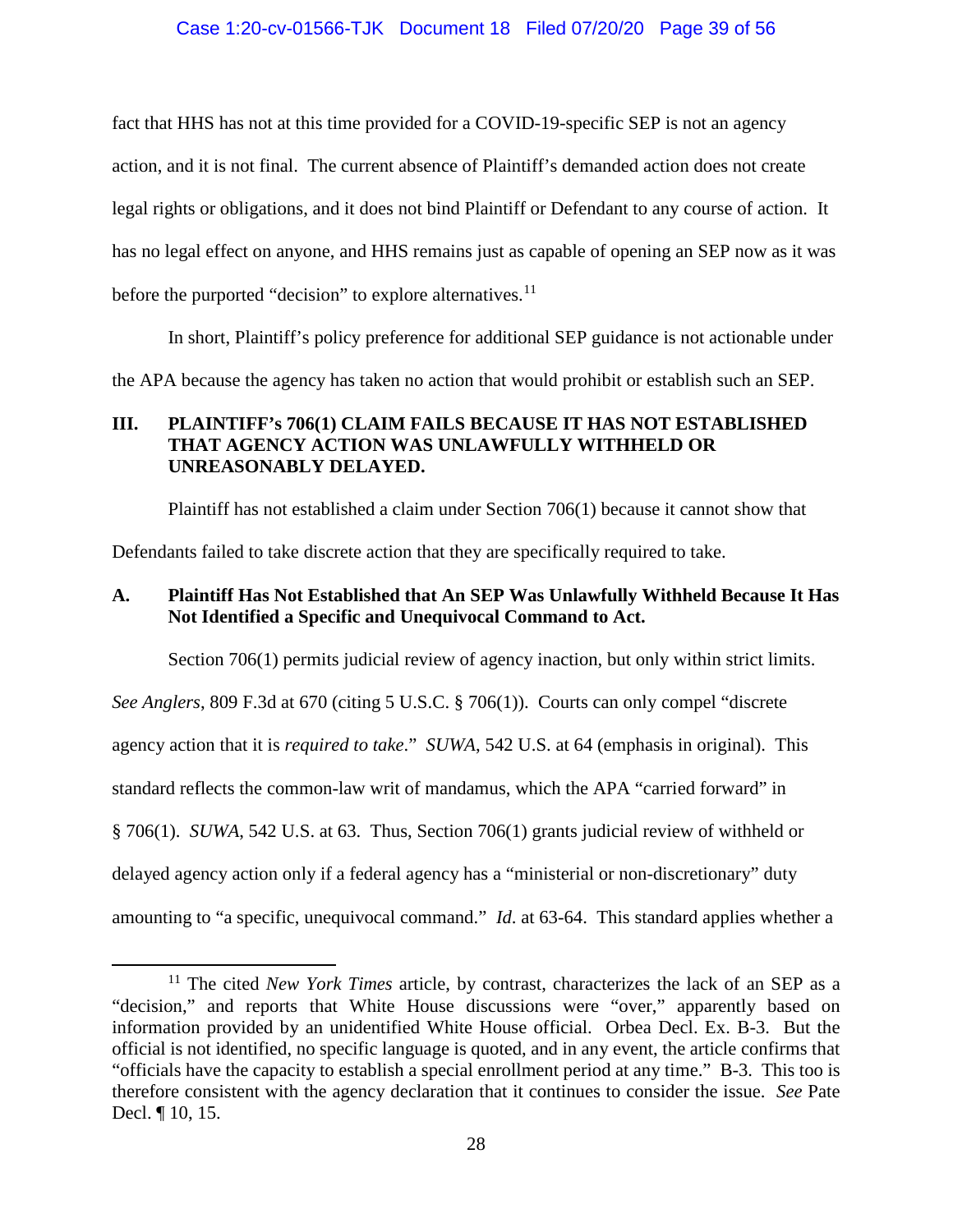#### Case 1:20-cv-01566-TJK Document 18 Filed 07/20/20 Page 40 of 56

plaintiff alleges an unlawful withholding or an unreasonable delay. *See, e.g.*, *Ctr. for Biological Diversity v. EPA,* 794 F. Supp. 2d 151, 157 (D.D.C. 2011) ("[A]n unreasonable-delay claim requires that the agency has a duty to act in the first place."). "The limitation to required agency action rules out judicial direction of even discrete agency action that is not demanded by law . . . ." *SUWA*, 542 U.S. at 65.

Plaintiff has made no such showing here. Nothing in the statutory or regulatory language constitutes a "specific, unequivocal command" to issue any defined "exceptional circumstances," much less to define "exceptional circumstances" so as to include the COVID-19 pandemic. The only command in the statute states that the Secretary "shall require" the Exchange to provide for SEPs "similar" to those required in other statutes, including a statute that includes an SEP for eligible individuals "who meet such exceptional conditions . . . *as the Secretary may provide*." *See* 42 U.S.C. § 1395w-101(b)(3)(C); 42 U.S.C. § 18031(c)(6)(C) (requiring "similar" SEPs). The agency thus has discretion both as to whether to set forth any exceptional conditions and as to how to define those conditions. HHS has implemented the statute by providing for several SEPs, specifically using similarly permissive and discretionary language to provide for a triggering event when "the qualified individual or enrollee, or his or her dependent, demonstrates to the Exchange, in accordance with guidelines issued by HHS, that the individual meets other exceptional circumstances as the Exchange may provide." 45 C.F.R. § 155.420(d)(9).

Accordingly, the statute requires only that the Secretary provide for a "similar" SEP to one that permits the Secretary broad discretion to determine whether any "exceptional circumstances" exist and, if so, how those circumstances are to be defined. Specifically, the Secretary "*may* provide" for the conditions of exceptional circumstances that warrant an SEP. Neither the direction for "similar" SEPs, nor the discretionary option to define exceptional circumstances, constitute an "unequivocal command" for a broad, COVID-19 SEP. *See SUWA*,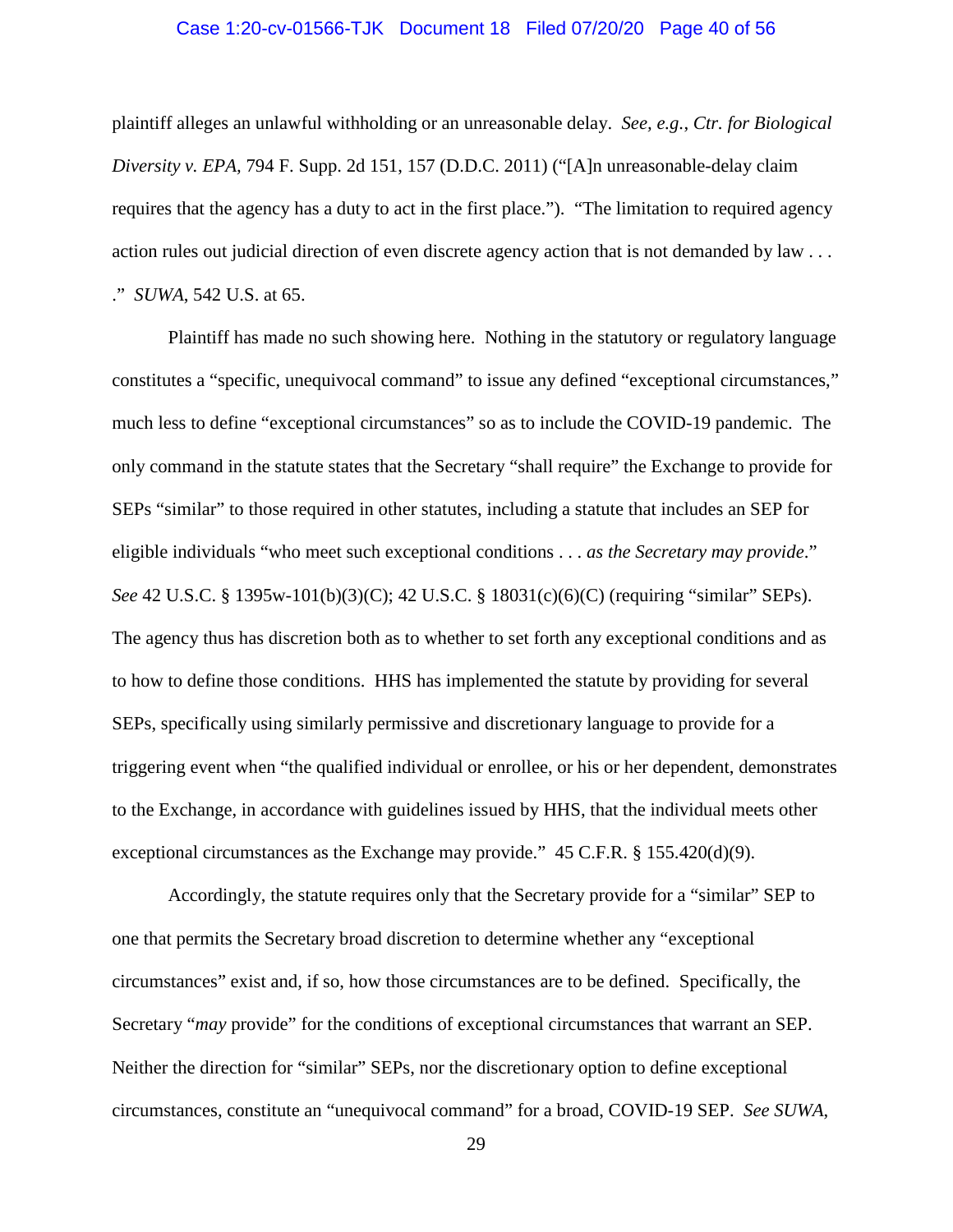#### Case 1:20-cv-01566-TJK Document 18 Filed 07/20/20 Page 41 of 56

542 U.S. at 63. As the D.C. Circuit has explained, "[o]rdinarily, legislation using 'shall' indicates a mandatory duty while legislation using 'may' grants discretion." *Anglers*, 809 F.3d at 671. And while "matters are not always so clear cut," "when a statutory provision uses both 'shall' and 'may,' it is a fair inference that the writers intended the ordinary distinction." *Id*. Here, Congress drew such a distinction. Defendants have fully complied with the statutory direction to provide for "similar" SEPs, under such circumstances as the Secretary "may" provide. *See generally* 45 C.F.R. § 155.420.12

#### **B. HHS Is Not Required to Establish a COVID-19 SEP.**

Plaintiff argues that HHS has a specific duty to establish a COVID-19 SEP, but its argument that the phrase "exceptional circumstances" necessarily encompasses the pandemic is wrong, and certainly does not identify a "specific" and "unequivocal" mandate for action that has been unlawfully withheld.<sup>13</sup>

# **1. The Pandemic is Extraordinary, But That Observation Does Not Mandate an SEP.**

First, Plaintiff appears to argue that because the pandemic itself is an exceptional and extraordinary event, it necessarily is an "exceptional circumstance" and *requires* an SEP. *See*  Pl.'s Mot. at 22-24 (citing cases for the proposition that the pandemic is extraordinary). Defendants, of course, have no quibble with the characterization of the pandemic itself as "exceptional" or "extraordinary" in general. *Id*. But every exceptional event does not

 $\overline{a}$ 

<sup>&</sup>lt;sup>12</sup> The amicus brief submitted by several States appears to acknowledge the broad discretion provided by the ACA, emphasizing the "flexibility" built into the statutory language. *See* ECF No. 9, at 4-5.

<sup>&</sup>lt;sup>13</sup> Plaintiff addresses this question under the rubric of arguing that HHS's actions are "contrary to law." *See* Pl.'s Mot. at 22-29. Because this claim should only be reviewable under Section 706(1), we respond to Plaintiff's arguments here instead. Under either framework, HHS has fulfilled its legal obligations and is entitled to summary judgment on any claim that it is required to open a COVID-19 SEP.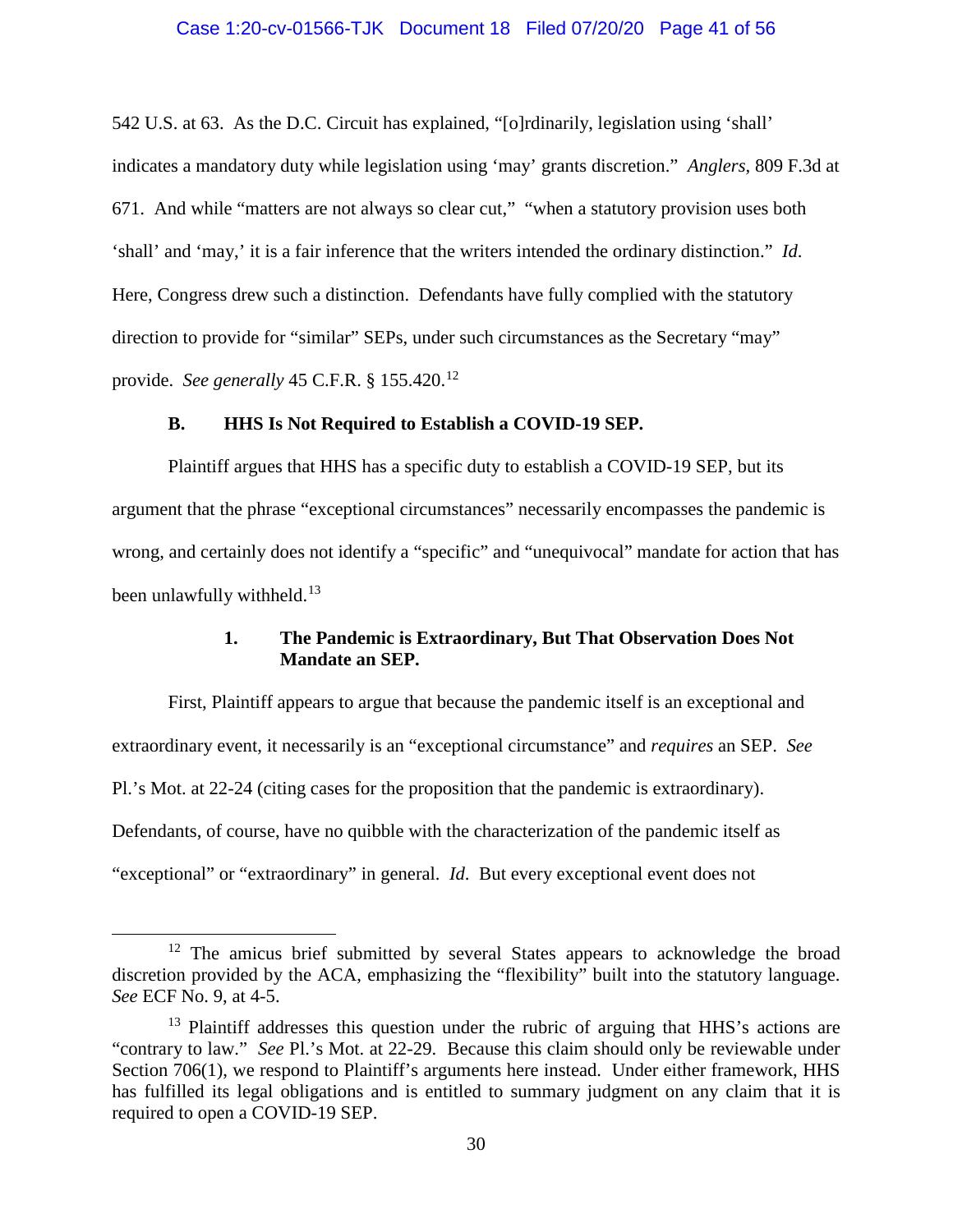#### Case 1:20-cv-01566-TJK Document 18 Filed 07/20/20 Page 42 of 56

necessarily create "exceptional circumstances" as that phrase is used in the Affordable Care Act, and there is no statutory mandate to create an SEP in response to a pandemic. Plaintiff cites no law, much less a "specific, unequivocal" command, for the proposition that a public health emergency necessarily requires an exceptional circumstances SEP. Indeed, public health emergency declarations are hardly unprecedented,  $14$  and Congress could have easily directed HHS to open an SEP during the declaration of a public health emergency – yet it chose not to do so. Instead, it gave HHS significant discretion to define when exceptional circumstances necessitating an SEP arise.

Indeed, the proposal of a broad SEP is in tension with the statutory and regulatory text, both of which suppose that the "exceptional circumstances" are the circumstances of the individual, not a generalized public health threat that necessarily imposes quite variable effects on individuals. For example, the statutory language requires an SEP for "eligible individuals who meet such exceptional conditions . . . as the Secretary may provide." 42 U.S.C. § 1395w- $101(b)(3)(C)$ . The plain text of the statute therefore supposes that the "exceptional conditions" at issue are applicable to the individual, who must "meet" those conditions. The existence of the global pandemic does not sound at all like "exceptional conditions" applicable to a particular individual. The OEP created by statute provides broad, general eligibility for the uninsured; an SEP typically requires an individual to meet specified conditions. This is consistent with how HHS has typically interpreted this provision in the ACA context. *See* Pate Decl. ¶¶ 6-7. For example, the Enrollment Manual provides three categories of exceptional circumstances: (1) when non-enrollment "is the result of an exceptional circumstance, . . . including being incapacitated or experiencing a natural disaster;" (2) when non-enrollment is "the result of an

<sup>14</sup> *See* Public Health Emergency Declarations, https://www.phe.gov/emergency/ news/healthactions/phe/Pages/default.aspx (last visited July 17, 2020).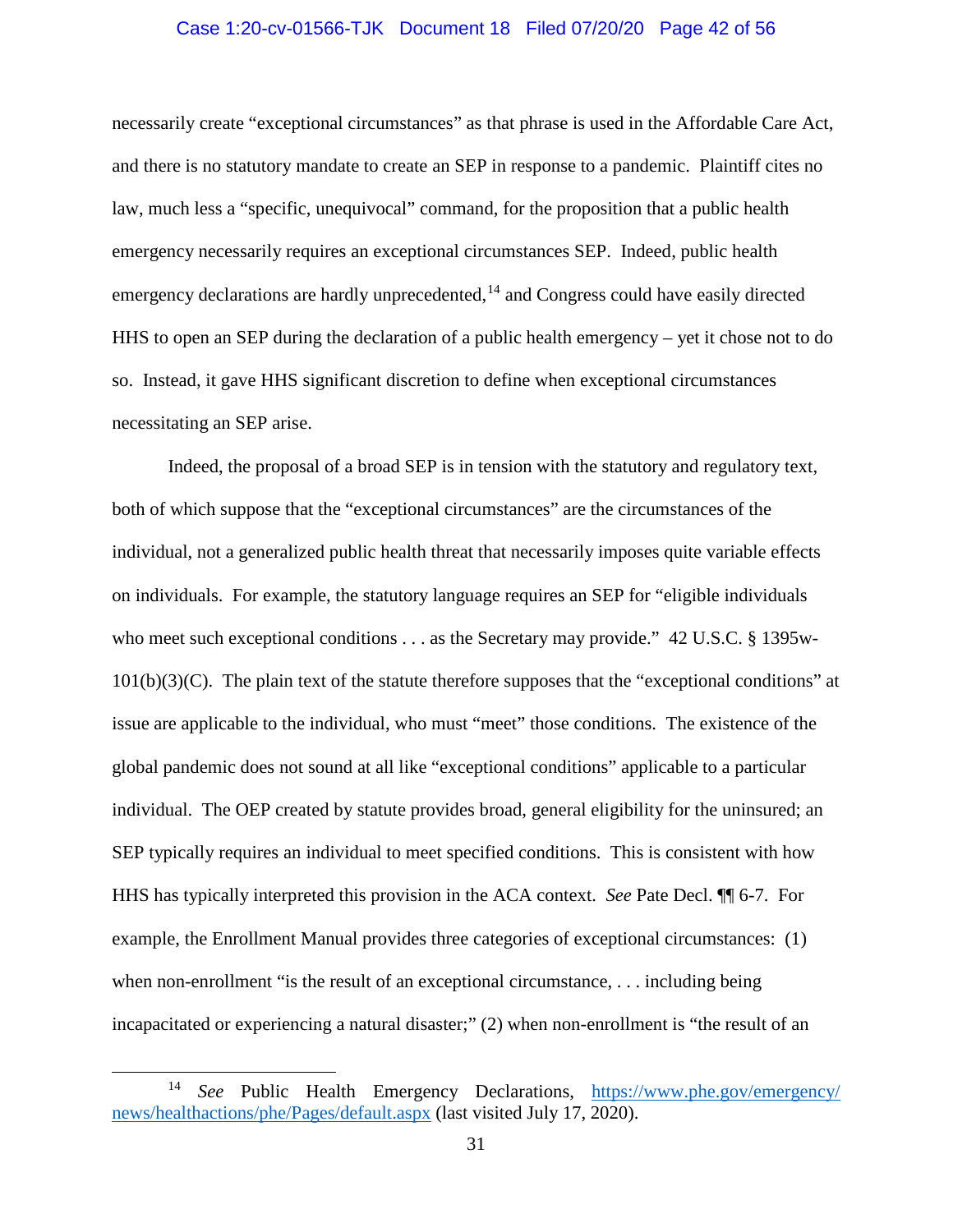#### Case 1:20-cv-01566-TJK Document 18 Filed 07/20/20 Page 43 of 56

unforeseen event or reflects a first-time requirement for Exchange enrollees (such as the Tax Season SEP for individuals impacted by the individual shared responsibility payment);" and (3) when non-enrollment "is the result of a significant life event resulting in lack of access to his or her application or account and the individual, enrollee, or dependent has experienced a change in situation or status that now requires that he or she obtain minimum essential coverage." AR 505. This last category "includes victims of domestic abuse or spousal abandonment" and "AmeriCorps servicemen and women who are starting or ending their service." *See id.* But these SEPs are usually tied to the effect of the unforeseen event on the particular person's previous ability to enroll.

Setting aside the problem with the pandemic's highly variable impact on individuals, the exceptional circumstances SEP has usually been interpreted much more narrowly than Plaintiff proposes here, to extend to exceptional circumstances interfering with a particular person's ability to enroll in a health plan. *See* Pate Decl. ¶ 6; s*ee, e.g.*, Proposed Rule, 76 Fed. Reg. 41,866, 41,884 (July 15, 2011); Final Rule, 77 Fed. Reg. 18,310, 18,393 (Mar. 27, 2012). The exceptional circumstances SEP has not generally been extended to someone simply because that individual has experienced something exceptional (like a major illness); rather, it has typically been used to provide for enrollment when something exceptional interfered with the particular individual's ability to enroll during an OEP or SEP. *See, e.g*., FEMA SEP, AR 515-19; Manual, AR 505. Plaintiff's proposed expansion of exceptional circumstances, even if not explicitly foreclosed by the statutory language, would be a novel expansion of this authority because it would include people who simply chose not to enroll in the most recent OEP or applicable SEPs, although they were able to do so. It is therefore in tension with the original purpose of limited enrollment periods. *See* Pate Decl. ¶¶ 3-6 (explaining risk of adverse selection); *id*. ¶ 9 (COVID-19 SEP "would reflect an entirely new approach to administering special enrollment periods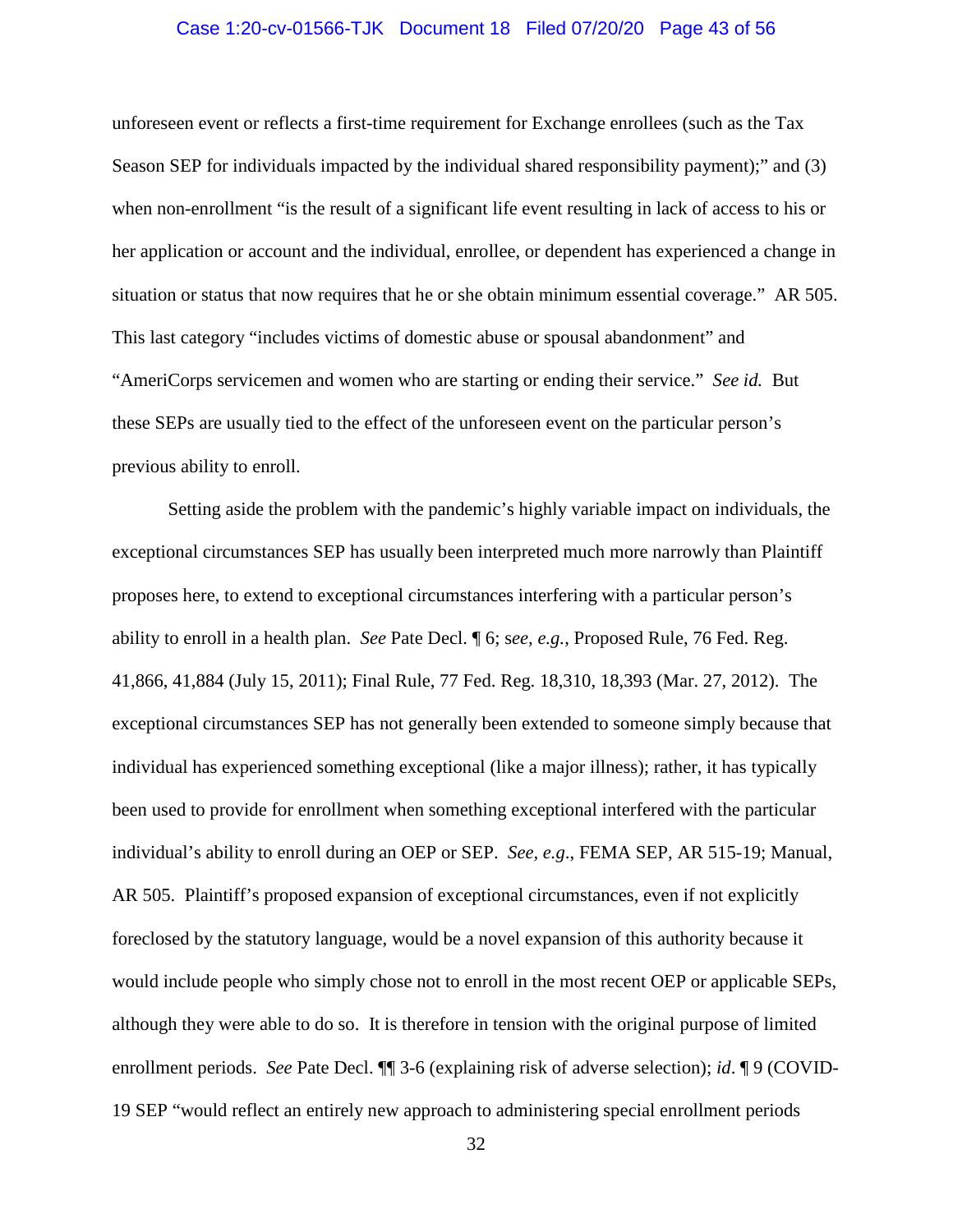#### Case 1:20-cv-01566-TJK Document 18 Filed 07/20/20 Page 44 of 56

under the ACA by allowing any individual to access the special enrollment period as an exceptional circumstance regardless of their individual circumstances."). It certainly cannot be said that there is an unequivocal statutory mandate for this novel expansion of the SEP.

#### **2. The Purposes of the ACA Do Not Mandate a Broad COVID-19 SEP.**

Plaintiff argues that creation of an SEP is consistent with the purpose of the ACA because a purpose of the ACA was to expand health insurance coverage. Pl.'s Mot. 24-25. As an initial matter, Plaintiff's suggestion that expanded coverage is good health policy and "consistent" with legislative objectives is a far cry from showing a non-discretionary duty under *SUWA*; thus, even if Plaintiff were correct, it would not prevail on the claim that agency action was unlawfully withheld. Moreover, this somewhat blinkered account of the ACA's purpose omits relevant portions of the cited cases and fails to grapple with the specific legislative purpose of limited enrollment periods. The ACA's purpose certainly includes expansion of quality health insurance coverage, but it was also intended to contain rising healthcare costs and the cost of insurance. *See e.g.*, *NFIB*, 567 U.S. at 538 (one purpose of the ACA was to "decrease the cost of health care"); *King*, 135 S. Ct. at 2485-86 (defining adverse selection and its effect on health insurance markets). Plainly, expanded insurance is not the only purpose of the ACA. And Congress expressly limited enrollment periods so that insurance was not available for purchase year-round. *See* 42 U.S.C. § 18031(c)(6)(C). On its face, this is a cost-control mechanism, not just a means of expanding coverage. Pate Decl. ¶¶ 3-6 (explaining purpose of limited enrollment periods). The current policy, which includes the loss of coverage SEP and the FEMA SEP, has permitted large numbers of people to purchase health insurance. *Id*. ¶ 11; AR 575-88. At the same time, it has avoided the possibility of people who were previously eligible choosing to sign up for insurance now only because they are sick. Pate Decl. ¶ 14. This result is also consistent with the purposes of the ACA.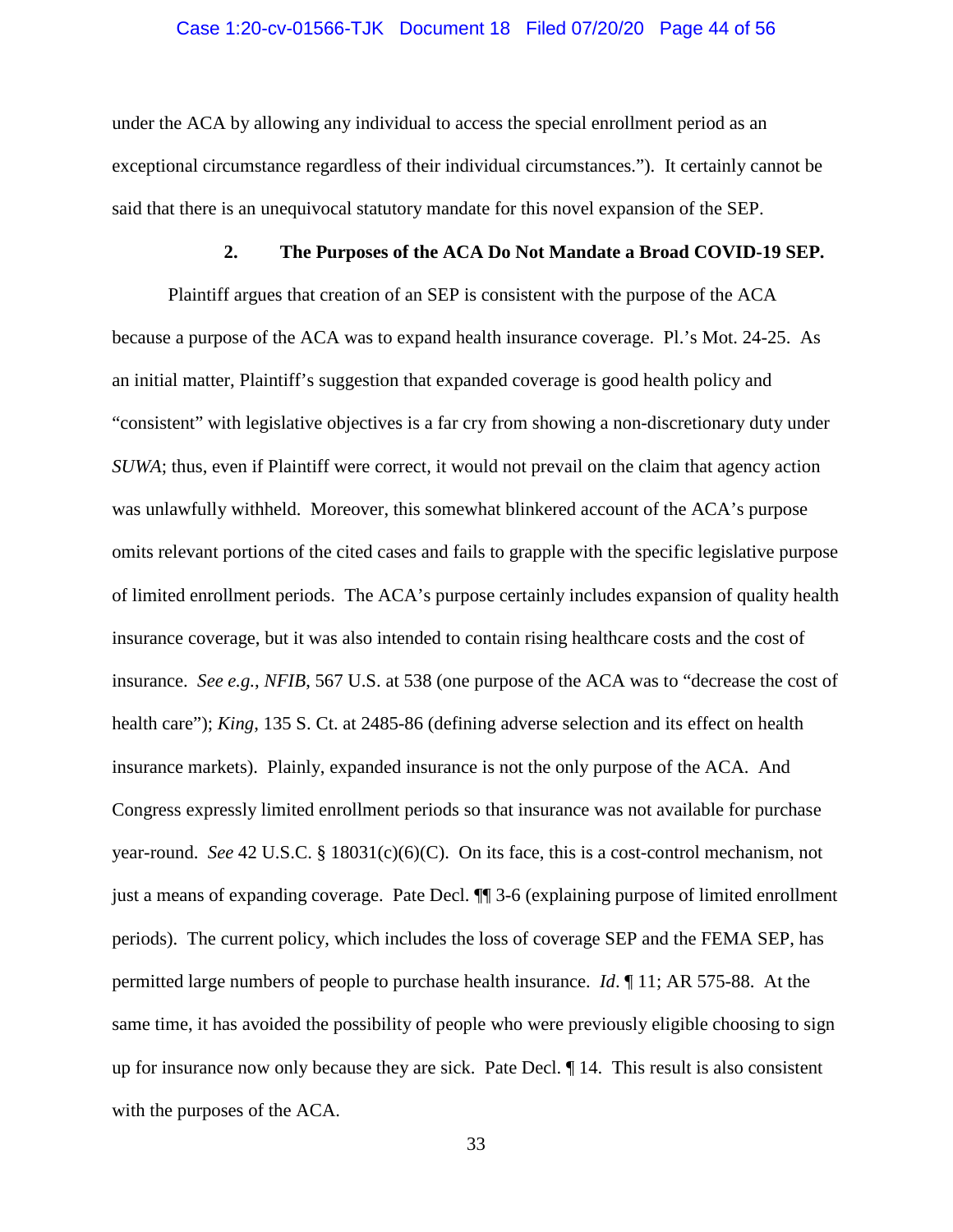### **3. Recent Actions by States or Defendants Do Not Require an SEP Here.**

Plaintiff also argues that the pandemic qualifies as an exceptional circumstance because several SBEs have opened broad, temporary SEPs, and because the federal Government has treated it as an exceptional circumstance in other contexts. *See* Pl.'s Mot. at 25-27. As discussed above, the SEP regulation permits SBEs to provide for more permissive SEPs than the FFEs. *See* pp. 9-10, *supra*. Accordingly, the decisions of the SBEs provide no evidence that HHS's approach is flawed, much less evidence that the agency is acting contrary to a specific statutory command.

Most puzzlingly, Plaintiff claims that CMS is not following its interpretation of the FEMA SEP as applied to Medicare, which also covers individuals who are unable to make an election as a result of the pandemic. Pl.'s Mot. at 26. But a similar interpretation applies to the FFEs, *see* Pate Decl. ¶ 11; AR 558-62, and Plaintiff's supposition that "CMS has nonetheless decided to treat the ACA's Exchanges differently" is wrong. Pl.'s Mot. at 26. As clarified on HealthCare.gov, individuals who were unable to enroll during an otherwise available SEP because of COVID-19 can use the FEMA SEP to enroll in coverage on the FFEs. *See* Pate Decl. ¶ 11; AR 560. The argument of the House seems to rely in part on the same misconception. *See*  ECF No. 8, at 14-15.

Plaintiff also relies on the extension of certain deadlines under the Employee Retirement Income Security Act (ERISA) and the Internal Revenue Code for certain employee benefit plans until 60 days after the end of the declared emergency as evidence that the agency is required to provide for a broad COVID-19 SEP here. *See* Pl.'s Mot. at 27 (*citing* 85 Fed. Reg. 26,351 (May 4, 2020)). This Rule involves a separate statutory scheme and separate standard altogether, *see* 85 Fed. Reg. at 26,353 (citing relevant statutory provisions), and it cannot possibly shed light on the appropriate standard for an "exceptional circumstances" SEP, much less provide evidence of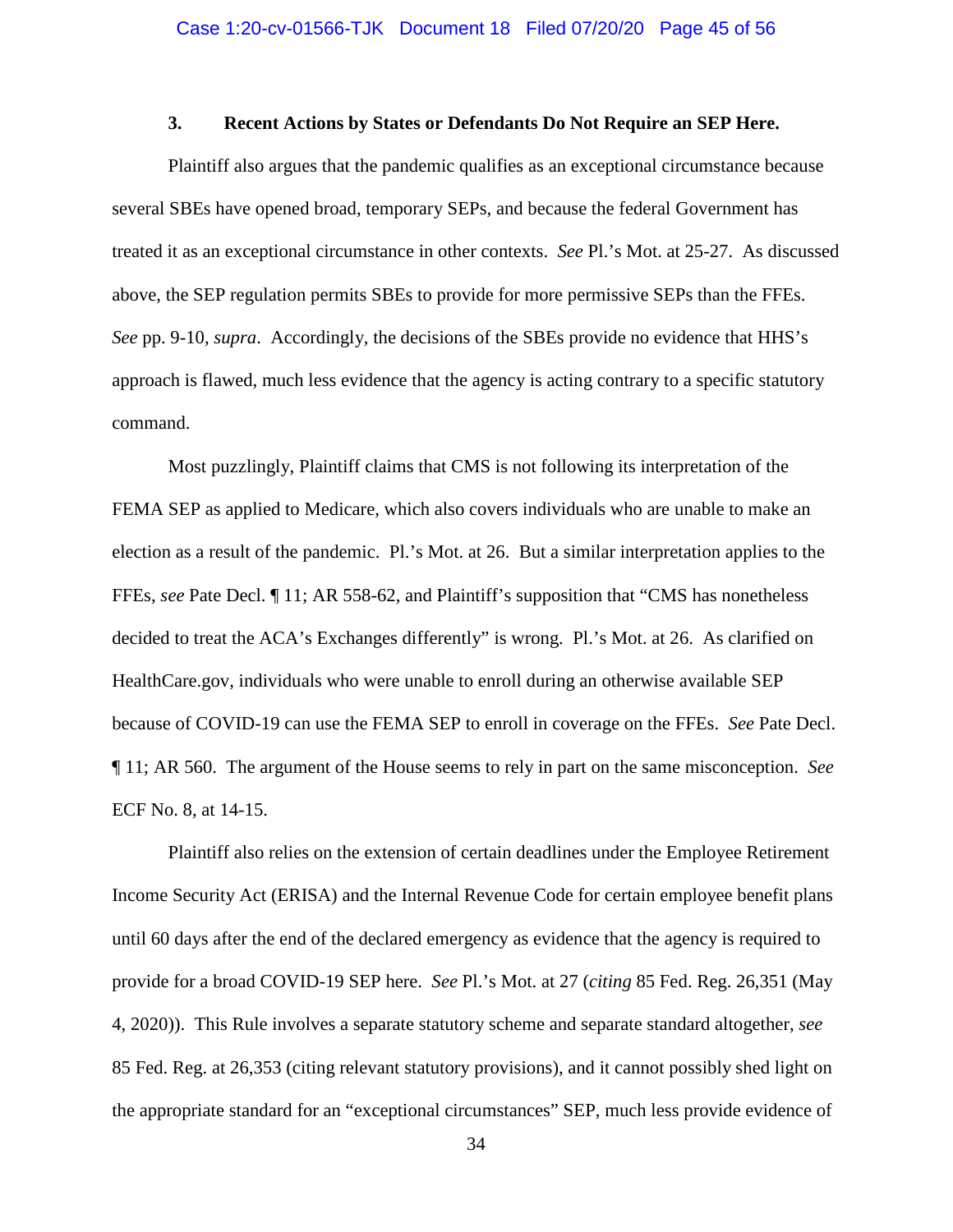#### Case 1:20-cv-01566-TJK Document 18 Filed 07/20/20 Page 46 of 56

a clear statutory command. Even if the Court were to accept Plaintiff's analogy, however, the employee benefit extensions are in fact somewhat analogous to the FEMA SEP applied to the Exchanges. The extension disregards the timeframe of the pandemic as it applies to certain deadlines that would otherwise expire; it does not, for example, provide a freestanding enrollment option for anyone who might be eligible. (For example, a deadline that passed prior to the pandemic is not extended by this rule). Accordingly, like the FEMA SEP, it accounts for the difficulty of meeting certain deadlines during the pandemic; it does not create a free-standing right to enroll in benefits or make claims without regard to statutory timeframes.<sup>15</sup>

## **4. Prior, Unrelated Action Does Not Require a Broad COVID-19 SEP.**

Finally, Plaintiff argues that an exceptional circumstances SEP is required here because it is consistent with HHS's own prior interpretations. Plaintiff's partial quotation of prior rationales for SEPs tends to obfuscate that it has not identified a single prior instance in which HHS created an exceptional circumstances SEP untethered to a particular individual's previous eligibility and applicable to all uninsured individuals. As set forth above, the exceptional circumstances SEP is generally intended to address exceptional circumstances that would impede an individual's ability to enroll in QHP coverage on a timely basis, through no fault of his or her own. *See* 76 Fed. Reg. 41,866, 41,884 (July 15, 2011); Pate Decl. ¶ 7.

For example, Plaintiff quotes a portion of a response to a comment from a 2017 rule for the proposition that the exceptional circumstances SEP "provides an important avenue to

 $\overline{a}$ 

<sup>&</sup>lt;sup>15</sup> Plaintiff's reliance on various pandemic-related "waivers" provided to regulated entities is even more inapposite. *See* Pl.'s Mot. at 27. Of course the pandemic has justified new policy measures across government, including alteration or waiver of certain previously existing standards. It is hard to see, however, what the relevance here is of a waiver that permits additional telehealth services under Medicaid, *see* A-42, at 1, or the suspension of fingerprinting requirements for some practitioners, *see* A-39 at 2. The pandemic threat should generally maximize the agency's flexibility to choose appropriate responses; nothing in these documents suggests that the pandemic *constrains* the agency's flexibility to respond.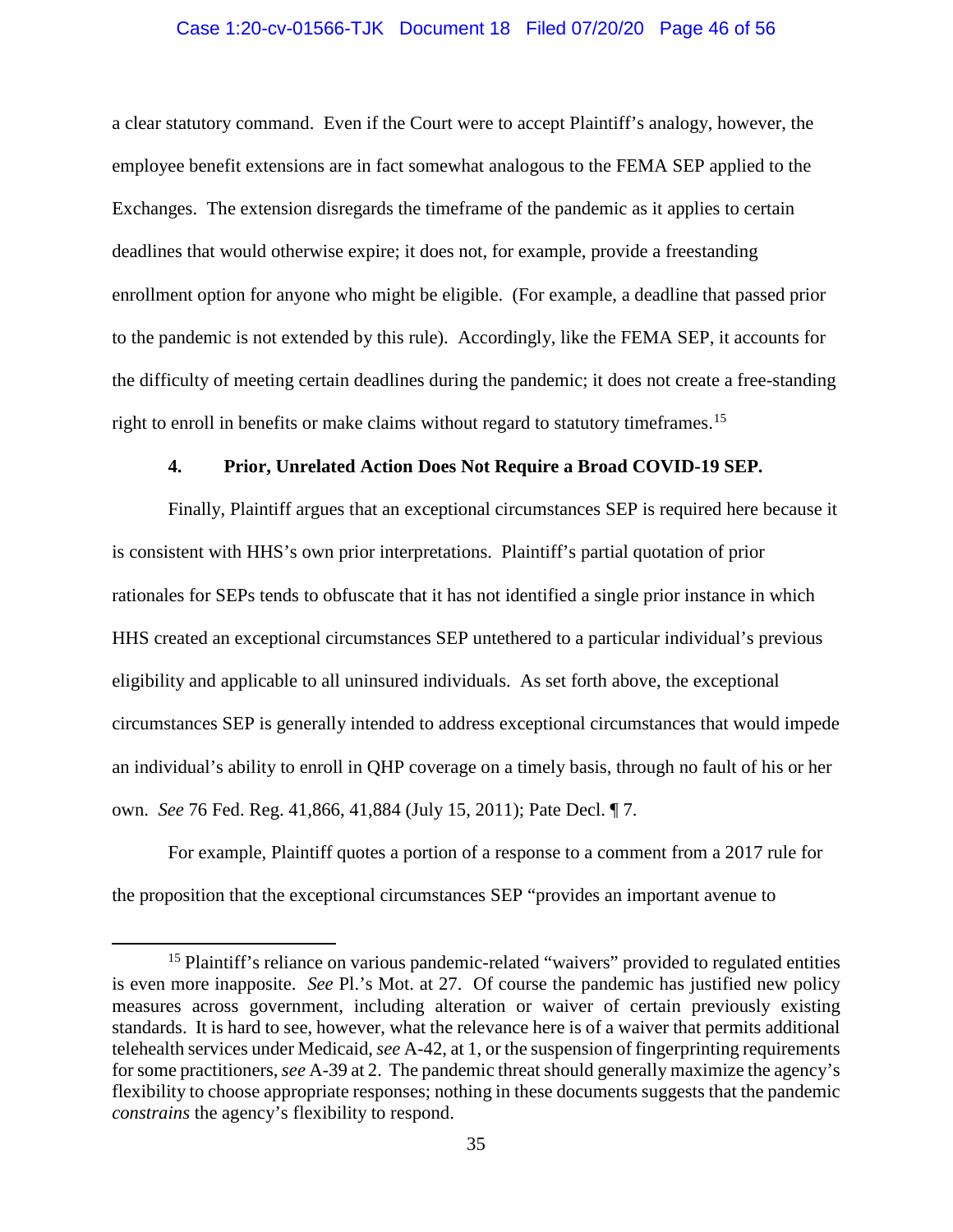#### Case 1:20-cv-01566-TJK Document 18 Filed 07/20/20 Page 47 of 56

coverage for consumers who experience or are affected by unanticipated events, often outside of their control." 82 Fed. Reg. 18,346, 18,366 (Apr. 18, 2017). Plaintiff's theory, however, ignores the context of the quote. HHS was in the process of developing guidelines *to further restrict* the use of this SEP and noted that, in the past, "this special enrollment period has been used to address eligibility or enrollment issues that affected large cohorts of individuals where they had made reasonable efforts to enroll but were hindered by outside events." *Id*. Accordingly, HHS determined that it should require "a more rigorous test" while noting that this remained an important avenue for enrollment. *Id*. Far from supporting Plaintiff's theory, this rule supports HHS's conclusion that the SEP in the past has provided flexibility specifically to people who were unable to enroll because of outside events. *See* Pate Decl. ¶ 6.

Much of this portion of Plaintiff's argument focuses on the notion that HHS guidelines do not restrict the use of the SEP only to circumstances that limit an individual's ability to enroll in the first instance, and criticizes HHS for allegedly imposing a higher standard. Pl.'s Mot. at 28. HHS has not, of course, ruled or maintained that alternative or broader uses of the SEP are prohibited. *See* Pate Decl. ¶ 10. On the contrary, the statutory and regulatory terminology provide broad discretion to the Exchange to make determinations on a case-by-case basis. But generally speaking, the past applications of the exceptional circumstances SEP have been to provide a limited enrollment opportunity to people who were previously prevented from enrolling by outside events. *Id.*  $\P$  6-7. Consistent with that past use, the FEMA SEP is being applied now to permit enrollment of people who were prevented from enrolling by circumstances surrounding the pandemic, and until recently, HHS temporarily suspended certain verification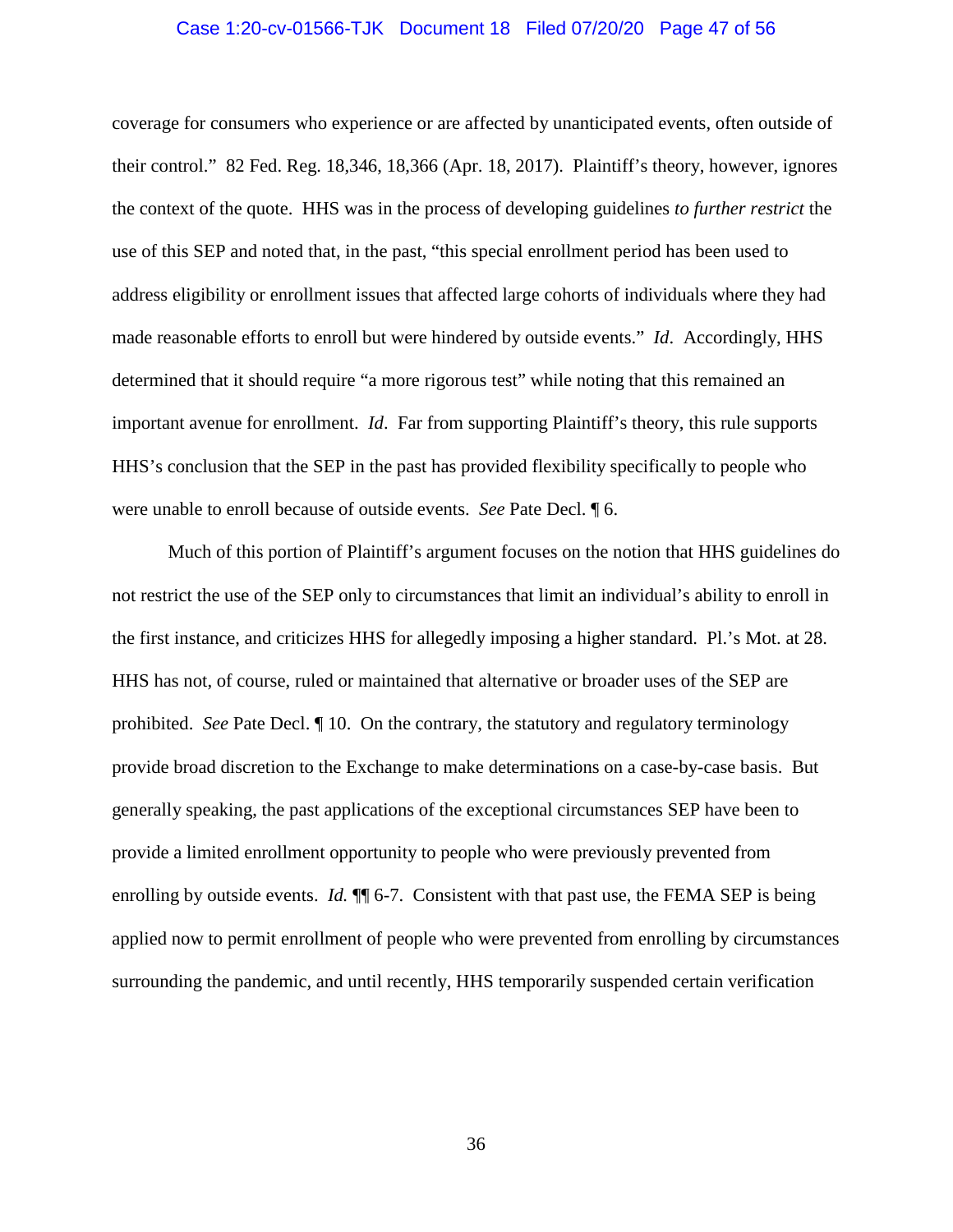requirements. *Id*. ¶ 4. Neither the statute, the regulations, nor any guidance issued by HHS provide a command to do more.<sup>16</sup>

Accordingly, Defendants are entitled to summary judgment on Count III.

# **IV. DEFENDANTS ARE ENTITLED TO JUDGMENT ON COUNTS I AND II BECAUSE HHS HAS ACTED REASONABLY IN NOT OFFERING A SEP AT THIS TIME.**

Even if the Court finds that Plaintiff has standing and that there is a final agency action

subject to review in this matter, Defendants are entitled to judgment on Counts I and II because

HHS has acted reasonably in not offering a COVID-19 SEP at this time.

l

When evaluating claims brought pursuant to the APA, a court reviews an agency decision

based on the administrative record. *Fla. Power & Light Co. v. Lorion*, 470 U.S. 729, 744 (1985)

(citing *Citizens to Preserve Overton Park, Inc.*, 401 U.S. at 420).<sup>17</sup> As relevant here, a court

<sup>17</sup> Plaintiff submits several declarations and other information that have not been provided to the agency decisionmakers and thus form no part of the administrative record. *See* ECF Nos. 4-1, 4-2, 4-3, 4-4, 4-5. Similarly, the amici rely on extra-record materials. "[I]t is black-letter administrative law that in an APA case, a reviewing court should have before it neither more nor less information than did the agency when it made its decision." *Hill Dermaceuticals, Inc. v. FDA*, 709 F.3d 44, 47 (D.C. Cir. 2013) (per curiam); *Fla. Power & Light Co*., 470 U.S. at 743-44. Significantly, this requirement applies whether a court is reviewing agency action or inaction. *See*  5 U.S.C. § 706; *see, e.g., Biodiversity Legal Found. v. Norton*, 180 F. Supp. 2d 7, 10 (D.D.C. 2001). In cases alleging inaction, it may be that "review is not limited to the record as it existed at any single point in time, because there is no final agency action to demarcate the limits of the record," *Friends of the Clearwater v. Dombeck*, 222 F.3d 552, 560 (9th Cir. 2000); *compare with* 

<sup>16</sup> Plaintiff appears to have abandoned any "unreasonable delay" claim raised in the Complaint. *See* Compl. ¶ 187; *see, e.g.*, *Aera Energy LLC v. Salazar*, 691 F. Supp. 2d 25, 34 n.6 (D.D.C. 2010) (an issue raised in the complaint but ignored at summary judgment is abandoned). Such a claim would in any event fail for the same reasons that the "unlawfully withheld claim" does, and also because Plaintiff could not show that any delay was unreasonable. *See generally Telecomms. Research & Action Ctr. v. FCC*, 750 F.2d 70, 79-80 (D.C. Cir. 1984) ("*TRAC*"); *Am. Anti-Vivisection Soc'y*, 946 F.3d at 621. The *TRAC* factors do not show unreasonable delay because there is fundamentally nothing unreasonable about the agency not immediately opening an SEP. Congress has not imposed a timeline by which HHS must act, nor provided any standard by which the Court could evaluate the timeframe for agency action. In light of "the complexity of the task at hand, the significance (and permanence) of the outcome, and the resources available to the agency," *Mashpee Wampanoag Tribal Council, Inc. v. Norton*, 336 F.3d 1094, 1102 (D.C. Cir. 2003), the agency has acted reasonably.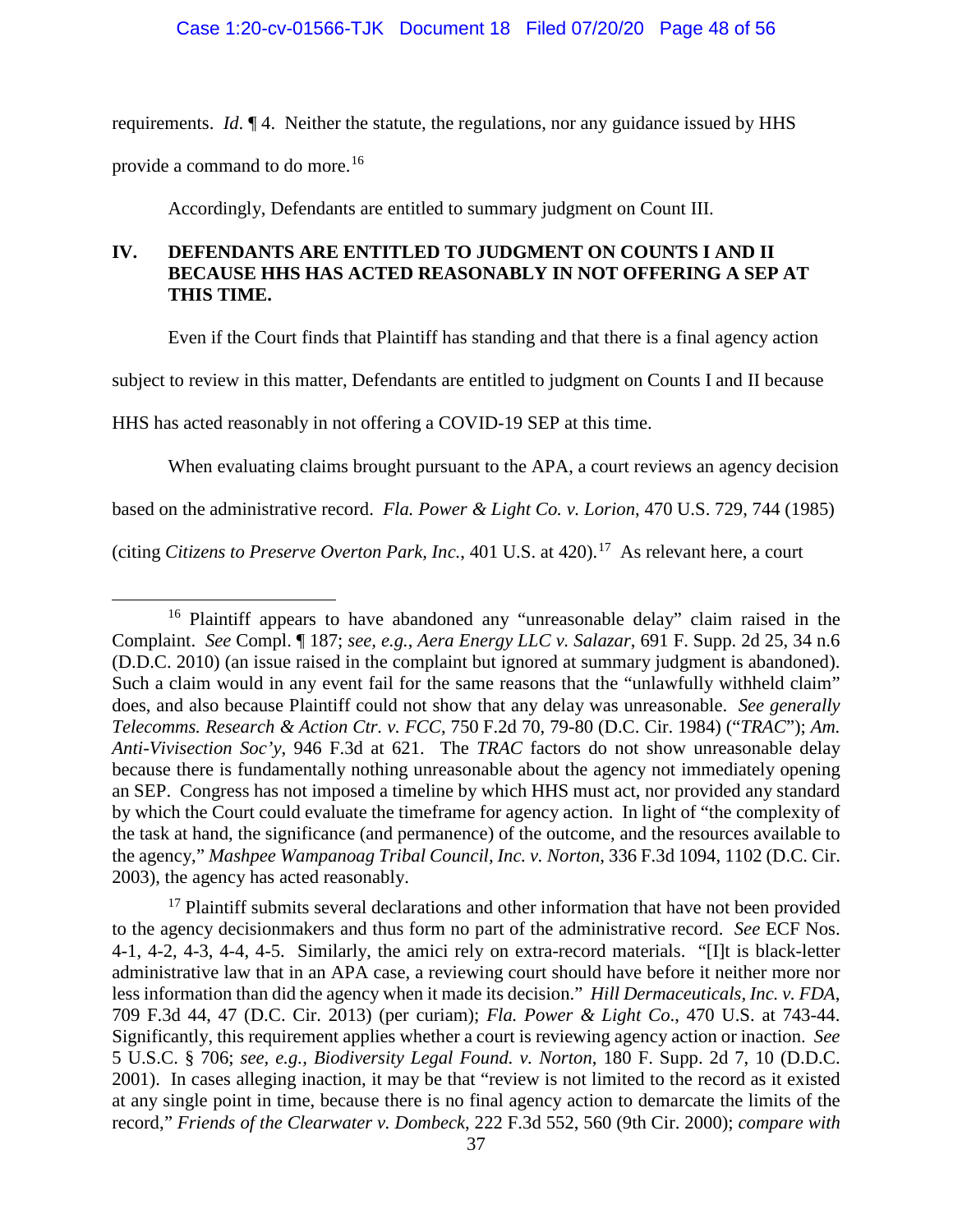#### Case 1:20-cv-01566-TJK Document 18 Filed 07/20/20 Page 49 of 56

should uphold an agency decision unless it is, among other things, "arbitrary, capricious, an abuse of discretion, or otherwise not in accordance with law[.]" 5 U.S.C. § 706(2)(A). Under this deferential standard, the agency's decision is presumed valid, and a court reviews only whether that decision "was based on a consideration of the relevant factors and whether there has been a clear error of judgment." *Citizens to Preserve Overton Park*, 401 U.S. at 416. An agency's decision may be deemed arbitrary and capricious only in circumstances where the agency "has relied on factors which Congress has not intended it to consider, entirely failed to consider an important aspect of the problem, offered an explanation for its decision that runs counter to the evidence before the agency," or its decision "is so implausible that it could not be ascribed to a difference in view or the product of agency expertise." *Motor Vehicle Mfrs. Ass'n of U.S., Inc. v. State Farm Mut. Auto. Ins. Co.*, 463 U.S. 29, 43 (1983). The court may not "substitute its judgment for that of the agency," *id*., and must "uphold a decision of less than ideal clarity if the agency's path may reasonably be discerned," *Nat'l Shooting Sports Found., Inc. v. Jones*, 716 F.3d 200, 214 (D.C. Cir. 2013) (quoting *State Farm*, 463 U.S. at 43). And the agency's decision should be affirmed as long as it is supported by a rational basis. *Id.*

The ordinary deference due the agency under the APA contexts is underscored by the broad discretion conferred by the statutory text. As set forth in Part II, the statutory language leaves it to the Secretary to determine what SEPs are "similar," because it does not define "exceptional circumstances" or the factors to be considered, and because it explicitly leaves the

*Nat'l Law Ctr. on Homelessness & Poverty v. U.S. Dep't of Veterans Affairs*, 842 F. Supp. 2d 127, 130 (D.D.C. 2012) (permitting supplementation where no administrative record was ever filed), and courts have permitted review of supplemental agency declarations in such circumstances, *see, e.g.*, *Independence Min. Co. v. Babbitt*, 105 F.3d 502, 511 (9th Cir. 1997) (noting that when a suit challenges agency inaction, district court can consider agency supplements). It does not follow, however, that Plaintiff's extra-record material forms any part of this Court's inquiry into whether the alleged agency action was proper, and the Court should disregard this material.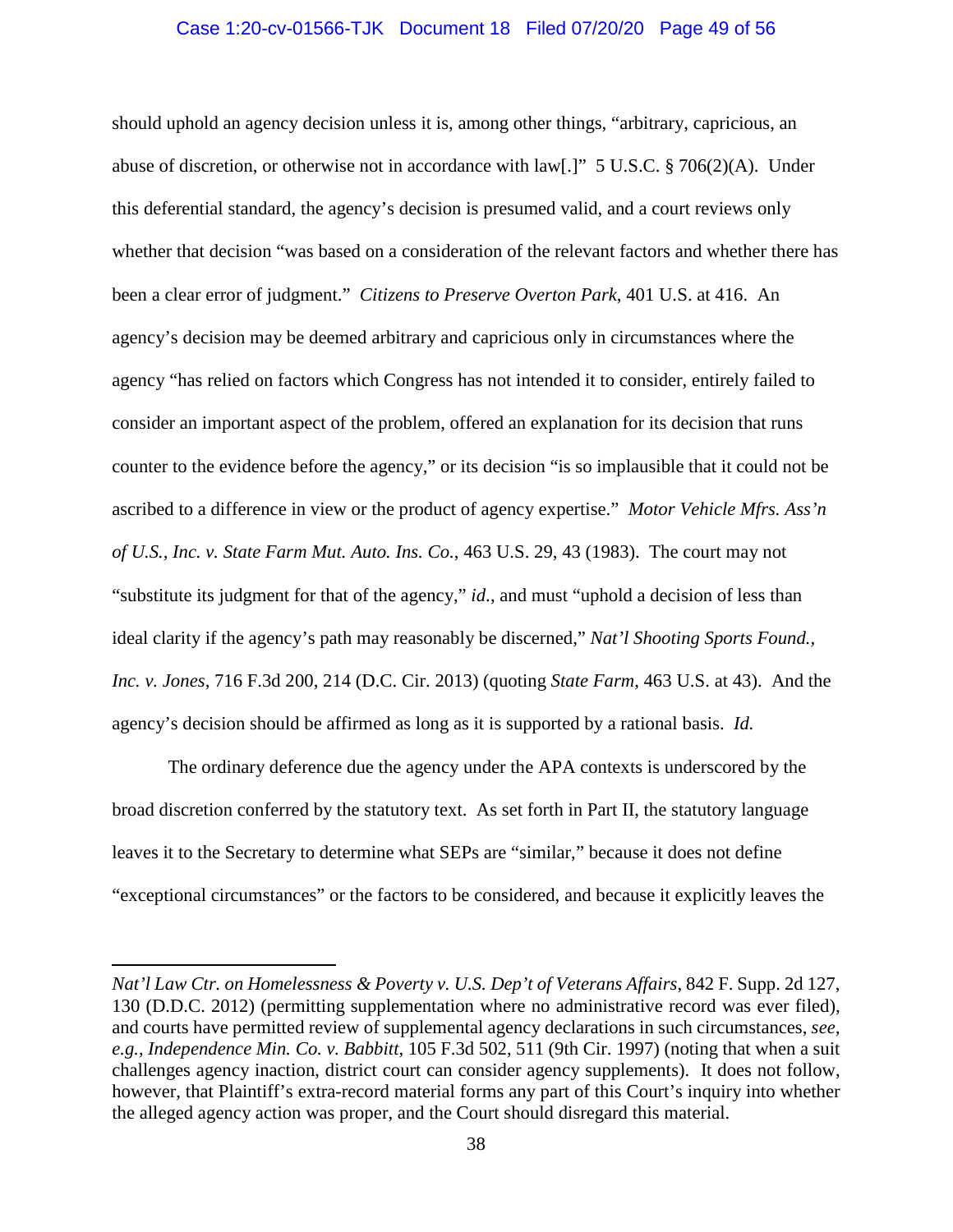#### Case 1:20-cv-01566-TJK Document 18 Filed 07/20/20 Page 50 of 56

creation of new exceptional circumstances SEPs to the Secretary, who "may provide" the conditions that an individual must meet. *See* Part III, *supra*. This type of language confers a substantial degree of discretion, when it is reviewable at all. *See, e.g.*, *Nicopure Labs, LLC v. FDA*, 266 F. Supp. 3d 360, 393 (D.D.C. 2017) (although not committed to agency discretion, "the language of the deeming provision — with its use of the words 'may' and 'deem,' is the kind of language that, even if judicial review is permitted, 'fairly exudes deference'" (quoting *Webster v. Doe*, 486 U.S. 592, 600 (1988)).

The evaluation of a potential COVID-19 SEP readily satisfies these deferential standards. As set forth above, the agency has acted reasonably in light of the statutory language and purpose, information on the availability of existing SEPs, and the availability of other supplemental funding measures. *See* Part III.B, *supra*. Existing SEPs provide considerable flexibility to expand coverage, especially for those who have become uninsured during the pandemic. *See* Pate Decl. ¶ 11. There has been a corresponding increase in use of existing SEPs. *Id*. And the Government is implementing numerous other measures to mitigate the impact on the uninsured and their healthcare providers. Pate Decl. ¶ 12. In light of other coverage options, the risk of adverse selection, and these other mitigating measures, HHS has acted reasonably in not opening a broad COVID-19 SEP at this time.<sup>18</sup>

Plaintiff argues that the decision not to open an SEP was "irrational" because Defendants have not provided a reason. Pl.'s Mot. at 33-34. That makes little sense. It is true there is no formal written decision rejecting a COVID-19 SEP, but that is because Defendants have not

 $18$  The Complaint also specifically seeks a "retroactive" SEP, although this is not mentioned in Plaintiff's motion, and neither Plaintiff nor anyone else has specifically presented it to the agency. Compl. ¶ 176. The danger of adverse selection is amplified if the Government were to provide for a retroactive SEP. The sole reason for a retroactive SEP is to cover healthcare expenses already incurred, magnifying the risks. Pate Decl. ¶ 13. Accordingly, to the extent Plaintiff is pressing this claim, Defendant is plainly entitled to summary judgment.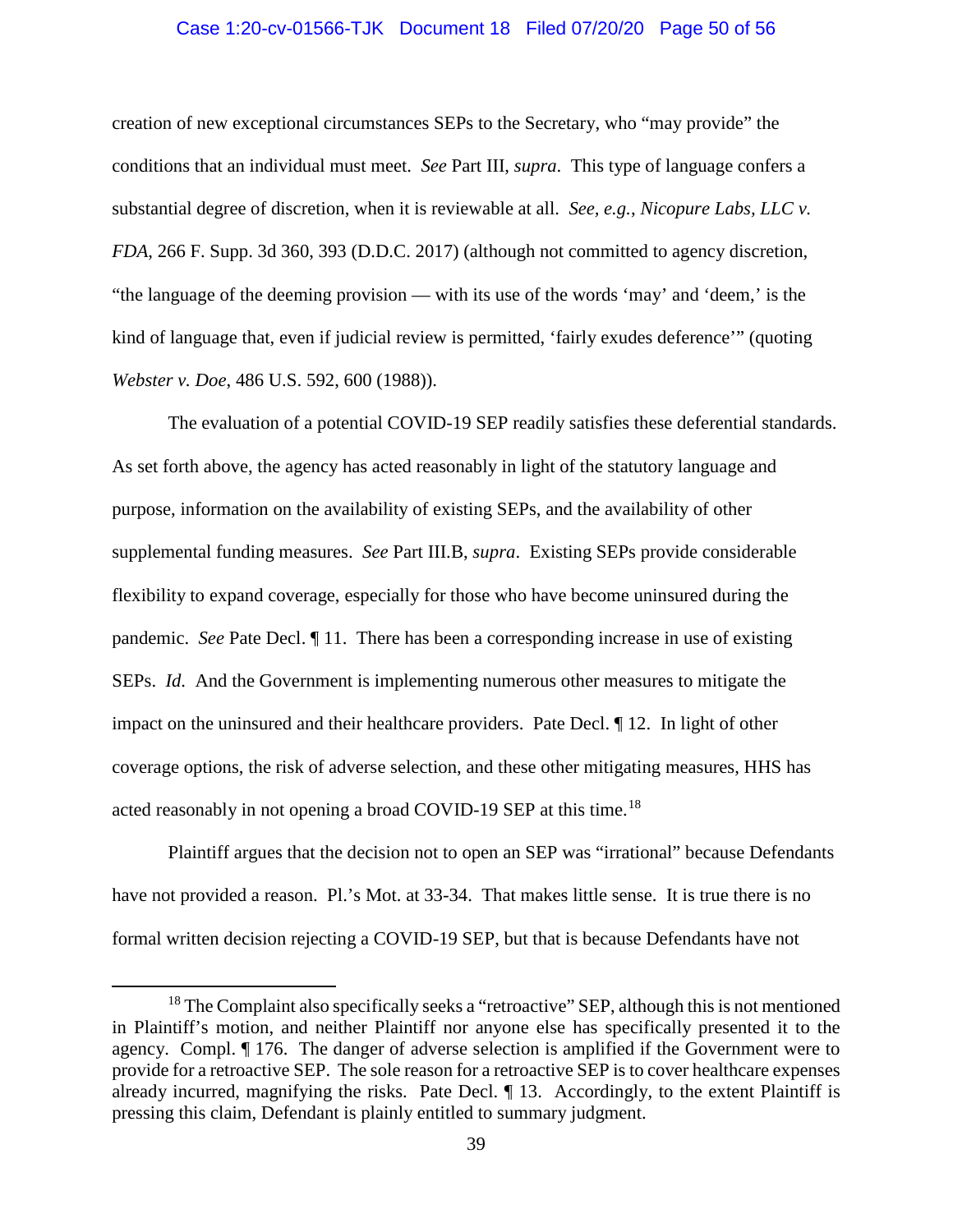#### Case 1:20-cv-01566-TJK Document 18 Filed 07/20/20 Page 51 of 56

issued any final agency action and are not required to do so. Even if the Court finds that there is a final agency action, the agency Declaration, together with the gathered administrative record, provides an adequate basis to fairly discern the reasoning. *Cf. Nat'l Shooting Sports Found., Inc*, 716 F.3d at 214; *Independence Min. Co.*, 105 F.3d at 511 (noting that when a suit challenges agency inaction, district court can consider agency supplements). And these concerns are consistent with what has been publicly communicated to States and others.

Plaintiff argues that the provider reimbursement funds are an inadequate substitute for health insurance through the ACA because they "do not provide the assurance of actual health coverage." Pl.'s Mot. at 34. Defendants do not doubt that there are important benefits to health insurance coverage and have encouraged those eligible (i.e., anyone who lost coverage during the pandemic) to enroll through existing SEPs that do not increase the risk of adverse selection. But the reimbursement funds also mitigate the impact on those who remain uninsured, as well as the providers. Pate Decl. ¶¶ 12-14. Reimbursements are also targeted specifically to COVIDrelated expenses and thus at the problems specifically created by the current emergency (and not anticipated during the previous OEP). *Id.* They are certainly, therefore, a relevant factor in the agency's consideration.

Plaintiff also argues, without basis, that Defendants failed to consider "the regulatory text or the overarching purpose of the ACA" or the "experiences of states." Pl.'s Mot. at 34-35. The record supports the opposite conclusion – that all of these facts are before the agency and are being given due consideration. *See* Pate Decl. ¶¶ 3-9 (discussing text, background and purpose of SEPs); *see, e.g*., AR 791-92, 814-15, 822, 879, 914, 921-29, 960-61, 1004-26, 1049-54,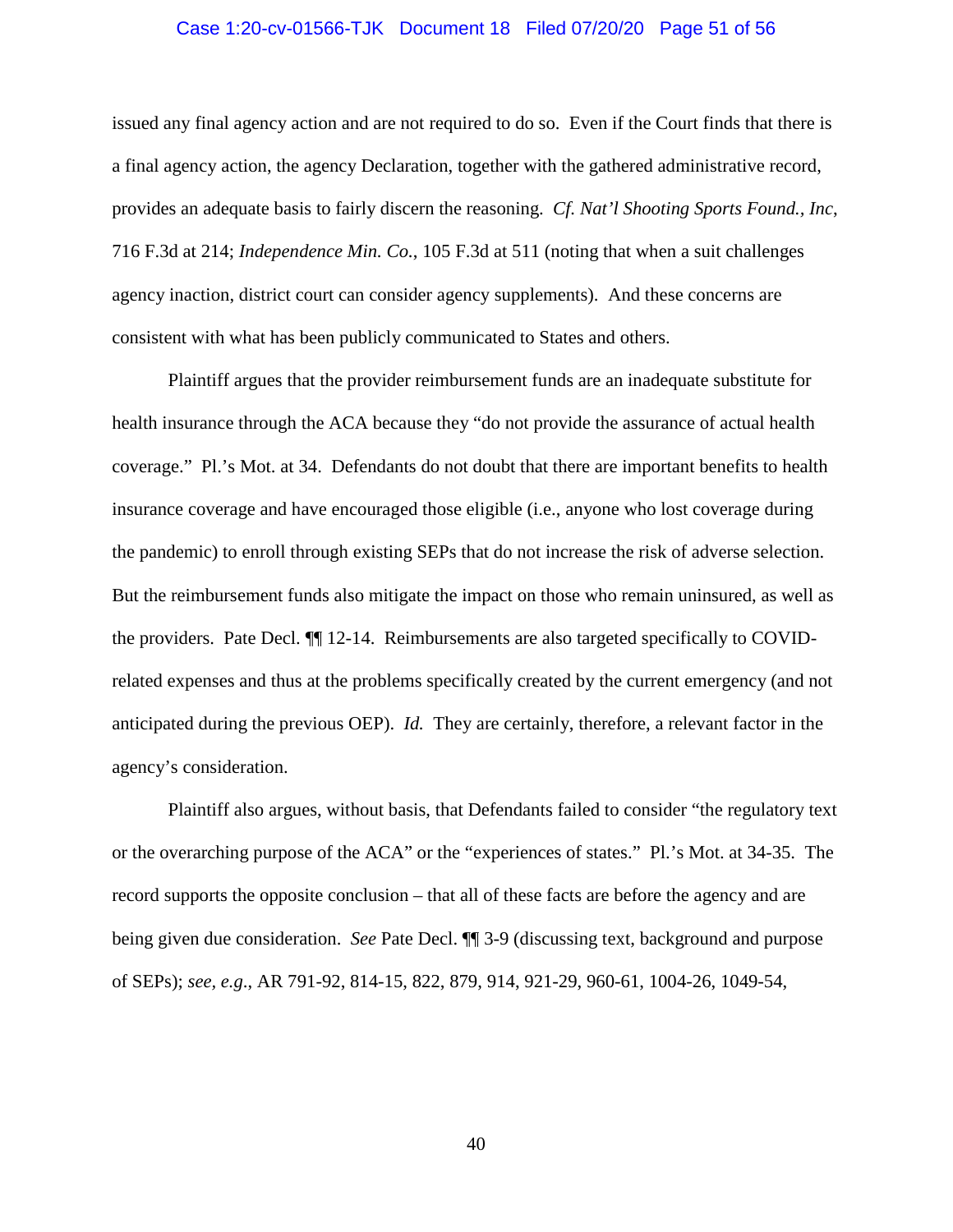#### Case 1:20-cv-01566-TJK Document 18 Filed 07/20/20 Page 52 of 56

(communications with States); AR 691-92, 740-48, 771-87, 810-11, 816-17, 819-21, 830-32, 855-58, 895-96 (State SEPs); AR 575-692 (SEP and enrollment data).<sup>19</sup>

Plaintiff asserts that there has been "virtually unanimous" support for a COVID-19 SEP among States and insurers. Pl.'s Mot. at 34-35. Even if Plaintiff supported that assertion with evidence – and it has not – the APA is not a popularity contest. It is Plaintiff who has failed to consider an important aspect of the problem – the potential impact on the Exchanges and overall healthcare costs. Moreover, insurer support appears to have been contingent on receiving additional funds from Congress to pay anticipated claims and guard against losses. *See, e.g*., Pate Decl. ¶ 8; AR 827-29 (letter from insurer seeking, *inter alia*, "risk mitigation program"), 833-35 (similar email noting that a new SEP "should be coupled with risk mitigation funding"), 859-60 (email describing call with insurers, noting opinion that "if CMS decides to offer a SEP, there should be funding to mitigate costs that weren't reflected in 2020 rates, but acknowledged that this would take Congressional action"), 869 (email explaining that if an SEP is opened, "it is critical Congress include risk mitigation protection given all uncertainties."). In other words, insurers do fear the risk of additional losses and the effect of adverse selection and have supported an SEP only so long as any potential downside is borne by Congress – that is to say, if Congress is willing to bail them out if the SEP results in significant losses. Accordingly, as things stand now, the potential downside would be borne in the short-term by the insurers, and then by consumers in the form of increased premiums.

 $\overline{a}$ 

<sup>19</sup> Amici argue that the experience of the SBEs shows that an SEP is warranted here. *See*  ECF No. 9, at 12-16. The cited information, however, shows that many people signed up for insurance during the SEP; it does not compare the number of people who signed up during the COVID-19 SEP to the number of people who would have signed up during pre-existing SEPs. And it does not (and cannot) fully predict the downstream effects of adverse selection. Similarly, amici's argument that additional coverage will improve public health outcomes does not account for the existence of provider reimbursement programs that, unlike insurance, do not impose costs on the patient.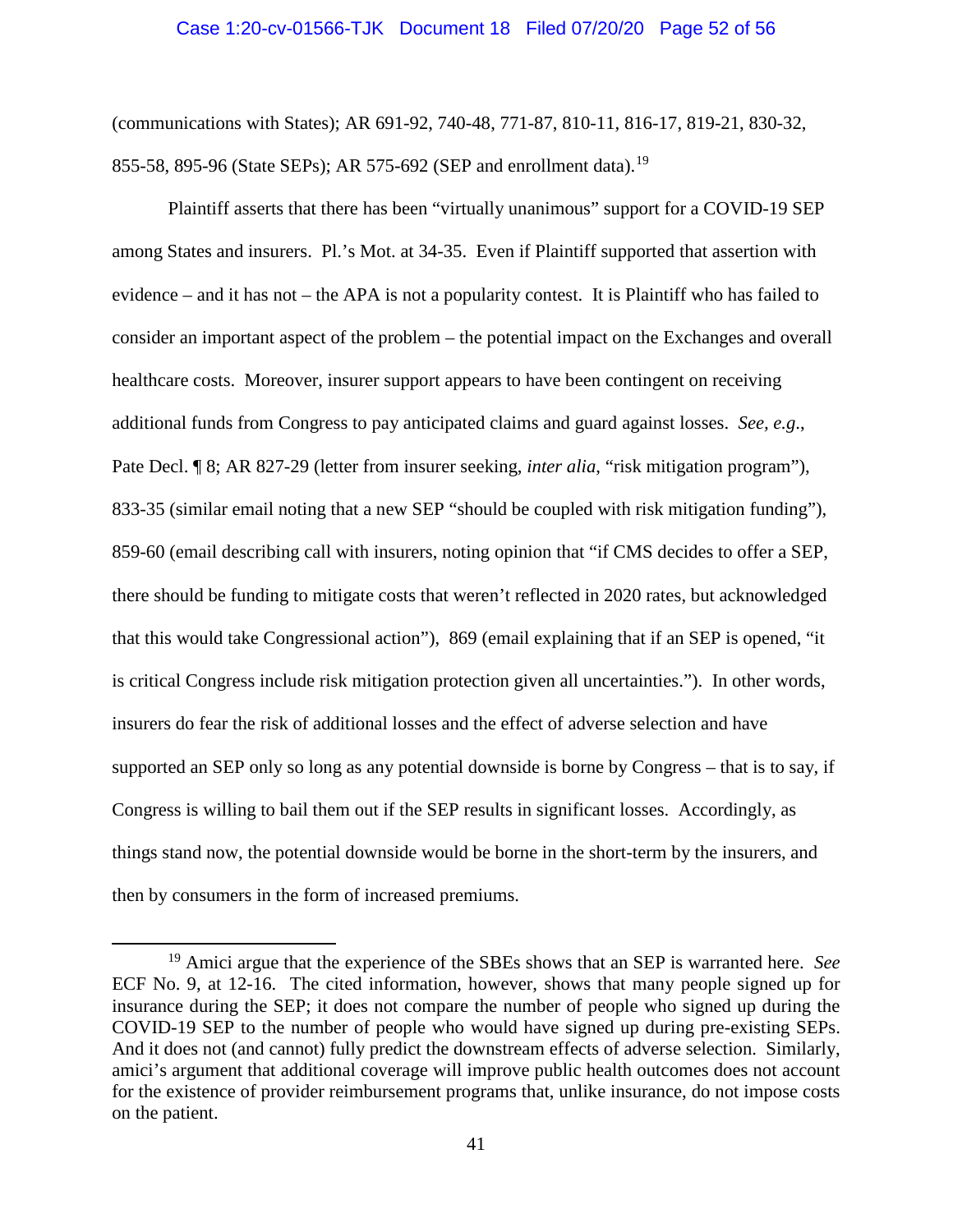#### Case 1:20-cv-01566-TJK Document 18 Filed 07/20/20 Page 53 of 56

Unable to show that HHS has acted unreasonably—much less in violation of any statutory duty—Plaintiff cannot salvage its case by resorting to speculation, based on largely anonymous sources in press accounts, that HHS's consideration of this issue has been improperly tainted by the President's general opposition to the ACA. To start, even if one assumed that Plaintiff's speculation about consultations with the White House were true, there is nothing at all remarkable, let alone improper, about an agency's consulting with the White House about matters of public importance, including to discuss the relative efficacy of different policy solutions for a particular problem. Indeed, "a court may not set aside an agency's policymaking decision solely because it might have been influenced by political considerations or prompted by an Administration's priorities." *See Dep't of Commerce v. New York*, 139 S. Ct. 2551, 2573 (2019). Rather, "such decisions are routinely informed by unstated considerations of politics, the legislative process, public relations, interest group relations, foreign relations, and national security concerns (among others)." *Id*. Such commonplace considerations do not invalidate an otherwise reasonable agency decision. *Id*.

In any event, Plaintiff's narrative is unsupported by its own extra-record evidence – four articles that purport to describe internal deliberations that included the White House. *See* Pl.'s Mot. at 32. For example, a March 21, 2020 *Politico* article indicates that the administration was "considering" an SEP. *See* Orbea Decl. B-1. It also indicated disagreement, noting that the health insurance lobby was also asking for a stimulus package to offset predicted losses from covering more people. An April 3, 2020 *Politico* article states, without sources, that "administration officials sent word to insurers that the call would soon be official" but the anticipated announcement never came. *See* Orbea Decl. B-2. The article notes the existence of concerns that "insurers calling loudly for reopening the markets would return weeks later seeking a bailout" and statements that the administration was "exploring alternative options." *Id*. A *New*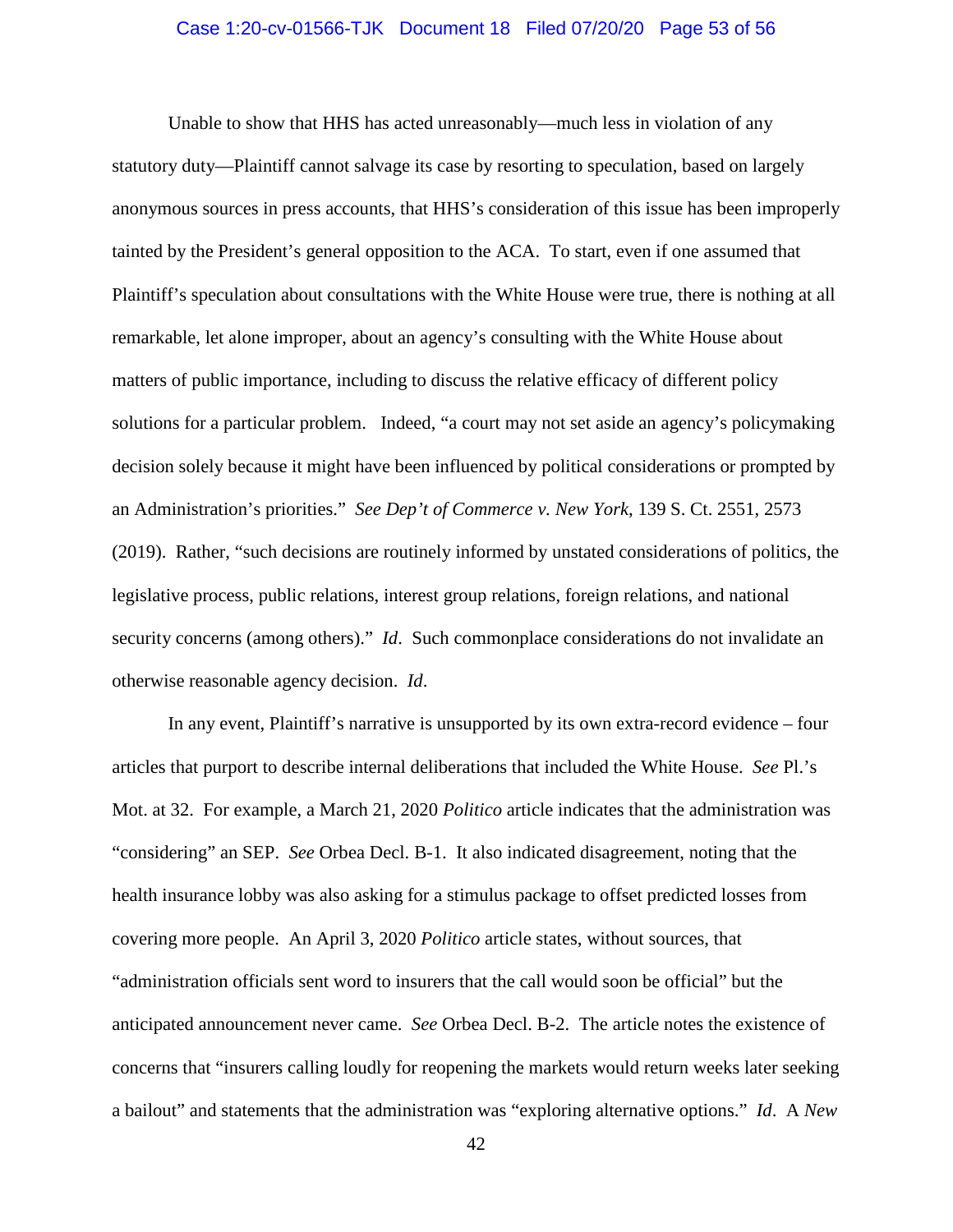#### Case 1:20-cv-01566-TJK Document 18 Filed 07/20/20 Page 54 of 56

*York Times* article cites an opinion of a health insurance executive that the administration was "divided about whether to proceed, especially given the president's support for the lawsuit that would overturn the" ACA. Orbea Decl. B-3. Far from showing that HHS's consideration of this issue was improperly tainted by the President's views of the ACA, these articles reflect a deliberative process in which there was vigorous debate about the appropriate policy response.<sup>20</sup>

Moreover, it bears noting that the current course of action might reasonably be considered *more protective* of the Exchanges than the option Plaintiff prefers. *See* Pate Decl. ¶¶ 9, 13. Encouraging large numbers of sick people to enroll in coverage would likely drive up healthcare costs and premiums, generate large losses, and potentially drive insurers out of the Exchanges – which is precisely why so many have urged that any SEP be coupled with riskmitigation funding. *See supra* p. 41. Accordingly, the greater risk to the ACA framework itself may be Plaintiff's proposed course of action, not the agency's.

Plaintiff's reliance on *Gresham v. Azar* is misplaced. *See* 950 F.3d 93, 96-97 (D.C. Cir. 2020). There, the D.C. Circuit found that the agency acted arbitrarily because it failed to consider whether its action would promote the statutory objective of providing coverage but did explicitly consider whether other non-statutory objectives would be furthered. *Id.* Here, the agency has considered both insurance coverage and controlling costs, the key objectives of the ACA. *See* Pate Decl. ¶¶ 3-6. Plaintiff may disagree with the policy outcomes to date, but there is no reasonable argument that the agency is not seriously engaged with the relevant factors. The APA requires no more than Defendants have already shown.

l

 $20$  Similarly, the amicus brief of the House of Representatives lists several healthcarerelated policies – unconnected with the present matter – with which the House disagrees as supposed evidence that the President is attempting, in general, to undermine the Exchanges. *See*  ECF No. 8, at 15-18. This does not establish Plaintiff's contention.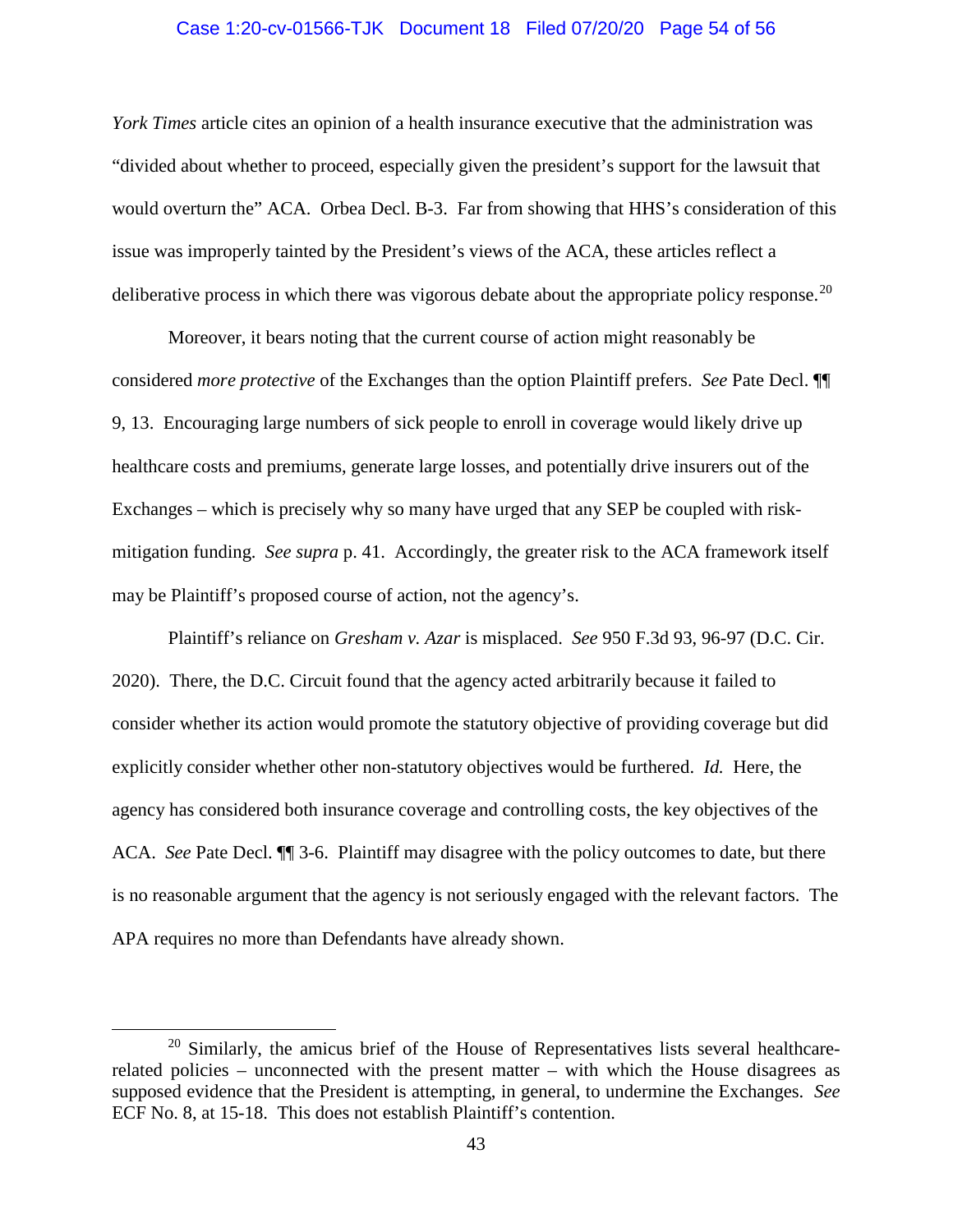## **V. PLAINTIFF'S REQUESTED RELIEF IS OVERBROAD.**

Finally, although Defendant is entitled to judgment on all claims, it also bears noting that the remedy Plaintiff has sought here is wholly inappropriate and unwarranted. First, "under settled principles of administrative law, when a court reviewing agency action determines that an agency made an error of law, the court's inquiry is at an end: the case must be remanded to the agency for further action consistent with the correct legal standards." *Palisades Gen'l Hosp. v. Leavitt*, 426 F.3d 400, 403 (D.C. Cir. 2005); *see also Fla. Power & Light v. Lorion*, 470 U.S. 729, 744 (1985) ("If the record before the agency does not support the agency action, if the agency has not considered all relevant factors, or if the reviewing court simply cannot evaluate the challenged agency action on the basis of the record before it, the proper course, except in rare circumstances, is to remand to the agency for additional investigation or explanation."). The Court should not be in the business of fashioning the precise contours of SEP guidance during a pandemic; at most, the Court could remand to HHS for additional explanation or consideration. Moreover, both Article III and well-established principles of equity require that any injunctive relief be limited to the injury alleged by this particular Plaintiff. *See, e.g.*, *Gill v. Whitford*, 138 S. Ct. 1916, 1931 (2018) (holding that plaintiff's remedy "must of course be limited to the inadequacy that produced the injury in fact that the plaintiff has established"); *Califano v. Yamasaki*, 442 U.S. 682, 702 (1979) (injunctive relief "should be no more burdensome to the defendant than necessary to provide complete relief to the plaintiffs" in a case); *Trump v. Hawaii*, 138 S. Ct. 2392, 2429 (2018) (Thomas, J., concurring) ("[U]niversal injunctions are legally and historically dubious."). Plaintiff's apparent demand that the Court define the terms, scope, and timing of a nationwide COVID-19 SEP applicable to all uninsured Americans is thus inconsistent with fundamental principles of standing, equity jurisdiction, and APA review.